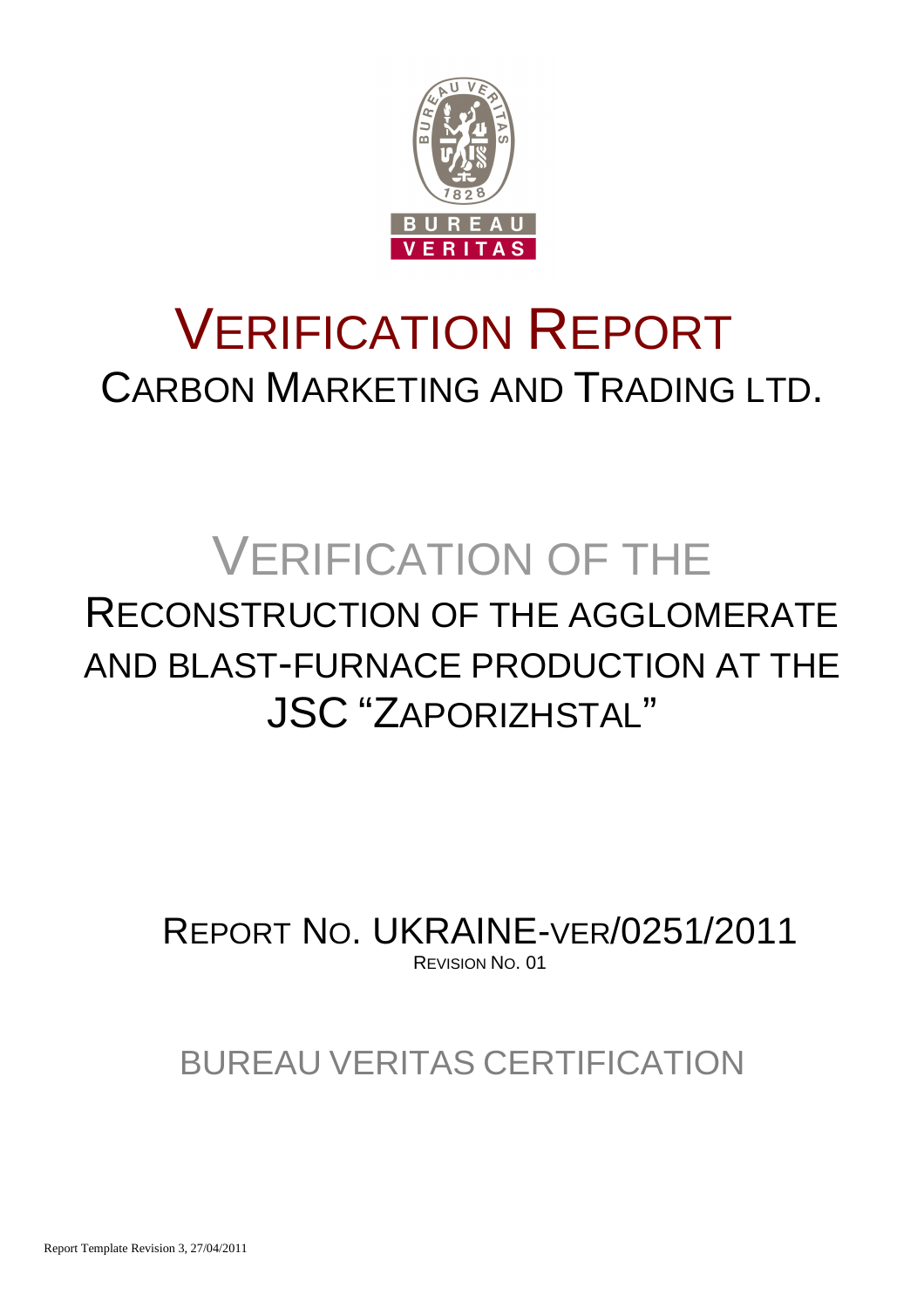

#### VERIFICATION REPORT

| Date of first issue:<br>17.06.2011                                                                                                                                   | Organizational unit:<br><b>Bureau Veritas Certification Holding SAS</b>                                                                                                                                                                                                                                                                                                                                                                                                                                                                                                                      |  |
|----------------------------------------------------------------------------------------------------------------------------------------------------------------------|----------------------------------------------------------------------------------------------------------------------------------------------------------------------------------------------------------------------------------------------------------------------------------------------------------------------------------------------------------------------------------------------------------------------------------------------------------------------------------------------------------------------------------------------------------------------------------------------|--|
| Client:<br>Carbon Marketing and Trading Ltd.                                                                                                                         | Client ref.:<br><b>Tahir Musayev</b>                                                                                                                                                                                                                                                                                                                                                                                                                                                                                                                                                         |  |
| Summary:<br>JI Supervisory Committee, as well as the host country criteria.                                                                                          | Bureau Veritas Certification has made the initial and periodic verification of the JI project "Reconstruction of the<br>agglomerate and blast-furnace production at the JSC "Zaporizhstal", project of Carbon Marketing and Trading<br>Ltd. located in Zaporizhzha, Ukraine and applying JI specific approach, on the basis of UNFCCC criteria for the<br>JI, as well as criteria given to provide for consistent project operations, monitoring and reporting. UNFCCC<br>criteria refer to Article 6 of the Kyoto Protocol, the JI rules and modalities and the subsequent decisions by the |  |
| Opinion, was conducted using Bureau Veritas Certification internal procedures.                                                                                       | The verification scope is defined as a periodic independent review and ex post determination by the<br>Accredited Entity of the monitored reductions in GHG emissions during defined verification period, and<br>consisted of the following three phases: i) desk review of the project design and the baseline and monitoring<br>plan; ii) follow-up interviews with project stakeholders; iii) resolution of outstanding issues and the issuance of<br>the final verification report and opinion. The overall verification, from Contract Review to Verification Report &                  |  |
| Forward Actions Requests (CR, CAR and FAR), presented in Appendix A.                                                                                                 | The first output of the verification process is a list of Clarification Requests, Corrective Actions Requests,                                                                                                                                                                                                                                                                                                                                                                                                                                                                               |  |
| errors, omissions, or misstatements, and the ERUs issued totalize:                                                                                                   | In summary, Bureau Veritas Certification confirms that the project is implemented as planned and described in<br>approved project design documents. Installed equipment being essential for generating emission reduction<br>runs reliably and is calibrated appropriately. The monitoring system is in place and the project is ready to<br>generate GHG emission reductions. The GHG emission reduction is calculated accurately and without material                                                                                                                                      |  |
| -469057 tons of $CO2$ equivalents for the monitoring period 01.01.2008 - 31.12.2008;                                                                                 |                                                                                                                                                                                                                                                                                                                                                                                                                                                                                                                                                                                              |  |
| - 279504 tons of $CO2$ equivalents for the monitoring period 01.01.2009 - 31.12.2009;                                                                                |                                                                                                                                                                                                                                                                                                                                                                                                                                                                                                                                                                                              |  |
| - 297410 tons of $CO2$ equivalents for the monitoring period 01.01.2010 - 31.12.2010.                                                                                |                                                                                                                                                                                                                                                                                                                                                                                                                                                                                                                                                                                              |  |
|                                                                                                                                                                      | Our opinion relates to the project's GHG emissions and resulting GHG emission reductions reported and<br>related to the approved project baseline and monitoring, and its associated documents.                                                                                                                                                                                                                                                                                                                                                                                              |  |
| Report No.:<br>Subject Group:<br>UKRAINE-ver/0251/2011<br>JI                                                                                                         |                                                                                                                                                                                                                                                                                                                                                                                                                                                                                                                                                                                              |  |
| Project title:<br>"Reconstruction of the agglomerate and blast-<br>furnace production at the JSC "Zaporizhstal"                                                      |                                                                                                                                                                                                                                                                                                                                                                                                                                                                                                                                                                                              |  |
| Work carried out by:<br>Rostislav Topchiy - Team Leader, Lead Verifier<br>Vera Skitina - Team member, Lead Verifier<br>Vitaliy Minyaylo - Team Member, Verifier      | C                                                                                                                                                                                                                                                                                                                                                                                                                                                                                                                                                                                            |  |
| Work reviewed by:<br>Ivan Sokolov - Internal Technical Reviewer<br>Igor Alekseenko - Technical specialist<br>Work approved by:<br>Flavio Gomes - Operational Manager | $\bowtie$<br>No distribution without permission from the<br>Client or responsible organizational unit<br>ti <i>t</i> ication                                                                                                                                                                                                                                                                                                                                                                                                                                                                 |  |
| Date of this revision:<br>Rev. No.:<br>Number of pages:<br>17.06.2011<br>01<br>43                                                                                    | Limited distribution<br>Unrestricted distribution                                                                                                                                                                                                                                                                                                                                                                                                                                                                                                                                            |  |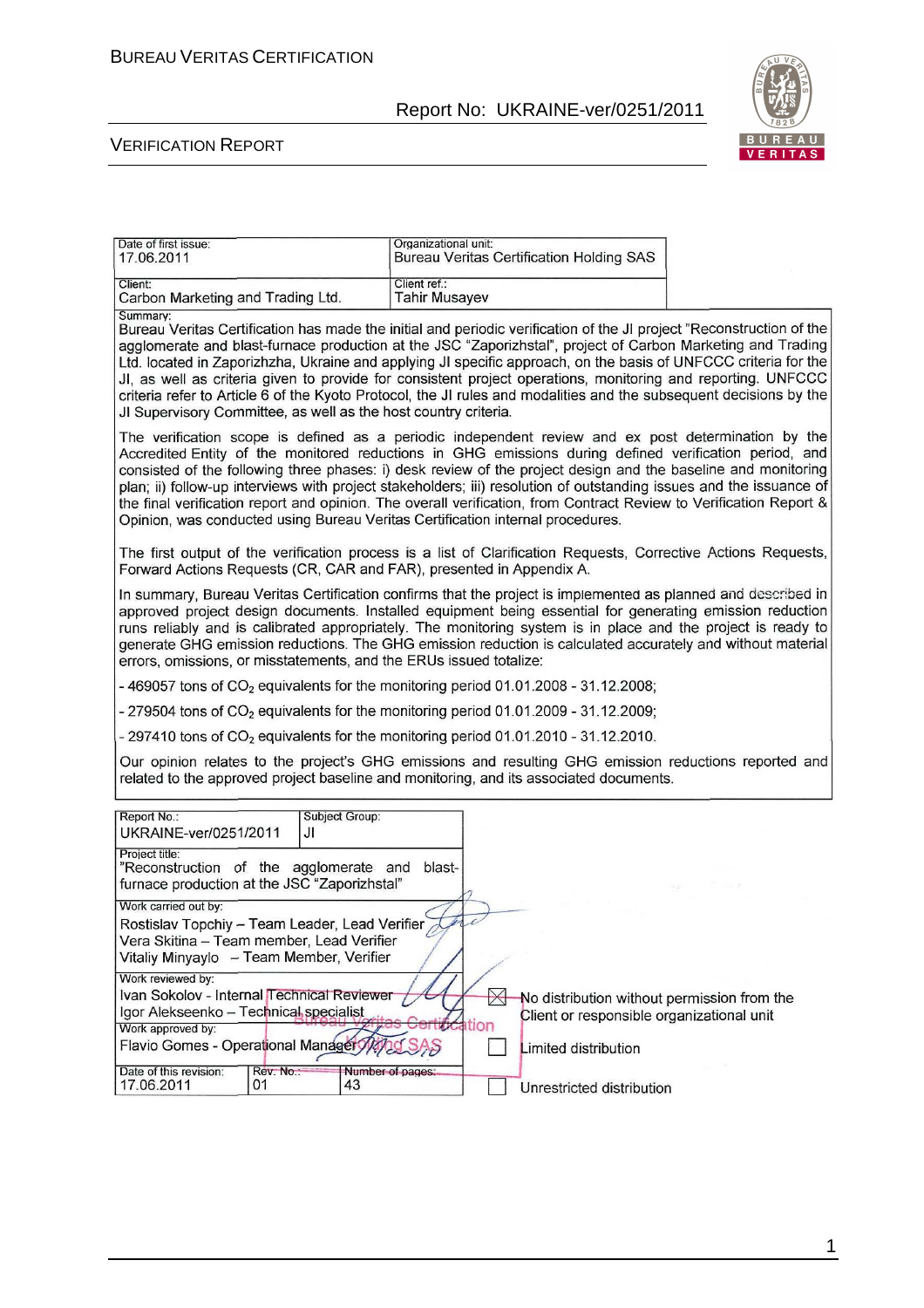

VERIFICATION REPORT

#### **Table of Contents Page 2018**

| $\mathbf{1}$<br>1.1<br>1.2<br>1.3                  | Objective<br>Scope<br><b>Verification Team</b>                                                                                                                                                                                                                                                                                                        | $\cdot$ 3<br>3<br>3<br>3                                   |
|----------------------------------------------------|-------------------------------------------------------------------------------------------------------------------------------------------------------------------------------------------------------------------------------------------------------------------------------------------------------------------------------------------------------|------------------------------------------------------------|
| $\overline{2}$<br>2.1<br>2.2<br>2.3                | <b>Review of Documents</b><br>Follow-up Interviews<br>Resolution of Clarification, Corrective and Forward Action<br>Requests                                                                                                                                                                                                                          | .4<br>$\overline{4}$<br>5<br>5                             |
| 3<br>3.1<br>3.2<br>3.3<br>3.4<br>3.5<br>3.6<br>3.7 | Remaining issues and FARs from previous verifications<br>Project approval by Parties involved (90-91)<br>Project implementation (92-93)<br>Compliance of the monitoring plan with the monitoring<br>methodology (94-98)<br>Revision of monitoring plan (99-100)<br>Data management (101)<br>Verification regarding programmes of activities (102-110) | 6<br>$\overline{7}$<br>$\overline{7}$<br>9<br>9<br>9<br>12 |
| 4                                                  |                                                                                                                                                                                                                                                                                                                                                       |                                                            |
| 5                                                  |                                                                                                                                                                                                                                                                                                                                                       |                                                            |
|                                                    | APPENDIX A: COMPANY PROJECT VERIFICATION PROTOCOL 21                                                                                                                                                                                                                                                                                                  |                                                            |
|                                                    |                                                                                                                                                                                                                                                                                                                                                       |                                                            |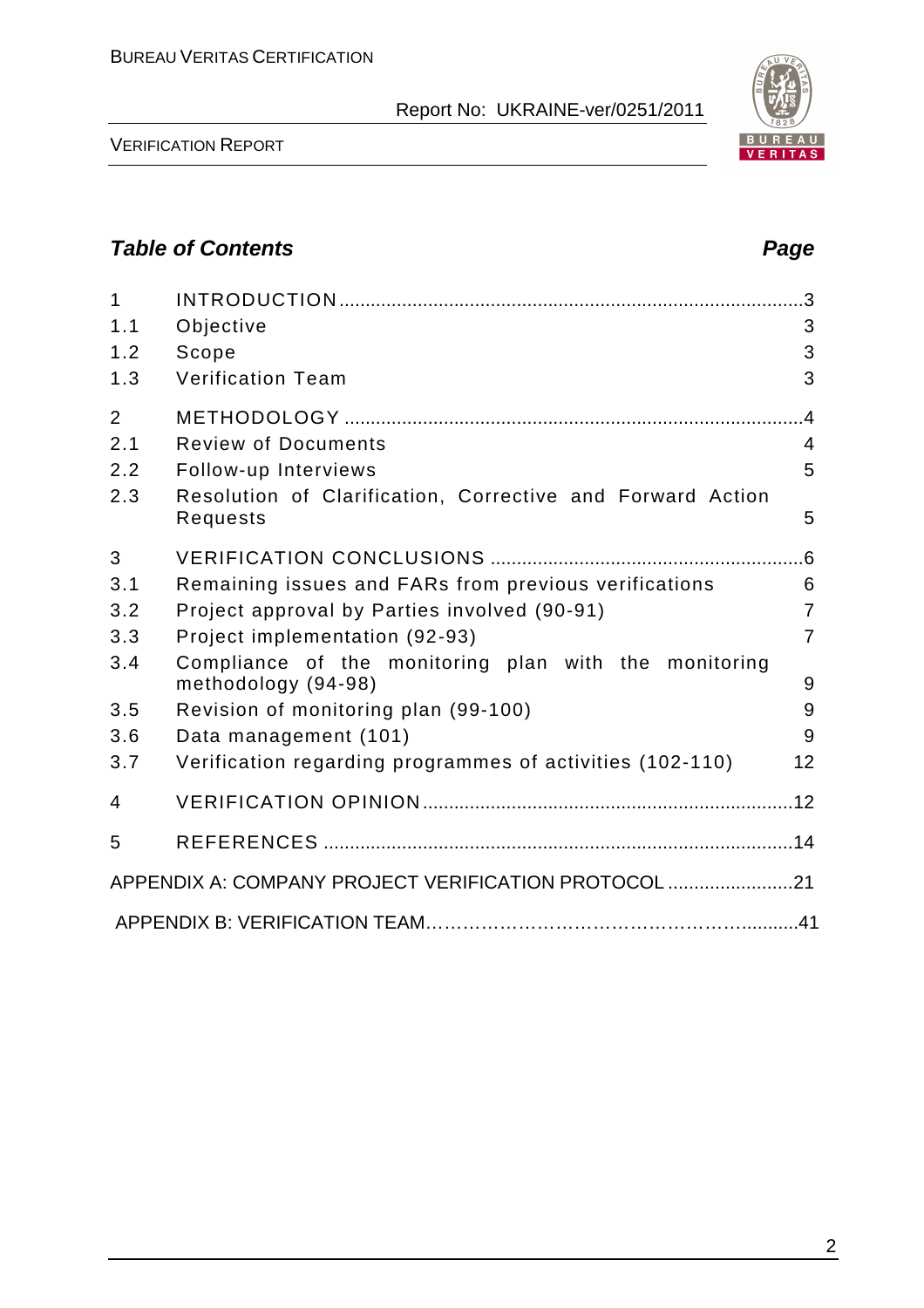

VERIFICATION REPORT

#### **1 INTRODUCTION**

Carbon Marketing and Trading Ltd. has commissioned Bureau Veritas Certification to verify the emissions reductions of its JI project "Reconstruction of the agglomerate and blast-furnace production at the JSC "Zaporizhstal" (hereafter called "the project") at Zaporizhzha, Ukraine.

This report summarizes the findings of the verification of the project, performed on the basis of UNFCCC criteria, as well as criteria given to provide for consistent project operations, monitoring and reporting.

#### **1.1 Objective**

Verification is the periodic independent review and ex post determination by the Accredited Independent Entity of the monitored reductions in GHG emissions during defined verification period.

The objective of verification can be divided in Initial Verification and Periodic Verification.

UNFCCC criteria refer to Article 6 of the Kyoto Protocol, the JI rules and modalities and the subsequent decisions by the JI Supervisory Committee, as well as the host country criteria.

#### **1.2 Scope**

The verification scope is defined as an independent and objective review of submitted monitoring reports and the determined project design document including the project's baseline study and monitoring plan and other relevant documents. The information in these documents is reviewed against Kyoto Protocol requirements, UNFCCC rules and associated interpretations.

The verification is not meant to provide any consulting towards the Client. However, stated requests for clarifications, corrective and/or forward actions may provide input for improvement of the project monitoring towards reductions in the GHG emissions.

#### **1.3 Verification Team**

The verification team consists of the following personnel:

Rostislav Topchiy

Bureau Veritas Certification Team Leader, Climate Change Lead Verifier

Vera Skitina

Bureau Veritas Certification Team member, Lead Verifier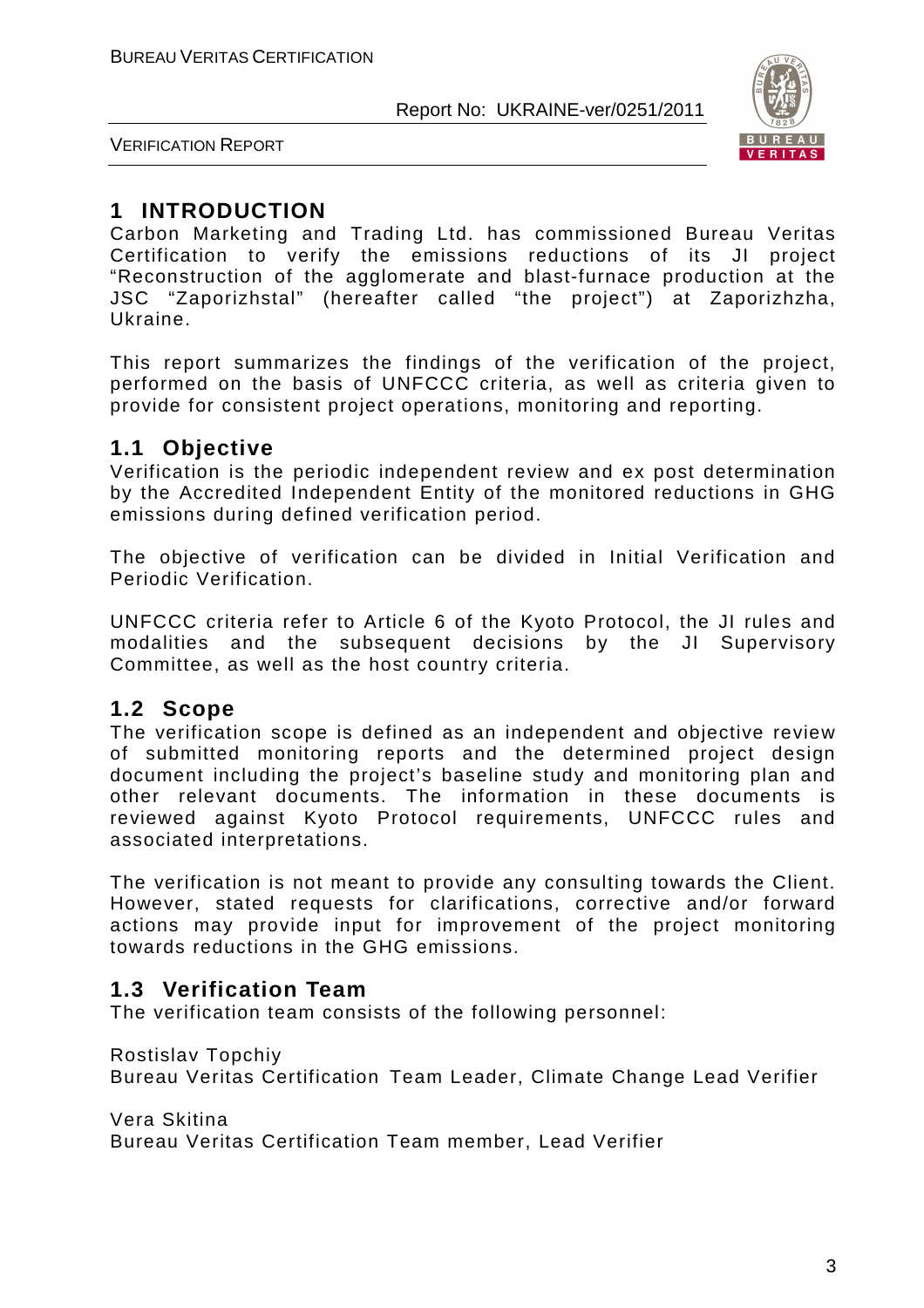

VERIFICATION REPORT

Vitaliy Minyaylo Bureau Veritas Certification Team Member, Climate Change Verifier

This verification report was reviewed by:

Ivan Sokolov Bureau Veritas Certification, Internal Technical Reviewer

Igor Alekseenko Bureau Veritas Certification Technical specialist

#### **2 METHODOLOGY**

The overall verification, from Contract Review to Verification Report & Opinion, was conducted using Bureau Veritas Certification internal procedures.

In order to ensure transparency, a verification protocol was customized for the project, according to the version 01 of the Joint Implementation Determination and Verification Manual, issued by the Joint Implementation Supervisory Committee at its 19 meeting on 04/12/2009. The protocol shows, in a transparent manner, criteria (requirements), means of verification and the results from verifying the identified criteria. The verification protocol serves the following purposes:

- It organizes, details and clarifies the requirements a JI project is expected to meet;
- It ensures a transparent verification process where the verifier will document how a particular requirement has been verified and the result of the verification.

The completed verification protocol is enclosed in Appendix A to this report.

#### **2.1 Review of Documents**

The Monitoring reports (MRs) submitted by Carbon Marketing and Trading Ltd. and additional background documents related to the project design and baseline, i.e. country Law, Project Design Document (PDD), developed JI specific approach and/or Guidance on criteria for baseline setting and monitoring, Host party criteria, Kyoto Protocol, Clarifications on Verification requirements to be checked by an Accredited Independent Entity were reviewed.

The verification findings presented in this report relate to the: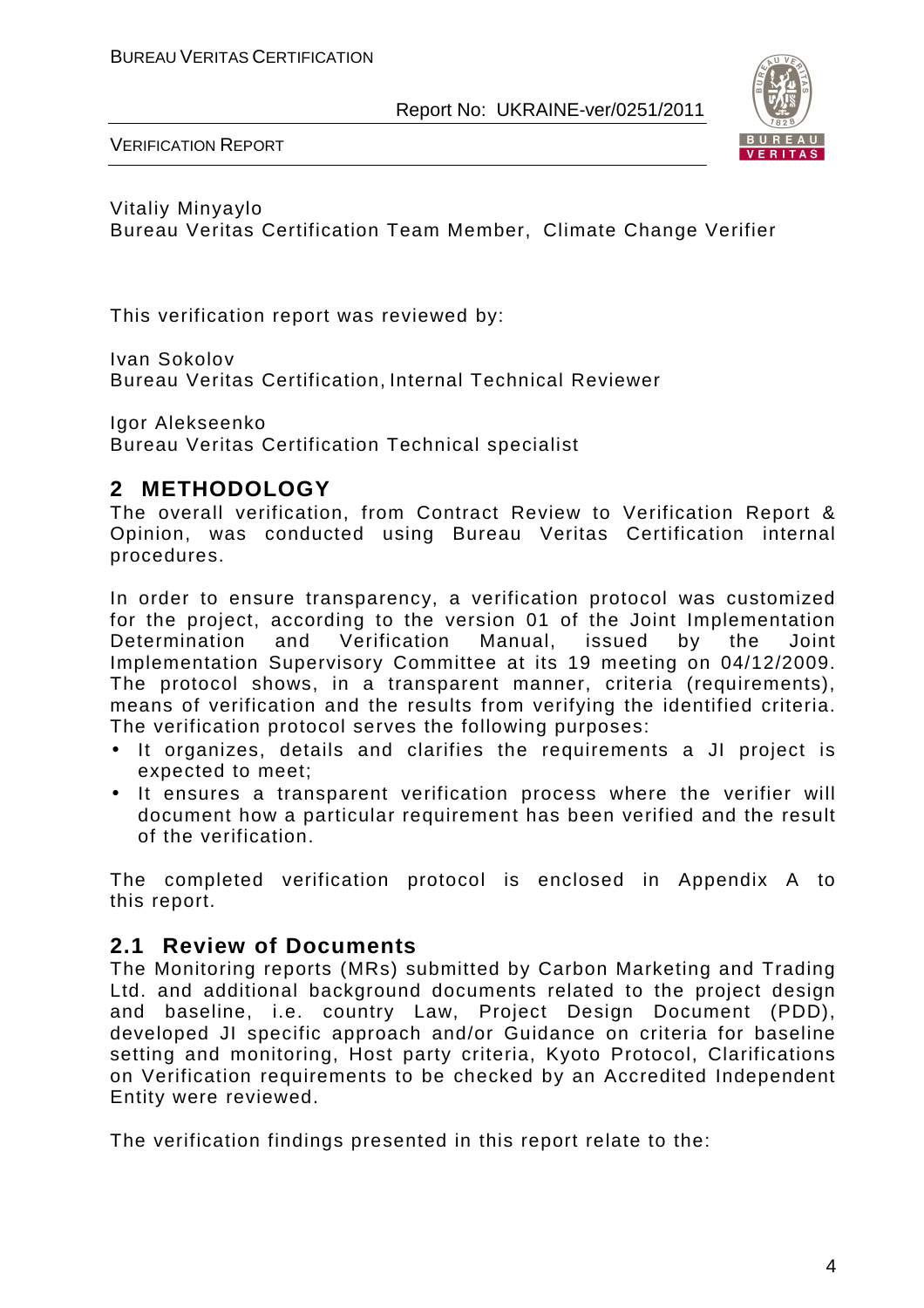

VERIFICATION REPORT

- Annual Monitoring report for the period 01/01/2008 31/12/2008 version 01 dated 16.05.2011 and Annual Monitoring report for the period 01/01/2008 – 31/12/2008 version 02 dated 30.05.2011;
- Annual Monitoring report for the period 01/01/2009 31/12/2009 version 01 dated 16.05.2011 and Annual Monitoring report for the period 01/01/2009 – 31/12/2009 version 02 dated 30.05.2011;
- Annual Monitoring report for the period 01/01/2010 31/12/2010 version 01 dated 16.05.2011 and Annual Monitoring report for the period 01/01/2010 – 31/12/2010 version 02 dated 30.05.2011;
- project as described in the determined PDD.

#### **2.2 Follow-up Interviews**

On 13/04/2011 Bureau Veritas Certification during site visit performed interviews with project stakeholders to confirm selected information and to resolve issues identified in the document review. Representatives of JSC "Zaporizhstal" and Carbon Marketing and Trading Ltd. were interviewed (see References). The main topics of the interviews are summarized in Table 1.

| Interviewed      | <b>Interview topics</b>                           |
|------------------|---------------------------------------------------|
| organization     |                                                   |
| <b>JSC</b>       | Organizational structure                          |
| "Zaporizhstal"   | Responsibilities and authorities                  |
|                  | Training of personnel                             |
|                  | Quality management procedures and technology<br>➤ |
|                  | Implementation of equipment (records)             |
|                  | Metering equipment control                        |
|                  | Metering record keeping system, database          |
|                  | $\triangleright$ Monitoring procedure             |
|                  | Carbon Marketing  > Baseline methodology          |
| and Trading Ltd. | Monitoring plan                                   |
|                  | <b>Monitoring reports</b><br>➤                    |
|                  | <b>Deviations from PDD</b>                        |
|                  | Emission reduction calculation                    |

#### **Table 1 Interview topics**

#### **2.3 Resolution of Clarification, Corrective and Forward Action Requests**

The objective of this phase of the verification is to raise the requests for corrective actions and clarification and any other outstanding issues that needed to be clarified for Bureau Veritas Certification positive conclusion on the GHG emission reduction calculation.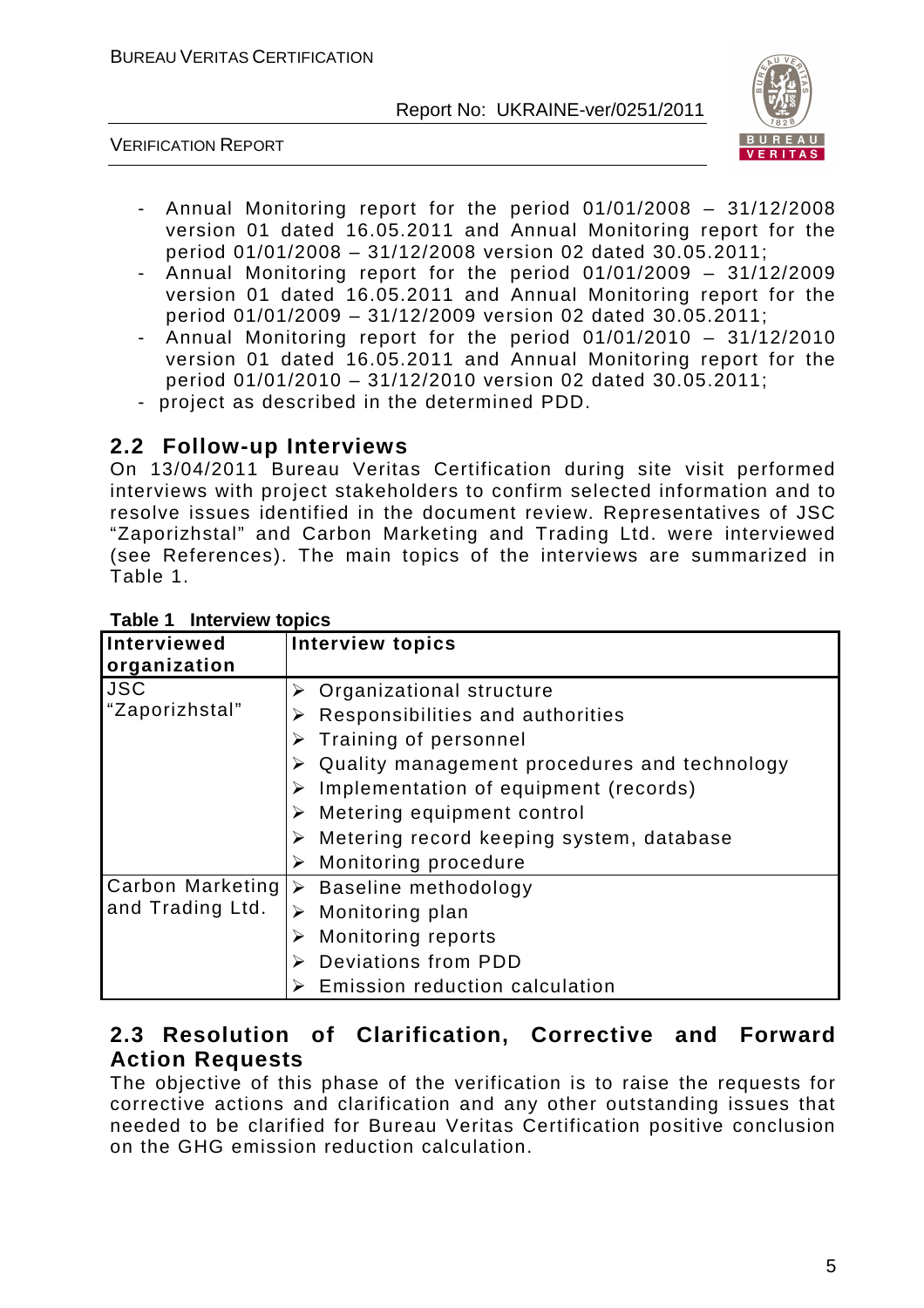

VERIFICATION REPORT

If the Verification Team, in assessing the monitoring reports and supporting documents, identifies issues that need to be corrected, clarified or improved with regard to the monitoring requirements, it should raise these issues and inform the project participants of these issues in the form of:

(a) Corrective action request (CAR), requesting the project participants to correct a mistake that is not in accordance with the monitoring plan;

(b) Clarification request (CL), requesting the project participants to provide additional information for the AIE to assess compliance with the monitoring plan;

(c) Forward action request (FAR), informing the project participants of an issue, relating to the monitoring that needs to be reviewed during the next verification period.

To guarantee the transparency of the verification process, the concerns raised are documented in more detail in the verification protocol in Appendix A.

#### **3 VERIFICATION CONCLUSIONS**

In the following sections, the conclusions of the verification are stated.

The findings from the desk review of the original monitoring documents and the findings from interviews during the follow up visit are described in the Verification Protocol in Appendix A.

The Clarification Requests, Corrective Action Requests and Forward Action Requests are stated, where applicable, in the following sections and are further documented in the Verification Protocol in Appendix A. The verification of the project resulted in 17 Corrective Action Requests and 05 Clarification Requests.

The number between brackets at the end of each section corresponds to the DVM paragraph.

#### **3.1 Remaining issues and FARs from previous verifications Forward Action Request 1**

A special order on saving and archiving project documentation during the whole crediting period and two years after the last ERU transfer on the project should be issued at the enterprise and communicated to all employees involved in the project.

#### **Conclusion of the verification team**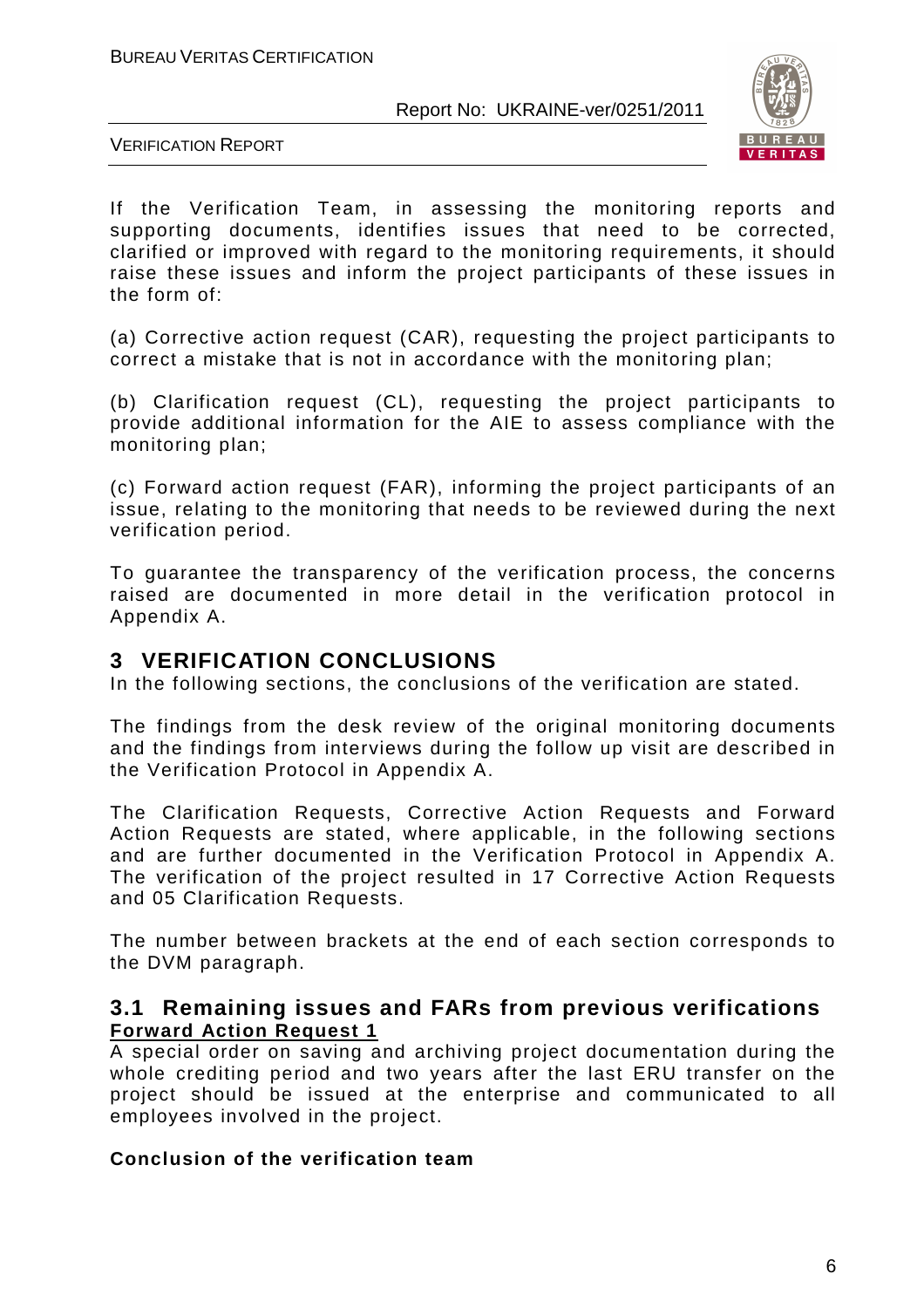

VERIFICATION REPORT

Order on saving and archiving project documentation was provided to verification team for checking.

**FAR 1** is closed.

#### **3.2 Project approval by Parties involved (90-91)**

Written project approvals by Ukraine and Switzerland has been issued by the DFPs of that Party when submitting the first verification report in accordance with paragraph 38 of the JI guidelines, at the latest.

The abovementioned written approval is unconditional.

#### **3.3 Project implementation (92-93)**

JSC "Zaporizhstal" performs the project of reconstruction of the agglomerate and blast-furnace production aimed to improve energy efficiency, reduce greenhouse gases (GHG) emissions and solve other environmental problems of production process.

The proposed Joint Implementation project considers complex resourcesaving effect based on introduction of new sintering machine # 1, radical reconstruction of blast furnace #2, retirement from service of blast furnace # 1 and gradual reconstruction of the remaining blast furnaces ## 4 and 5 as well as technological improvements in the process of sintering and pig iron production.

According to the investment plan the project envisaged the following basic phases (steps) of project implementation:

- 1. Improvement of pig iron production process:
	- 1.1.Radical reconstruction of blast furnace (BF) # 2;
	- 1.2.Reconstruction of BF # 4;
	- 1.3.Reconstruction of BF # 5;
	- 1.4.Installation of pulverized coal injection (PCI) facility at BFs ## 2, 3, 4, 5;
	- 1.5.Installation of the system of automatic control by BFs;
	- 1.6.Measures for BFs technological improvement:

a)Improvement of blast furnace coke quality;

b)Decreasing of silicon content in the pig iron;

- c)Decreasing the blast-furnaces idle times and downtime;
- d)Partitial substitution of the limestone by lime;
- e)Improvement of the agglomerate quality;

f)Replacement of coke by natural gas and coal;

g)Oxygen enrichment of blast-furnace blowing etc.

- 2. Improvement of sintering process:
	- 2.1.Installation of a new sintering machine # 1;
	- 2.2.The commissioning of air aspiration equipment of tail part sintering machine.
- 3. Improvement of secondary energy resources production process: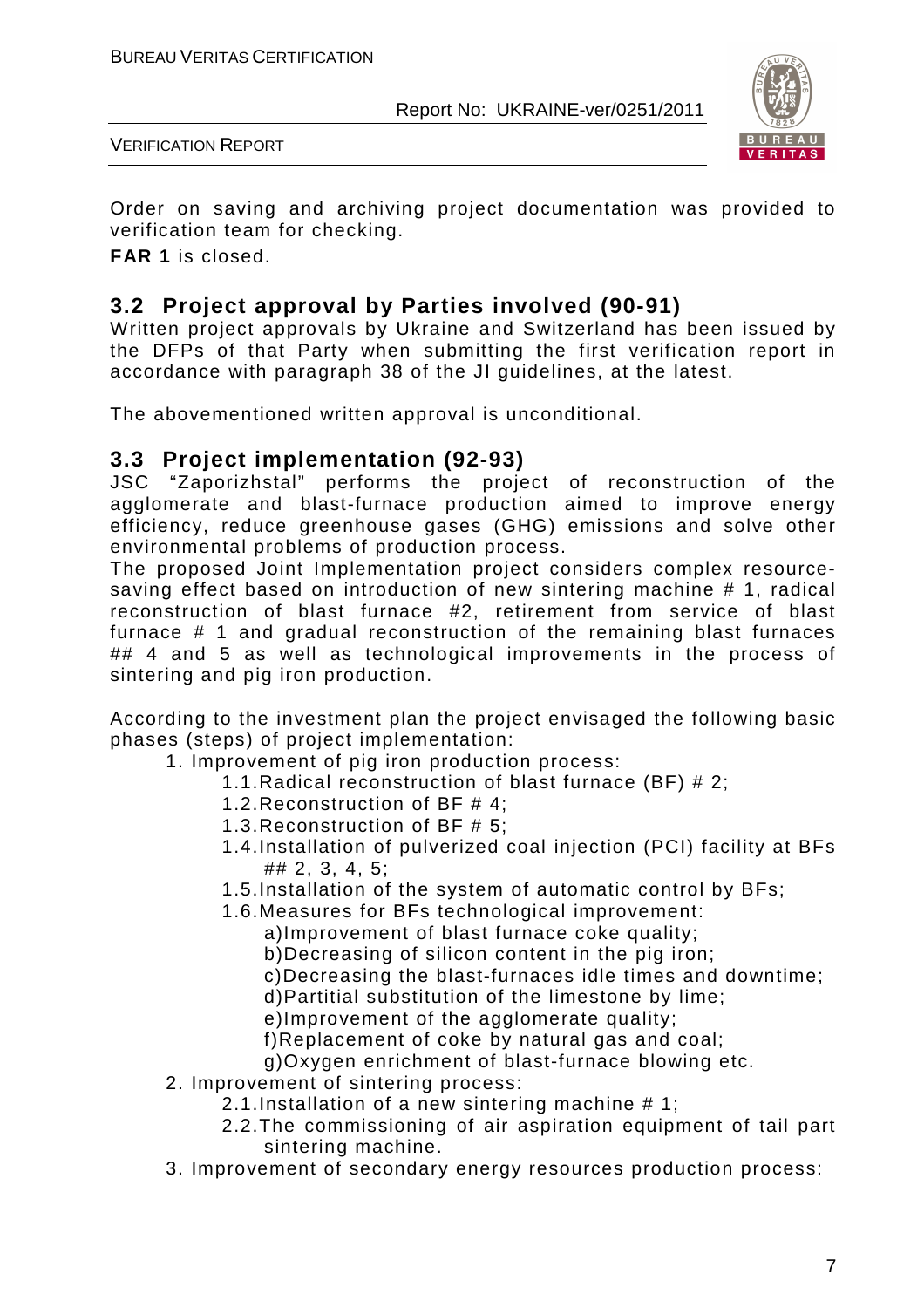



- 3.1.The construction of the station for heating gas and combustion of air in blast furnace shop.
- 3.2.Efficiency improvement of oxygen and other secondary energy resources production

In general the JI project led to reduction of specific fuel and energy resources consumption per 1 tonne of pig iron output and, therefore, to GHGs emission reductions.

The actual operation of the proposed project is presented bellow.

| Phase          | <b>Measures</b>                                                                             | <b>Starting</b><br>Date | <b>Status</b><br>the<br>of<br>the<br>project<br>at<br>stage<br>of<br>the<br>project<br>monitoring |
|----------------|---------------------------------------------------------------------------------------------|-------------------------|---------------------------------------------------------------------------------------------------|
| 1              | Improvement of pig<br>iron<br>production process:                                           |                         |                                                                                                   |
| 1.1.           | Radical<br>reconstruction<br>0f<br>blast furnace $(BF)$ # 2                                 | 01/01/2003              | completed<br>21/11/2004                                                                           |
| 1.2.           | Reconstruction of BF # 4                                                                    | 21/12/2008              | not<br>was<br>completed<br>during the<br>monitoring<br>period                                     |
| 1.3.           | Retirement from<br>service<br>of<br>BF # 1                                                  | 17/01/2005              | completed<br>23/12/2005                                                                           |
| 1.4.           | Installation of pulverized coal<br>injection (PCI) facility at BFs<br>$\#$ # 2, 3, 4, 5     | 03/02/2007              | not<br>was<br>completed<br>during the<br>monitoring<br>period                                     |
| 1.5.           | Installation of the system of<br>automatic control by<br>BF#2                               | 01/01/2003              | completed<br>21/11/2004                                                                           |
| $\overline{2}$ | sintering<br>Improvement<br>of<br>process:                                                  |                         |                                                                                                   |
| 2.1.           | of<br>air<br>The<br>commissioning<br>aspiration equipment of<br>tail part sintering machine | 07/07/2005              | completed<br>12/12/2007                                                                           |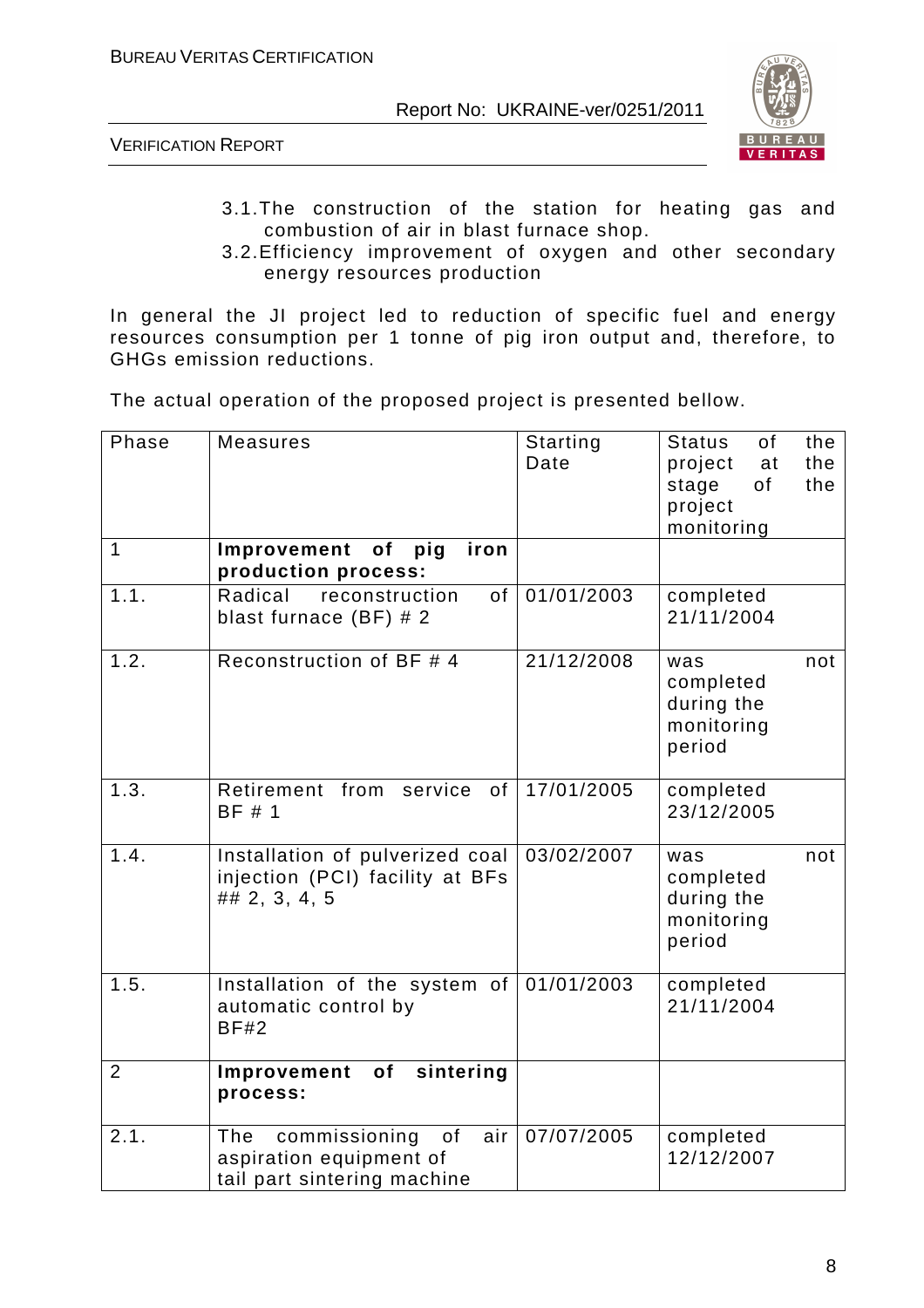

VERIFICATION REPORT

|      | Improvement of secondary<br><b>resources</b><br>energy<br>production process:                                     |                         |
|------|-------------------------------------------------------------------------------------------------------------------|-------------------------|
| 3.1. | The construction of the $01/01/2003$<br>station for heating gas<br>and combustion of air in blast<br>furnace shop | completed<br>21/11/2004 |

#### **3.4 Compliance of the monitoring plan with the monitoring methodology (94-98)**

The monitoring occurred in accordance with the monitoring plan included in the PDD regarding which the determination has been deemed final and is so listed on the UNFCCC JI website.

For calculating the emission reductions key factors, such as total pig iron output, quantity of each fuel used in making pig iron, emission factor for fuel consumption, electricity consumed in producing pig iron, emission factor for electricity consumption, quantity of each fuel used in sintering process, electricity consumed in sintering process, quantity of each reducing agent in pig iron production, emission factor of each reducing agent, quantity of each other input in pig iron production, emission factor of each other input, quantity of each fuel used for balance of process needs, electricity consumed for balance of process needs, influencing the baseline emissions and the activity level of the project and the emissions due to the JI project as well as risks associated with the project were taken into account, as appropriate.

Data sources used for calculating emission reductions or enhancements of net removals, such as (plant records, Statistics of JSC "Zaporizhstal", IPCC Guidelines for National Greenhouse Inventories) are clearly identified, reliable and transparent.

Emission factors, including default emission factors, are selected by carefully balancing accuracy and reasonableness, and appropriately justified of the choice.

The calculation of emission reductions or enhancements of net removals is based on conservative assumptions and the most plausible scenarios in a transparent manner.

The monitoring equipment used for baseline and project emission calculation is present in the Annex 2 of Monitoring Reports.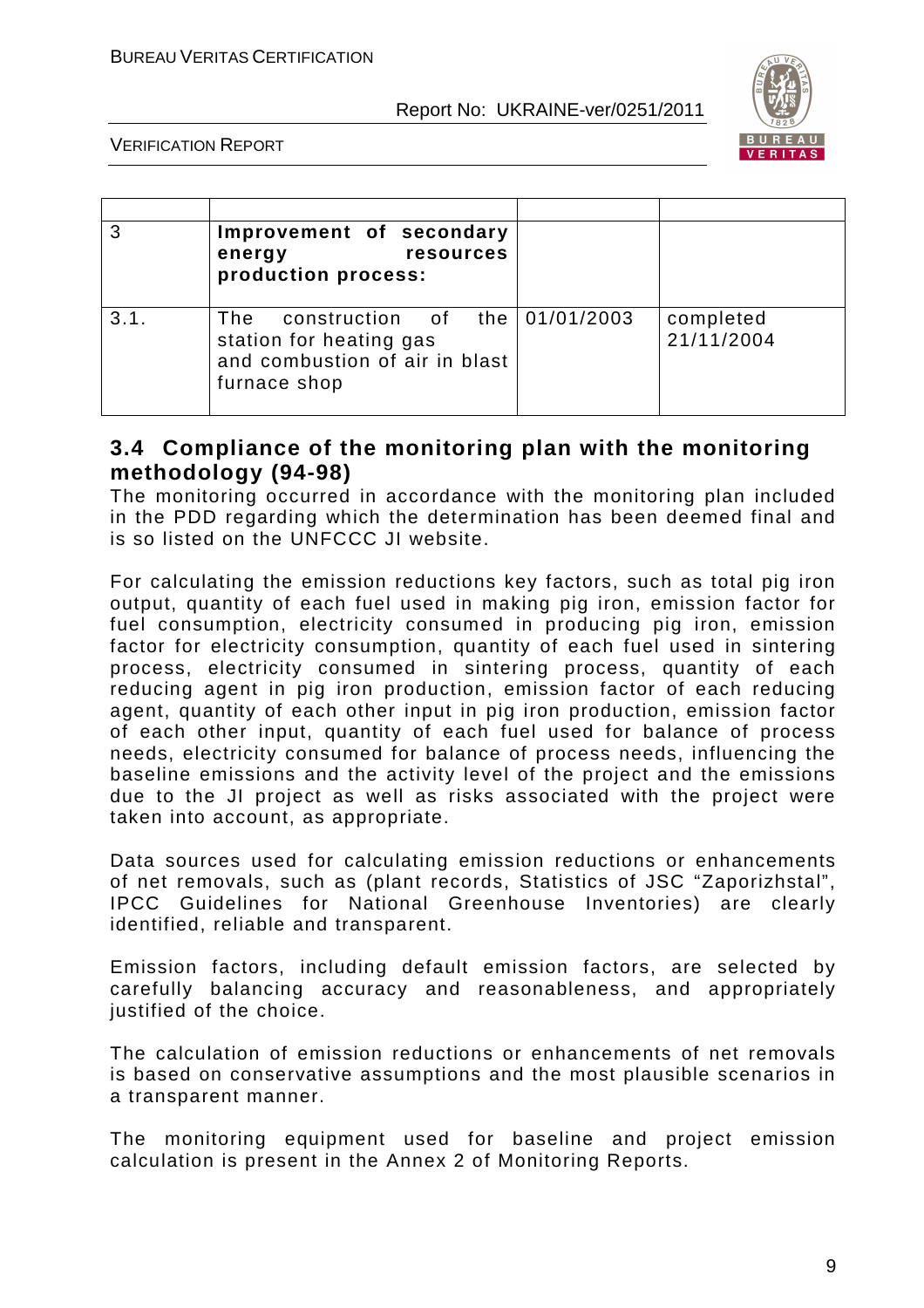

VERIFICATION REPORT

The identified areas of concern as to Compliance of the monitoring plan with the monitoring methodology, project participants response and BV Certification's conclusion are described in Appendix A Table 2 (refer to CL 01, CAR 01, CAR 02, CAR 03, CAR 04, CAR 05, CAR 06, CAR 07, CL 02, CL 03, CL 04, CAR 08, CAR 09, CAR 10, CAR 11, CAR 12, CL 05).

#### **3.5 Revision of monitoring plan (99-100)**

Not applicable for this verification process.

#### **3.6 Data management (101)**

The data and their sources, provided in Monitoring reports, are clearly identified, reliable and transparent (refer to section 3.4 of this report).

Data sources used for calculating emission reductions are clearly identified, reliable and transparent. On site responsible persons register data from the measurement equipments and fixed monitoring data to logbooks, monthly data collected to the technical reports. Moreover, there is electronic database of monitoring data. All roles and responsibilities are described in details in the Monitoring reports.

The procedures of receiving data for monitoring execution and responsibility for its realization at Zaporizhstal will be regulated by the internal normative documents of Zaporizhstal, by internal order regarding "Organization and procedure of metrological supervision conduction to ensure the unity of measurements at the Plant" and by internal order regarding "Metrological department" in accordance with project documentation and monitoring plan.

The monitoring procedures are comprehensible, as they had already been used at Zaporizhstal for measuring input and output production parameters, and also for receiving data on level of fuel and energy resources and raw-materials consumption.

The monitoring of JI project indicators of at JSC "Zaporizhstal" was realized on regular basis where the system of data collection on fuel and energy resources (FER) consumption was used.

The data needed for the monitoring of to the project was collected during the process of normal equipment use.

Information required for MRs is collected by sending to the ACS department technical reports on fuel and energy resources (FER) consumption by Chief energy specialist department, technical reports on production and consumption of carbon content materials by main manufacturing units.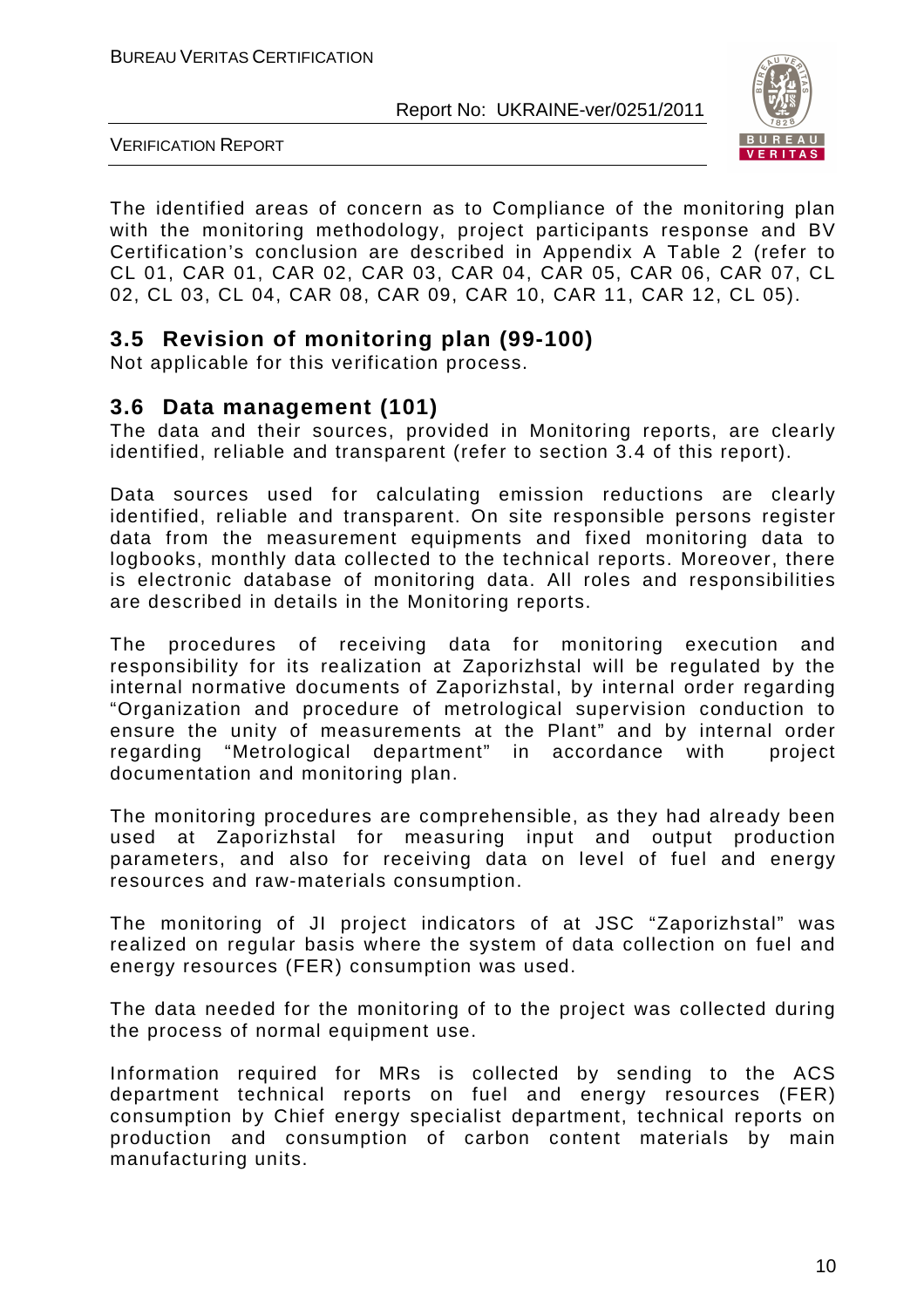

VERIFICATION REPORT

Technical reports are processed (entered into computer) and calculated to get data on cost and specific FER and material consumption per unit of production (pig iron). Data are collected in printed documents and, partially, in the electronic database of Zaporizhstal (ACS department). All those documents are saved in the Production Accounting Unit of General Accounting department Data is systematized in the documents of the daily, monthly and annually registration. To calculate annual emission reductions information from annual cost price calculations for the correspondent year is used.

Monitoring equipment meets the regulatory requirements of Ukraine regarding accuracy and measurement error. All the equipment used for monitoring purposes, are in line with national legislative requirements and standards and also with ISO 9001:2008 standards. The accuracy of devices is guaranteed by the manufacturers; the error was calculated and confirmed by the device certificates. The documented instructions to operate the facilities are stored at the working places. Verification of the equipment have been conducted in accordance with the standard of the plant STP 7.6-07-03 "Organization and procedure of measuring equipment verification".

All measuring equipment was included in the verification schedule and verified with established periodicity.

Responsibility for maintenance of the facilities and monitoring equipment at JSC Zaporizhstal as well as for their accuracy are determined by the internal standards of the plant: STP 7.6-01-03, STP 7.6-03-03, STP 7.6- 04-03, STP 7.6-05-03, STP 7.6-06-03, STP 7.6-07-03, STP 7.6-08-03, STP 7.6-09-03 and STP 7.6-07-10. Chief Metrological Specialist of the plant is the responsible one according to these standards.

The measurement results had been used by the economic planning department, Chief power-engineering specialist department, other services and technical staff of the plant. The procedure of their usage is reflected in the technological instructions of production processes regime and also in the internal order regarding "Metrological department" and internal standard of the plant STP 7.6-06-03 "Organization and procedure of analysis of technological processes metrological provision.

The monitoring data reports and calculations are under the competence of the Chief of laboratory for environmental protection in accordance to the interior orders of the plant.

During site visit, all passports of measurement equipments that used in the JI project were provided for revision. Thus, the function of the monitoring equipment, including its calibration status, is in order.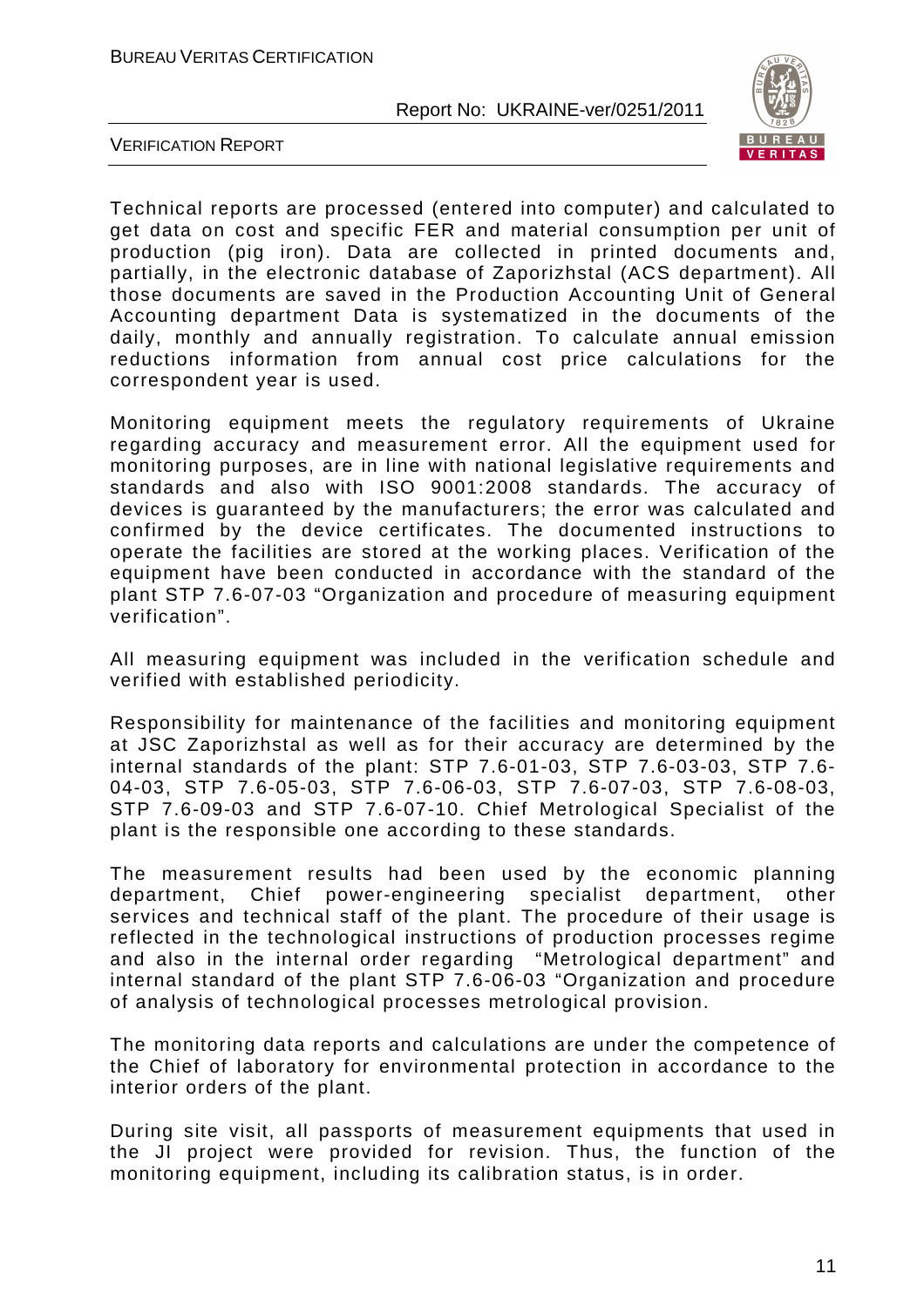

VERIFICATION REPORT

The evidence and records used for the monitoring are maintained in a traceable manner.

The data collection and management system for the project is in accordance with the monitoring plan. Furthermore, internal audits and checking measures are carried out regularly as was planned.

Difference in the results of the emission reductions calculation provided in PDD and MRs is caused by two factors:

- In MRs there were applied new emission factors for the electricity consumption (more detailed explanation is added in provisions 5.2 of MRs);

- In MRs there was taken into account actual data about leakages from two other JI projects.

The calculation of emission reductions is based on conservative assumptions and the most plausible scenarios in a transparent manner.

The identified areas of concern as to Data management, project participants response and BV Certification's conclusion are described in Appendix A Table 2 (refer to CAR 13, CAR 14, CAR 15, CAR 16, CAR 17).

#### **3.7 Verification regarding programmes of activities (102- 110)**

Not applicable.

#### **4 VERIFICATION OPINION**

Bureau Veritas Certification has performed the initial and periodic verification of the JI project "Reconstruction of the agglomerate and blastfurnace production at the JSC "Zaporizhstal" in Zaporizhzha, Ukraine, which applies JI specific approach. The verification was performed on the basis of UNFCCC criteria and host country criteria and also on the criteria given to provide for consistent project operations, monitoring and reporting.

The verification consisted of the following three phases: i) desk review of the project design and the baseline and monitoring plan; ii) follow-up interviews with project stakeholders; iii) resolution of outstanding issues and the issuance of the final verification report and opinion.

The management of Carbon Marketing and Trading Ltd. is responsible for the preparation of the GHG emissions data and the reported GHG emissions reductions of the project on the basis set out within the project Monitoring and Verification Plan indicated in the final PDD version 02. The development and maintenance of records and reporting procedures in accordance with that plan, including the calculation and determination of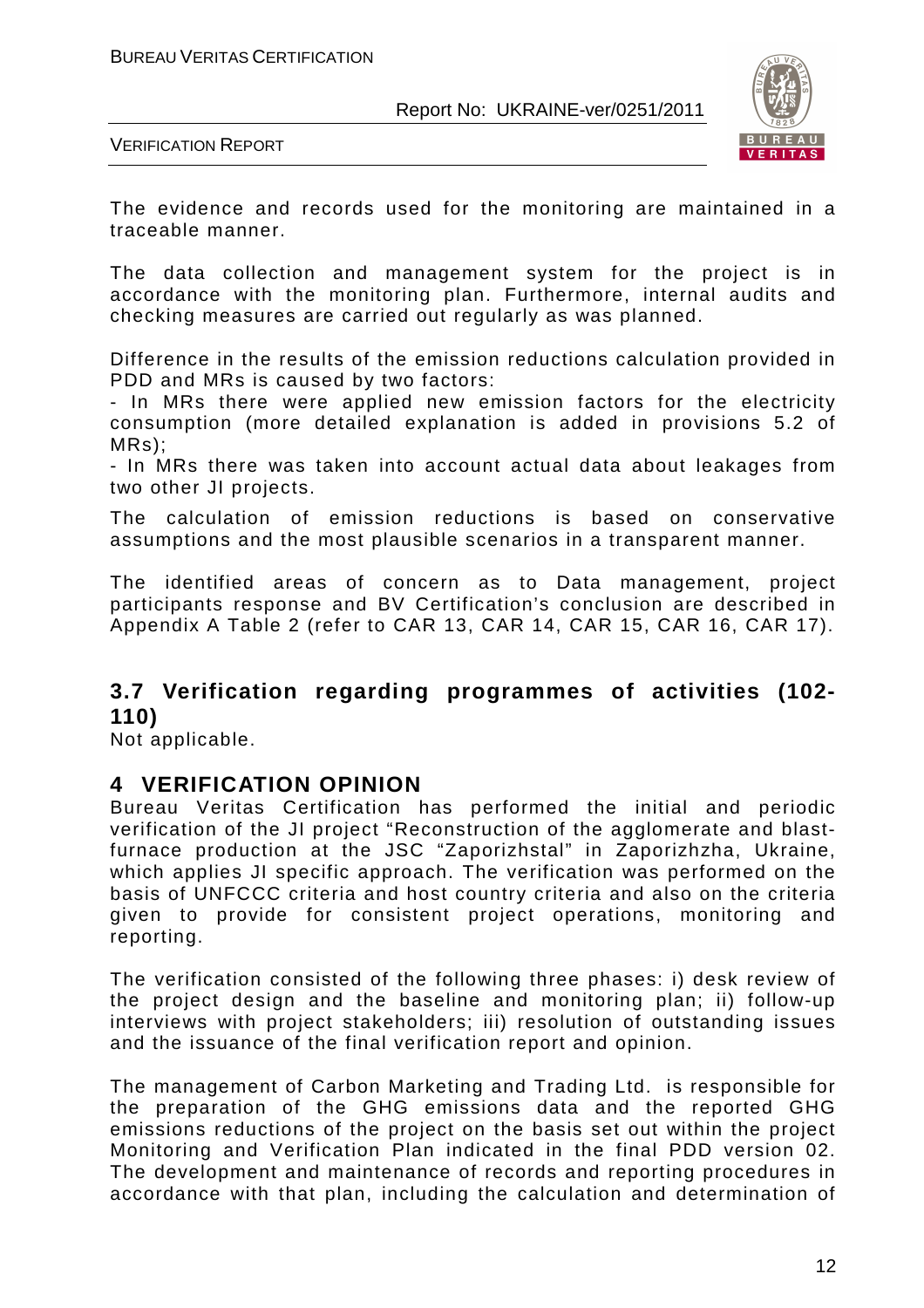

VERIFICATION REPORT

GHG emission reductions from the project, is the responsibility of the management of the project.

Bureau Veritas Certification verified the project Monitoring reports version 02 for the reporting periods as indicated below. Bureau Veritas Certification confirms that the project is implemented as planned and described in approved project design documents. Installed equipment being essential for generating emission reduction runs reliably and is calibrated appropriately. The monitoring system is in place and the project is generating GHG emission reductions.

Bureau Veritas Certification can confirm that the GHG emission reduction is accurately calculated and is free of material errors, omissions, or misstatements. Our opinion relates to the project's GHG emissions and resulting GHG emissions reductions reported and related to the approved project baseline and monitoring, and its associated documents. Based on the information we have seen and evaluated, we confirm, with a reasonable level of assurance, the following statement:

Reporting period from 01/01/2008 to 31/12/2008

| Baseline emissions                       |         | $: 9$ 189 136 t CO <sub>2</sub> equivalents |
|------------------------------------------|---------|---------------------------------------------|
| Project emissions                        |         | $: 8684474$ t $CO2$ equivalents             |
| Leakages                                 | : 35606 | t CO <sub>2</sub> equivalents               |
| Emission reductions (Year 2008): 469 057 |         | t CO <sub>2</sub> equivalents               |

Reporting period from 01/01/2009 to 31/12/2009

| Baseline emissions                       |         | $: 7650171$ t $CO2$ equivalents |
|------------------------------------------|---------|---------------------------------|
| Project emissions                        |         | $: 7324650$ t $CO2$ equivalents |
| Leakages                                 | :46 017 | t $CO2$ equivalents             |
| Emission reductions (Year 2009): 279 504 |         | t CO <sub>2</sub> equivalents   |

Reporting period from 01/01/2010 to 31/12/2010

| Baseline emissions                       |         | $: 7734181$ t CO <sub>2</sub> equivalents |
|------------------------------------------|---------|-------------------------------------------|
| Project emissions                        |         | $: 7387027$ t $CO2$ equivalents           |
| Leakages                                 | :49 744 | t $CO2$ equivalents                       |
| Emission reductions (Year 2010): 297 410 |         | t CO <sub>2</sub> equivalents             |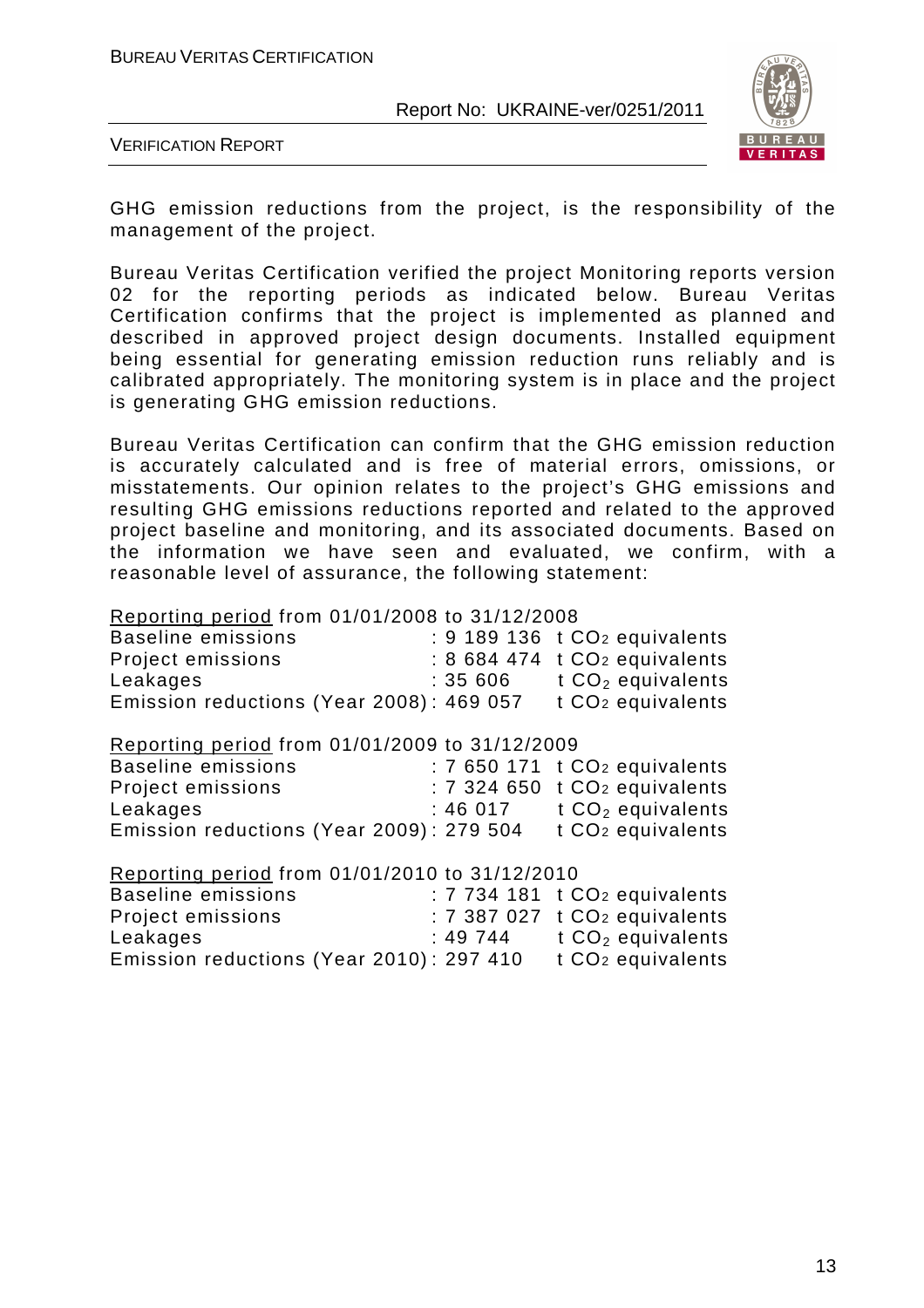

VERIFICATION REPORT

#### **5 REFERENCES**

#### **Category 1 Documents:**

Documents provided by Carbon Marketing and Trading Ltd. that relate directly to the GHG components of the project.

- /1/ PDD of the JI project "Reconstruction of the agglomerate and blast-furnace production at the JSC "Zaporizhstal" version 02 dated 14/04/2011
- /2/ Monitoring report for the period 01/01/2008 31/12/2008 of JI project "Reconstruction of the agglomerate and blast-furnace production at the JSC "Zaporizhstal" version 01 dated 16/05/2011
- /3/ Monitoring report for the period 01/01/2009 31/12/2009 of JI project "Reconstruction of the agglomerate and blast-furnace production at the JSC "Zaporizhstal" version 01 dated 16/05/2011
- /4/ Monitoring report for the period 01/01/2010 31/12/2010 of JI project "Reconstruction of the agglomerate and blast-furnace production at the JSC "Zaporizhstal" version 01 dated 16/05/.2011
- /5/ Monitoring report for the period 01/01/2008 31/12/2008 of JI project "Reconstruction of the agglomerate and blast-furnace production at the JSC "Zaporizhstal" version 02 dated 30/05/2011
- /6/ Monitoring report for the period 01/01/2009 31/12/2009 of JI project "Reconstruction of the agglomerate and blast-furnace production at the JSC "Zaporizhstal" version 02 dated 30/05/2011
- /7/ Monitoring report for the period 01/01/2010 31/12/2010 of JI project "Reconstruction of the agglomerate and blast-furnace production at the JSC "Zaporizhstal" version 02 dated 30/05/2011
- /8/ Letter of Approval from National Environmental Investment Agency of Ukraine № 1386/23/7 dated 31/05/2011
- /9/ Letter of Approval from Swiss DFP Federal Office for the Environment № J294-0485 dated 27/04/2011
- /10/ Determination report #UKRAINE-det/0250/2011 of the JI project "Reconstruction of the agglomerate and blast-furnace production at the JSC "Zaporizhstal" dated 04/05/2011

#### **Category 2 Documents:**

Background documents related to the design and/or methodologies employed in the design or other reference documents.

- /1/ Order on saving and archiving project documentation #211 dated 28/04/2011
- /2/ Report of the air protection for 2008. Form 2TP (air).
- /3/ Report of the air protection for 2009. Form 2TP (air).
- /4/ Report of the air protection for 2010. Form 2TP (air).
- /5/ Help the class-voltage electricity consumed in the agglomerate and blast-furnace production 2008-2010.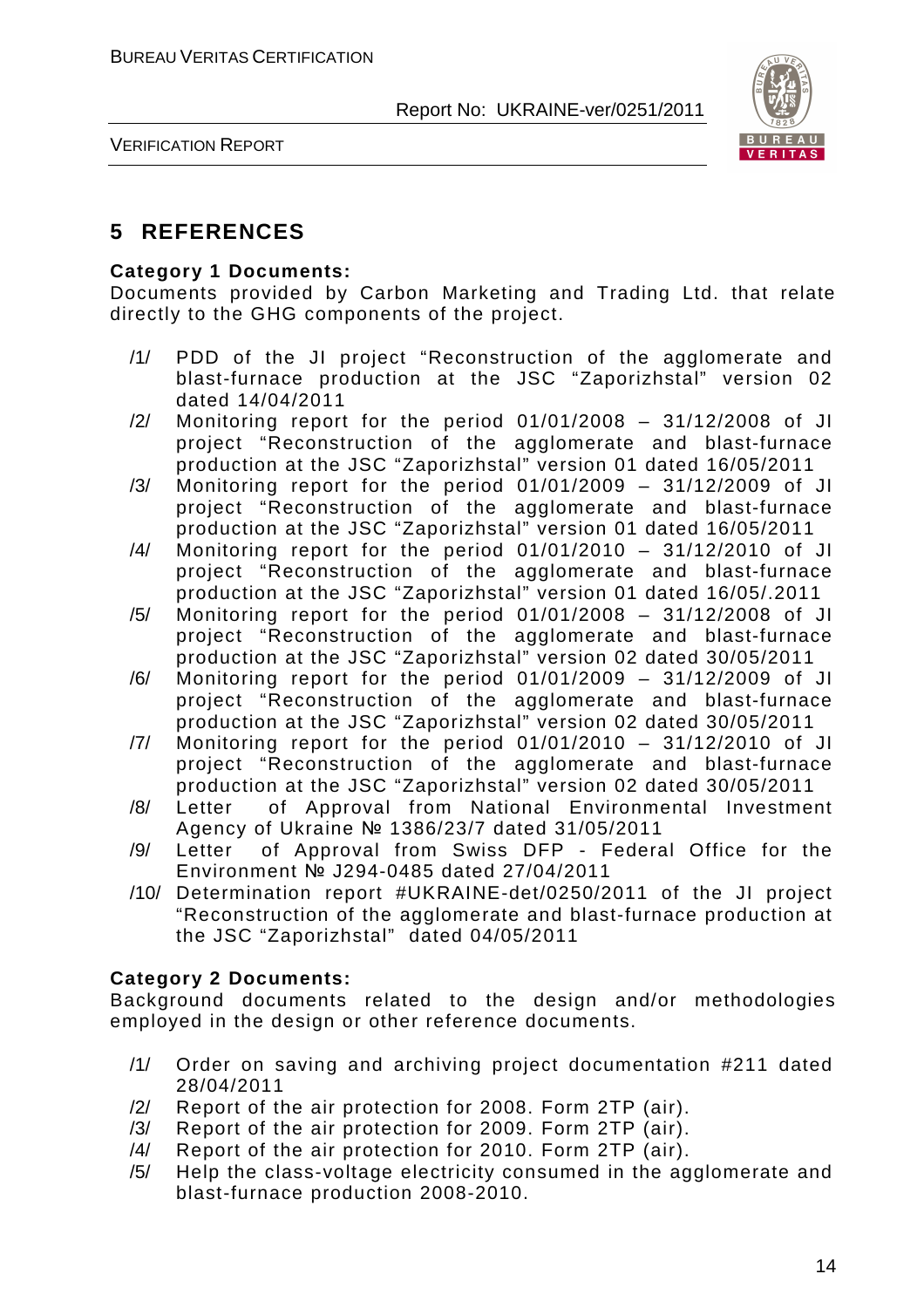VERIFICATION REPORT



- /6/ Register of sorted values calculations. 01-06.2001
- /7/ The protocol the meeting with Technical Director on the state of basic production assets Zaporizhstal and prepare a strategy for its reconstruction and technical upgrading dated 25 december 2002.
- /8/ JSC "Zaporizhstal". Business-plan. Technical reequipment of agglofactory. Reconstruction of agglomachine No.1. Reg No.539584
- /9/ List of immovable's that are transferred into the ownership of JSC "Zaporizzhia Metallurgical Industrial Complex "Zaporizhstal" dated 19.08.2000
- /10/ Direction of approval of state technical committee statement No. 678p dated 23.06.2005
- /11/ State technical committee statement of putting ready-built object into operation No. 678p dated 23.06.2005
- /12/ Business-plan. General overhaul and reconstruction of blastfurnace-2. DT 336456. Volume 4. Reg. No.488408
- /13/ List of volumes related to general overhaul of blast-furnace-2 JSC "Zaporizhstal"
- /14/ Job description of planimeterist of rules for technical operation bureau of technical and economic calculation accounting of chief power engineering specialist department of JSC "Zaporizhstal"
- /15/ Letter of approval of expert conclusion actuality No. 10/7536 dated 14.12.2009
- /16/ Petition for expert conclusion duration prolongation dated 19.11.2009 No.33/1569
- /17/ Statement of program product delivery No.44.01.01-09 dated 01.01.2009
- /18/ Natural gas composition register. Started 2002 finished 12.2010
- /19/ Certificate of physical-chemical parameters of natural gas for the period 2008-2010
- /20/ Natural gas composition register for the period 2008-2010
- /21/ Report for December 2008, 2009, 2010
- /22/ Detailed design "Complex of objectives for fuel accounting, taking into consideration the new requirements for procedure of settlement and automation of receiving new forms of reporting" dated 03.12.1998
- /23/ Rules of gas and liquids wastes measurement using restriction equipment RD 50-213-80
- /24/ Gas balance register for the period 2008-2010
- /25/ Consumer technical and economic calculation accounting dated 30.11.2009
- /26/ Natural and blast-furnace gas register. 2008-2010
- /27/ Consumer technical and economic calculation accounting
- /28/ Water assessment register for the period 2008-2010
- /29/ Actual volumes of production in departments of industrial complex for 2008-2010
- /30/ Report on electric power wastes in metallurgical industrial complex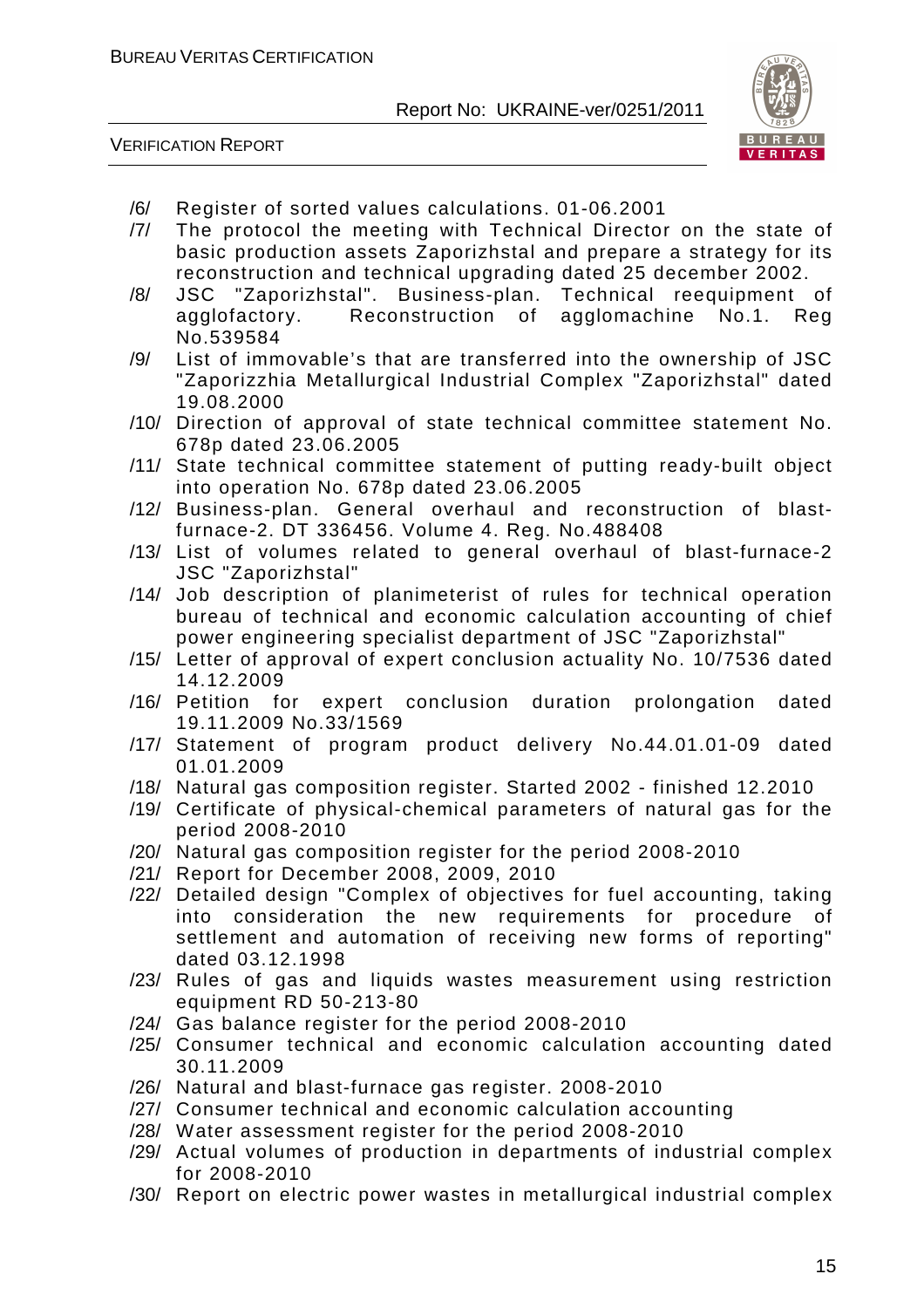



JSC "Zaporizhstal" for December 2008-2010

- /31/ Report on work of gas department 2008-2010
- /32/ Meeting initiated by technical director record dated 25.12.2002
- /33/ Conclusion No.161 of state ecological expertise dated 26.12.2002
- /34/ Permission No.2310136600-39 for pollutant emission into atmospheric air dated 30.12.2009
- /35/ Project of JSC "Zaporizhstal" "General overhaul and reconstruction of blast-furnace-2 DT 336456 Volume 1
- /36/ Project of JSC "Zaporizhstal" "General overhaul and reconstruction of blast-furnace-2 DT 336456 Volume 2 Reg. No.488406
- /37/ Project of JSC "Zaporizhstal" "General overhaul and reconstruction blast-furnace-2 DT 336456 Volume 2. Statement of ecological consequence
- /38/ Project of JSC "Zaporizhstal" "General overhaul and reconstruction blast-furnace-2 DT 336456 Volume 2. Environmental impact assessment
- /39/ Information on training, retraining and raising the level of personnel skills of JSC "Zaporizhstal" for 2008,2009,2010
- /40/ Goals of personnel training department in the field of quality, environment and labor protection for 2008,2009,2010
- /41/ Information on personnel training of JSC "Zaporizhstal" for 2008,2009,2010
- /42/ Quality, environment and labor protection policy of JSC "Zaporizhstal"
- /43/ Information on training and raising the level of personnel skills of JSC "Zaporizhstal" for 2008,2009,2010
- /44/ Personnel training programm of JSC "Zaporizhstal" for working with equipment for preparation and injection of dust-coal fuel into blast-furnace
- /45/ Second stage of training according appendix B to the contract No. 1323.37515.06.64I dated 08.12.06 between JSC "Zaporizhstal" and Kuttner GmbH & Co. KG
- /46/ Certificate of attendance the seminar "Introduction into explosion proof equipment "ATEX" of hoover facility of product company INTENSIV FILTER" for A.Merezniyk
- /47/ Certificate of attendance the seminar "Introduction into explosion proof equipment "ATEX" of hoover facility of product company INTENSIV FILTER" for N.Stakhanova
- /48/ Certificate of attendance the seminar LAB-01 for laboratory personnel for N.Povstyana
- /49/ Certificate of attendance the group seminar GEN01/PLC01/PLC02/PLC03/POS01 for V.Bublej
- /50/ Certificate of attendance the group seminar GEN01/PLC01/PLC02/PLC03/POS01 for A.Gavrylenko
- /51/ Certificate of attendance the group seminar GEN01/PLC01/PLC02/PLC03/POS01 for S.Moscalets
- /52/ Main technical characteristics: screening of sinter chemical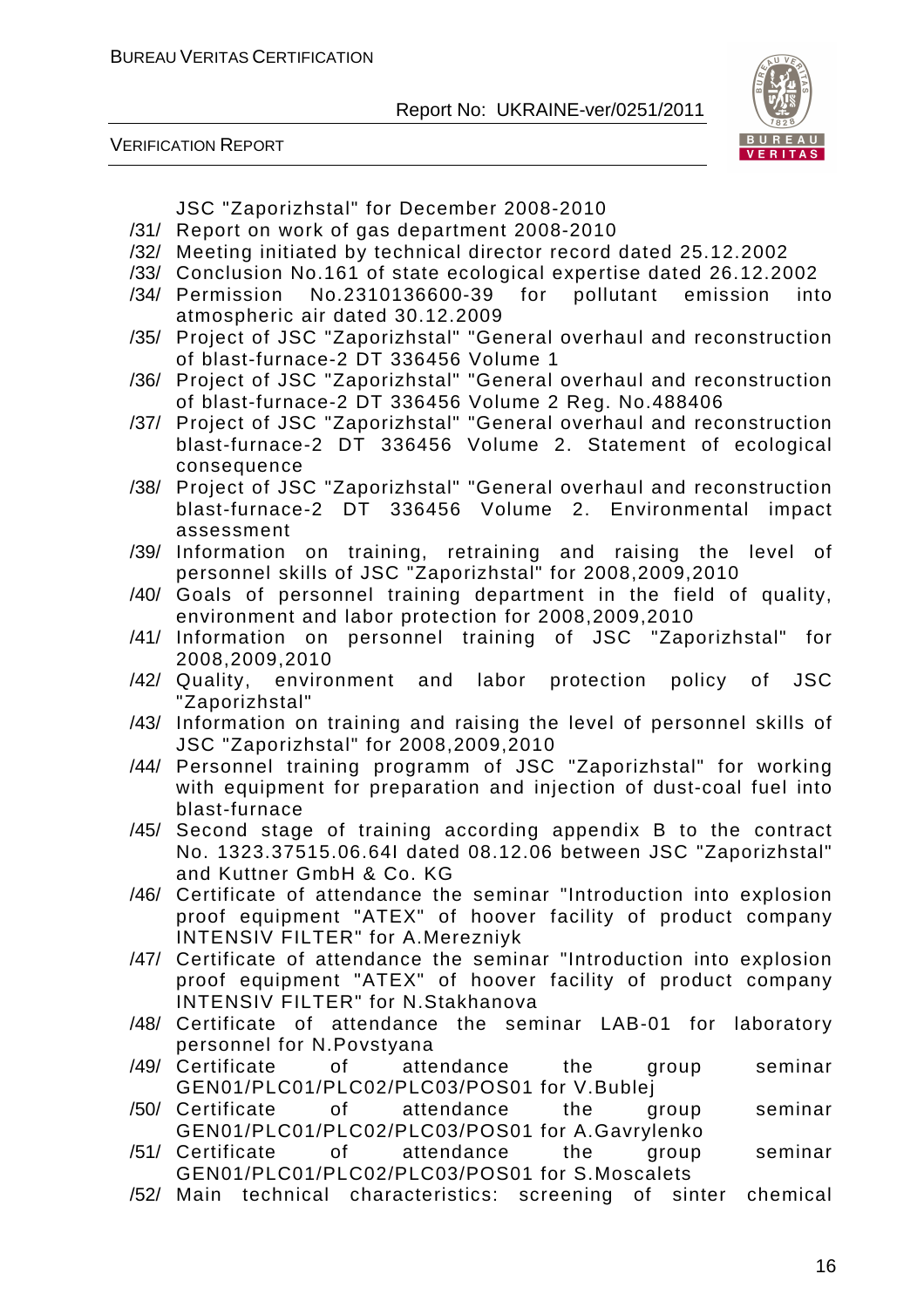

VERIFICATION REPORT

analysis of the sinter grinding of raw materials. Violation of instructions of Technology (2005 to 2010.)

- /53/ Help on the quality of sinter (2008 to 2011.)
- /54/ Photo. Passport Disc-250-1121 natural gas consumption № 82670
- /55/ Photo. Disc-250-1121 natural gas consumption № 82670
- /56/ Photo. Passport transducer DM-3583 № 12560
- /57/ Photo. Passport secondary device KSD-3 steam consumption № 195038
- /58/ Photo. Secondary device KSD-3 steam consumption № 195038
- /59/ Photo. Passport transducer DM-3583 № 5654
- /60/ Photo. Passport converter BPL № 5805
- /61/ Photo. Passport secondary device Disk-250-1121 airflow № 20327
- /62/ Photo. Secondary device Disc-250-1121 airflow № 20327
- /63/ Photo. Passport Disc-250-1121 consumption of industrial water № 91467
- /64/ Photo. Passport KSD-3 consumption of industrial water № 191712
- /65/ Photo. Passport KSD-3 consumption of industrial water № 362835
- /66/ Photo. Secondary device. Disc-250-1121 rate of industrial water № 91467
- /67/ Photo. Secondary device KSD-3 consumption of industrial water № 191712
- /68/ Photo. Secondary device KSD-3 consumption of industrial water № 362835
- /69/ Photo. Journal of industrial water balance on sinister workshop
- /70/ Photo. Act to withdraw assets from the blast furnace#1 from July 2005
- /71/ Photos Act a technical survey of Blast Furnace#1 of 20/01/2005
- /72/ Photo Decision about the cancellation of BF#1
- /73/ Photo Passport number 45 on the scale electromechanical HR-200000RT with information about the verification
- /74/ Photo Passport number 46 on the scale electromechanical HR-200000RT with information on the verification
- /75/ Photo Shipped pig iron logbook
- /76/ Photo Electromechanical scales HR-200000RT № 45
- /77/ Photo Electromechanical scales HR-200000RT № 46
- /78/ Photo Passport on the scales 02/16E
- /79/ Photo Passport on the scales 02/25E
- /80/ Photo Passport on the scales 02/26E
- /81/ Photo Passport on the scales 02/27E
- /82/ Photo Passport on the scales 02/24E
- /83/ Photo Passport on the scales 02/23E
- /84/ Photo Passport on the scales 02/22E
- /85/ Photo Passport on the scales 02/21E
- /86/ Photo Passport on the scales 02/20E
- /87/ Photo Passport on the scales 02/19E
- /88/ Photo Passport on the scales 02/18E
- /89/ Photo Passport on the scales 02/17E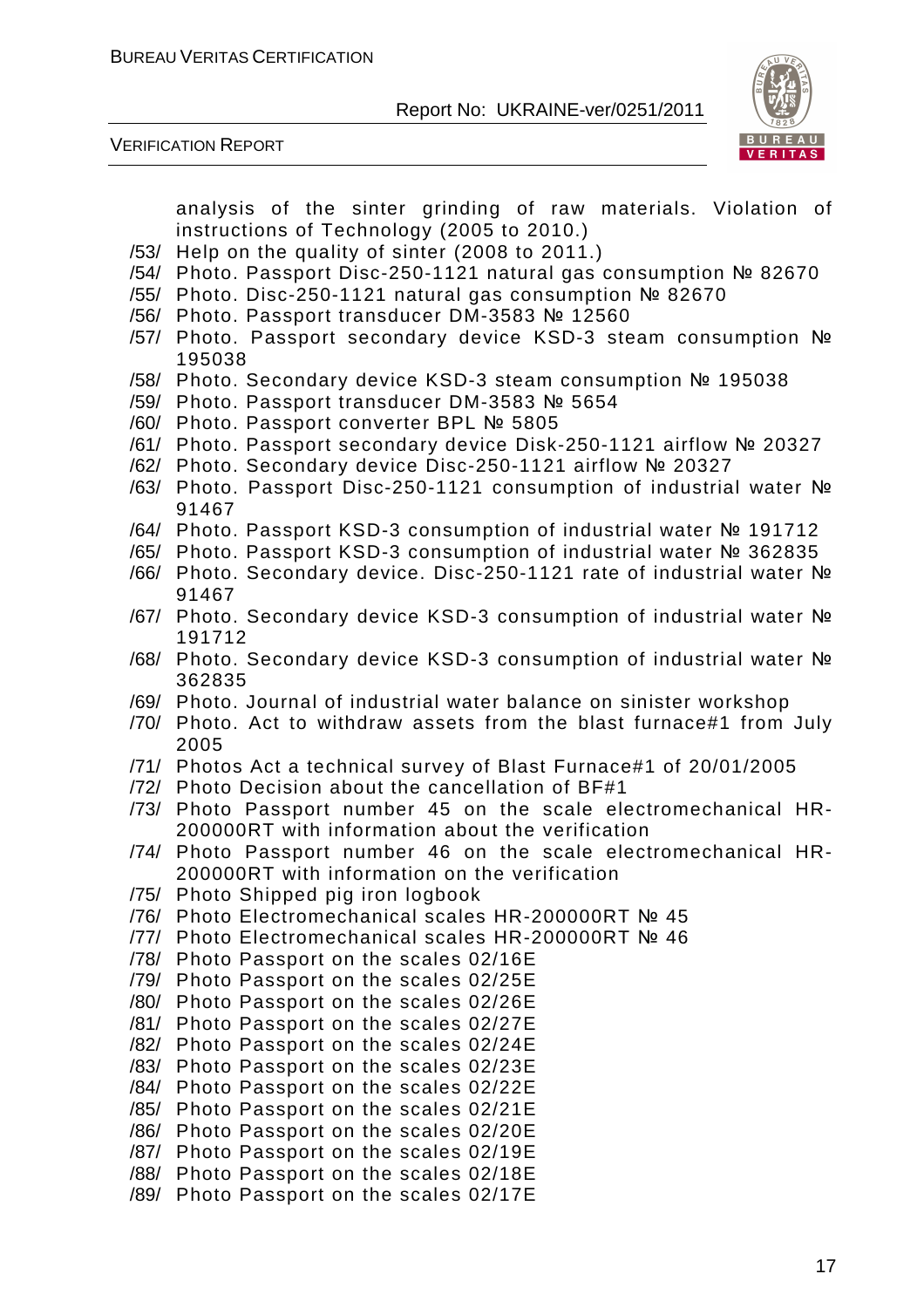

VERIFICATION REPORT

| /90/ Photo Passport on the scales 02/29E                                                      |
|-----------------------------------------------------------------------------------------------|
| <b>Photo Sensor of the Scales</b><br>/91/                                                     |
| /92/ Photo Electronic form accounting of electricity consumption by the                       |
| blast furnace workshop                                                                        |
| Photo Report on energy consumption for active power<br>/93/                                   |
| Photo Electronic form accounting of electricity consumption in the<br>/94/                    |
| sinter workshop                                                                               |
| Photo Report on energy consumption for active power<br>/95/                                   |
| Photo Counting of electricity per day substation M-1 logbook<br>/96/                          |
| Photo monthly report on consumption of electricity<br>/97/                                    |
| Photo Daily statement of electricity consumption by substation M-1<br>/98/                    |
| Photo installation instructions and<br>multifunction<br>/99/<br>a passport                    |
| electricity meter type EvroALFA number 01103132                                               |
| /100/ Photo installation instructions and<br>multifunction<br>a a<br>passport                 |
| electricity meter type EvroALFA number 01103390                                               |
| /101/ Photo installation instructions and a passport<br>multifunction                         |
| electricity meter type EvroALFA number 01103359                                               |
| multifunction<br>/102/ Photo installation instructions<br>and                                 |
| $\mathsf{a}$<br>passport<br>electricity meter type EvroALFA number 01103265                   |
|                                                                                               |
| /103/ Photo installation instructions and<br>multifunction<br>a a<br>passport                 |
| electricity meter type EvroALFA number 01103170                                               |
| /104/ Photo installation instructions<br>and<br>multifunction<br>a<br>passport                |
| electricity meter type EvroALFA number 01103184                                               |
| multifunction<br>/105/Photo installation instructions<br>and<br>a<br>passport                 |
| electricity meter type EvroALFA number 01103186                                               |
| multifunction<br>/106/Photo installation instructions and<br>a<br>passport                    |
| electricity meter type EvroALFA number 01103368                                               |
| /107/ Photo installation instructions<br>and<br>multifunction<br>a<br>passport                |
| electricity meter type EvroALFA number 01103372                                               |
| /108/Photo installation instructions and<br>multifunction<br>a<br>passport                    |
| electricity meter type EvroALFA number 01103293                                               |
| /109 <sub>/</sub> Photo<br>installation instructions<br>multifunction<br>and<br>a<br>passport |
| electricity meter type EvroALFA number 01103190                                               |
| installation instructions<br>multifunction<br>/110, Photo<br>and<br>a<br>passport             |
| electricity meter type EvroALFA number 01103155                                               |
| /111/ Photo installation instructions<br>multifunction<br>and<br>a<br>passport                |
| electricity meter type EvroALFA number 01103161                                               |
| installation instructions<br>$/112$ , Photo<br>and<br>a<br>multifunction<br>passport          |
| electricity meter type EvroALFA number 01103275                                               |
| /113 Photo installation instructions<br>and<br>multifunction<br>a passport                    |
| electricity meter type EvroALFA number 01103156                                               |
| /114 Photo installation instructions<br>multifunction<br>and<br>passport<br>a                 |
| electricity meter type EvroALFA number 01103276                                               |
| /115 <sub>/</sub> Internal<br>standard<br>JSC "Zaporizhstal"<br>of<br>STP<br>$7.6 - 01 - 03$  |
| "Metrological support"                                                                        |
| /116 Internal standard of JSC "Zaporizhstal" STP 7.6-03-03 "Procedure                         |
| for repair of measuring equipment"                                                            |
|                                                                                               |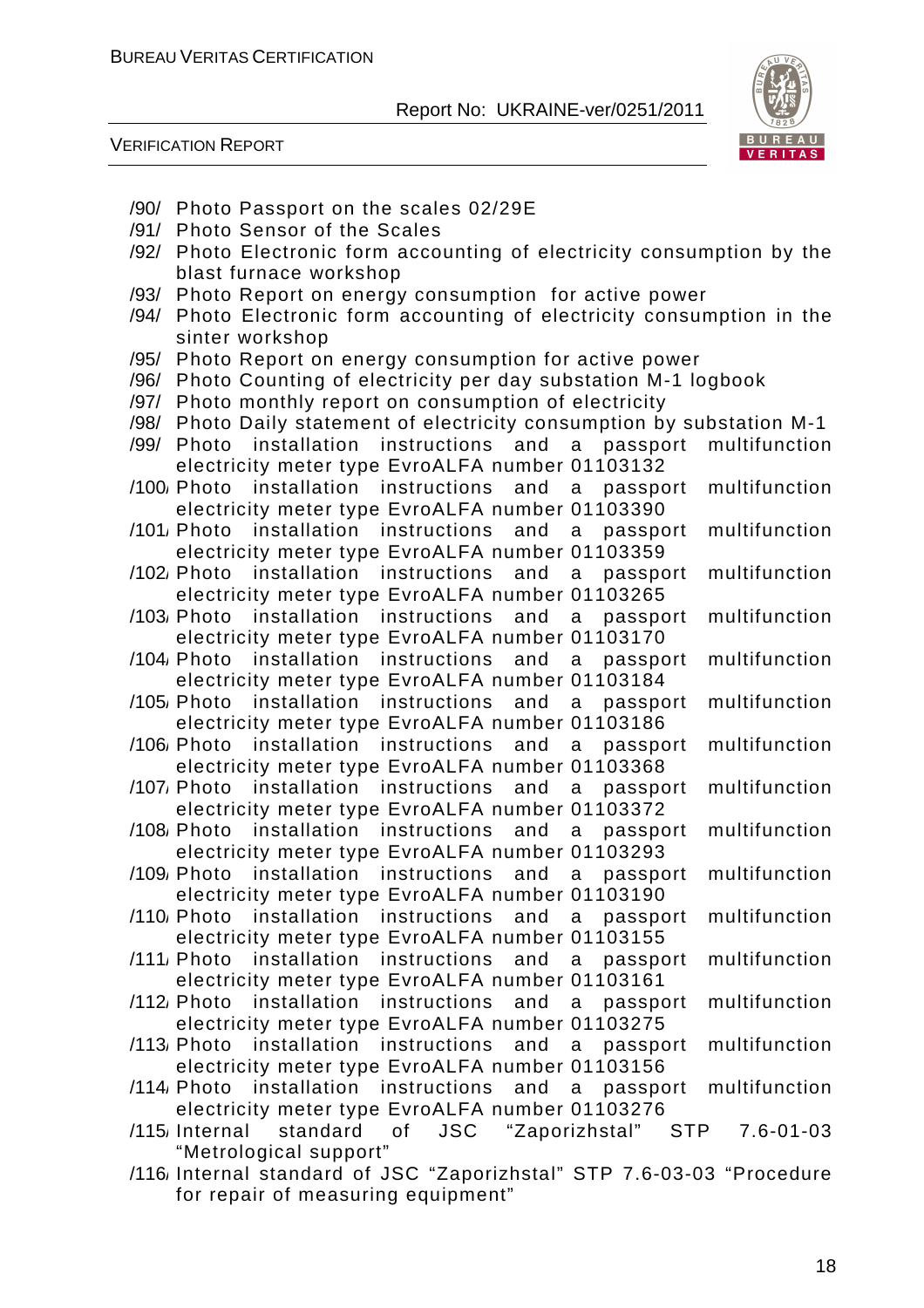

VERIFICATION REPORT

- /117/ Internal standard of JSC "Zaporizhstal" STP 7.6-04-03 "Procedure for metrological review"
- /118/ Internal standard of JSC "Zaporizhstal" STP 7.6-05-03 "Procedure for metrological certification"
- /119/ Internal standard of JSC "Zaporizhstal" STP 7.6-06-03 "Procedure for analyze ensuring of technological process"
- /120/ Internal standard of JSC "Zaporizhstal" STP 7.6-07-03 "Procedures for verification and calibration"
- /121/ Internal standard of JSC "Zaporizhstal" STP 7.6-08-03 "Provisions on liability for condition of measuring equipment in subdivisions"
- /122/ Internal standard of JSC "Zaporizhstal" STP 7.6-09-03 "Procedure for developing, manufacturing and operating templates"
- /123/ Internal standard of JSC "Zaporizhstal" STP 7.6-10-03 "Metrological supervision of the flowmeters"

#### **Persons interviewed:**

List persons interviewed during the verification or persons that contributed with other information that are not included in the documents listed above.

- /1/ Inna Kholina head of environmental laboratory, JSC "Zaporizhstal"
- /2/ Roman Sundukov deputy head of foreign trade company, JSC "Zaporizhstal"
- /3/ Aleksandr Grabko head of automation and metrology bureau, JSC "Zaporizhstal"
- /4/ Vladimir Yarysh deputy head of power engineering department, JSC "Zaporizhstal"
- /5/ Roman Zelenkov head of planning and economic department, JSC "Zaporizhstal"
- /6/ Anatoliy Reysher deputy chief accountant, JSC "Zaporizhstal"
- /7/ Natalia Kril head of production accounting department, JSC "Zaporizhstal"
- /8/ Nikolay Nechyporuk deputy head of personnel training department, JSC "Zaporizhstal"
- /9/ Svitlana Rubanovich head of personnel training department, JSC "Zaporizhstal"
- /10/ Pavel Shevchenko deputy head of blast-furnace workshop, JSC "Zaporizhstal"
- /11/ A. Siora Electrician of scales workshop in blast-furnace workshop, JSC "Zaporizhstal"<br>D. Soin - Electrician of
- /12/ D. Soin Electrician of scales workshop in blast-furnace workshop, JSC "Zaporizhstal"
- /13/ Marina Kazachenko Head of Technical Bureau workshop of networks and substations, JSC "Zaporizhstal"
- /14/ Pavel Sidelnikov Head of sintering workshop, JSC "Zaporizhstal"
- /15/ Vitaly Shibko Head of sintering group Central quality laboratory,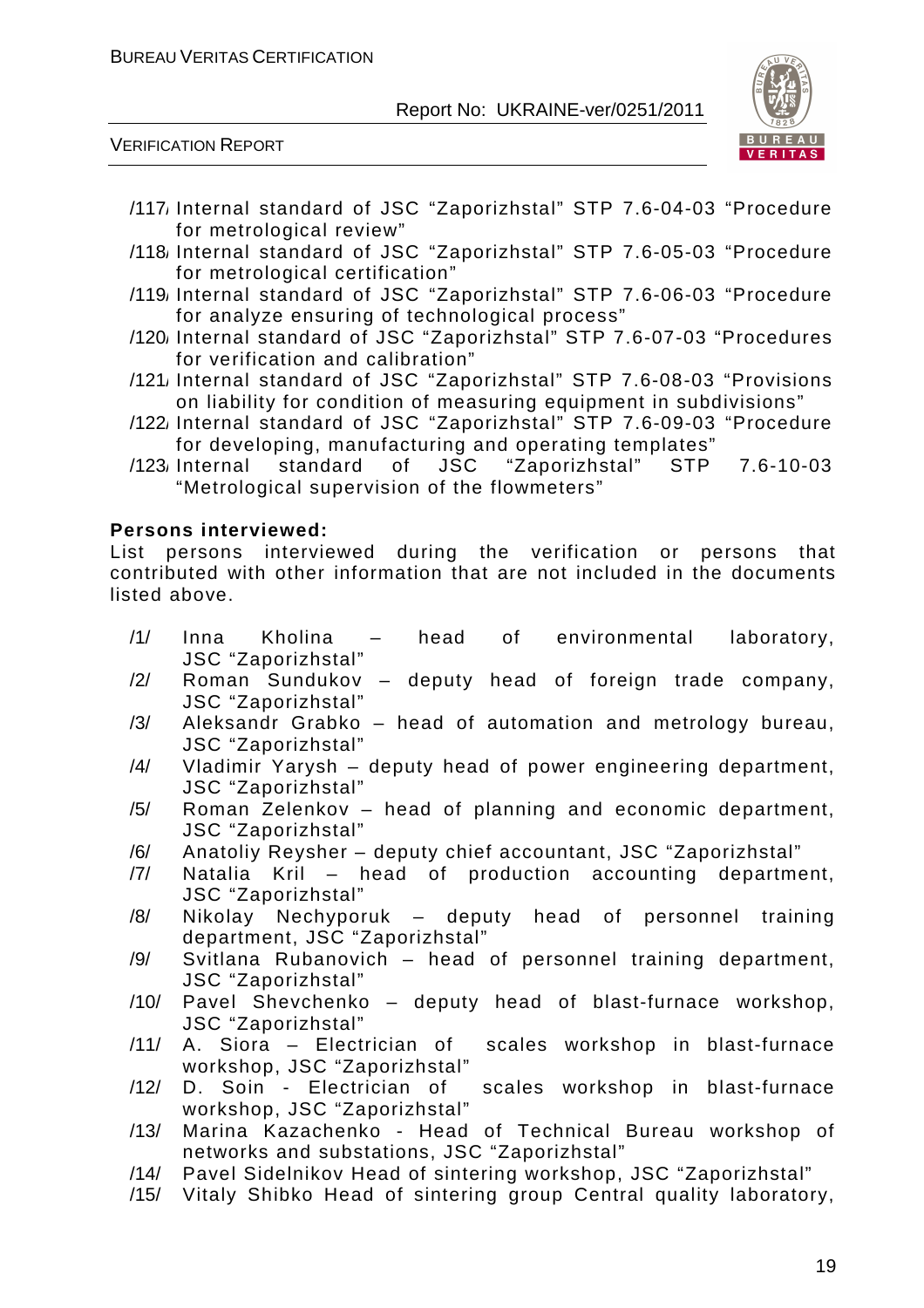



JSC "Zaporizhstal"

- /16/ Evgeniy Gonchar Senior Master of metrological department (sintering workshop), JSC "Zaporizhstal"
- /17/ Dmitry Kosenkov Senior Master of quality department (sintering workshop), JSC "Zaporizhstal"
- /18/ Dmitry Danilchenko Acting Master of quality department (sintering workshop), JSC "Zaporizhstal"
- /19/ Valentin Sereduk ecology department director, Institute for Environment and Energy Conservation
- /20/ Tahir Musayev Director of Carbon Marketing and Trading Ltd.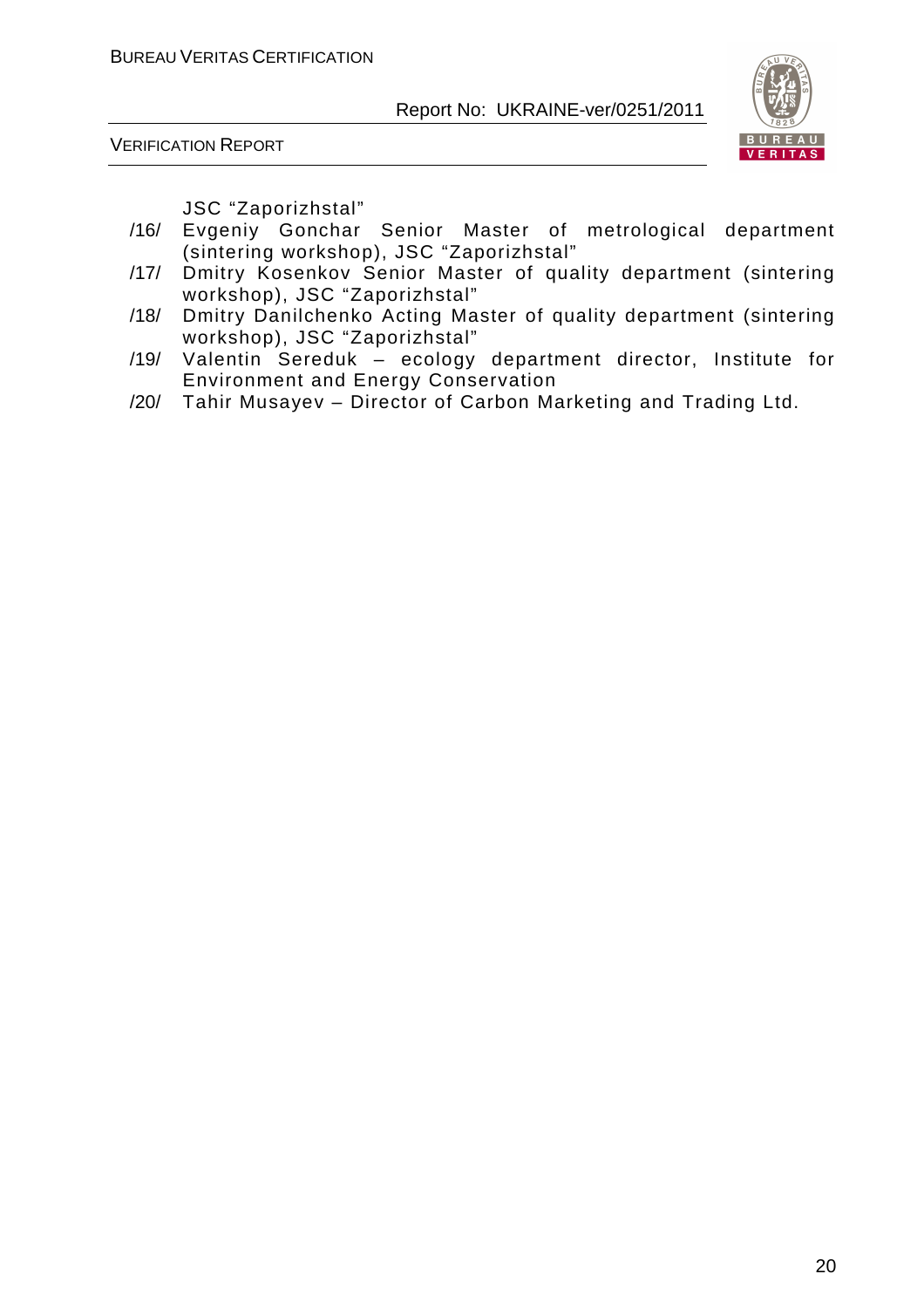

VERIFICATION REPORT

#### APPENDIX A: COMPANY PROJECT VERIFICATION PROTOCOL

#### **Table 1 Check list for verification, according to the JOINT IMPLEMENTATION DETERMINATION AND VERIFICATION MANUAL (Version 01)**

| <b>DVM</b><br>Paragra | <b>Check Item</b>                                                                                                                                                                                            | Initial finding                                                                                                                                                                                                                                                       | <b>Draft</b><br><b>Conclusi</b> | Final<br><b>Conclusi</b> |
|-----------------------|--------------------------------------------------------------------------------------------------------------------------------------------------------------------------------------------------------------|-----------------------------------------------------------------------------------------------------------------------------------------------------------------------------------------------------------------------------------------------------------------------|---------------------------------|--------------------------|
| ph                    |                                                                                                                                                                                                              |                                                                                                                                                                                                                                                                       | on                              | on                       |
|                       | Project approvals by Parties involved                                                                                                                                                                        |                                                                                                                                                                                                                                                                       |                                 |                          |
| 90                    | Has the DFPs of at least one Party DFP of Switzerland have<br>when<br>verification report to the secretariat  <br>for publication in accordance with<br>paragraph 38 of the JI guidelines,<br>at the latest? | issued written<br>involved, other than the host Party, $ $ project approval (LoA) when submitting the<br>issued a written project approval first verification report for publication in<br>submitting the first accordance with paragraph 38 of the JI<br>guidelines. | OK.                             | OK.                      |
| 91                    | Are all the written project approvals                                                                                                                                                                        | Yes, all the written project approvals by                                                                                                                                                                                                                             | OK.                             | <b>OK</b>                |
|                       | by Parties involved unconditional?                                                                                                                                                                           | Parties involved are unconditional.                                                                                                                                                                                                                                   |                                 |                          |
|                       | <b>Project implementation</b>                                                                                                                                                                                |                                                                                                                                                                                                                                                                       |                                 |                          |
| 92                    | Has the project been implemented<br>in accordance<br>with the<br>PDD<br>regarding which the determination<br>has been deemed final and is so<br>listed on the UNFCCC JI website?                             | Implementation of the project activity was<br>realized<br>according to the<br>project<br>implementation schedule described in the<br>project design document.<br>There are no deviations or revisions to the<br>determined PDD.                                       | <b>OK</b>                       | OK                       |
| 93                    | What is the status of operation of<br>the project during the monitoring<br>period?                                                                                                                           | Monitoring reports indicated the current<br>status of the project activity implementation.<br>Based on provided materials, there is known<br>that all project equipments were operational<br>in the reporting period.                                                 | OK.                             | OK.                      |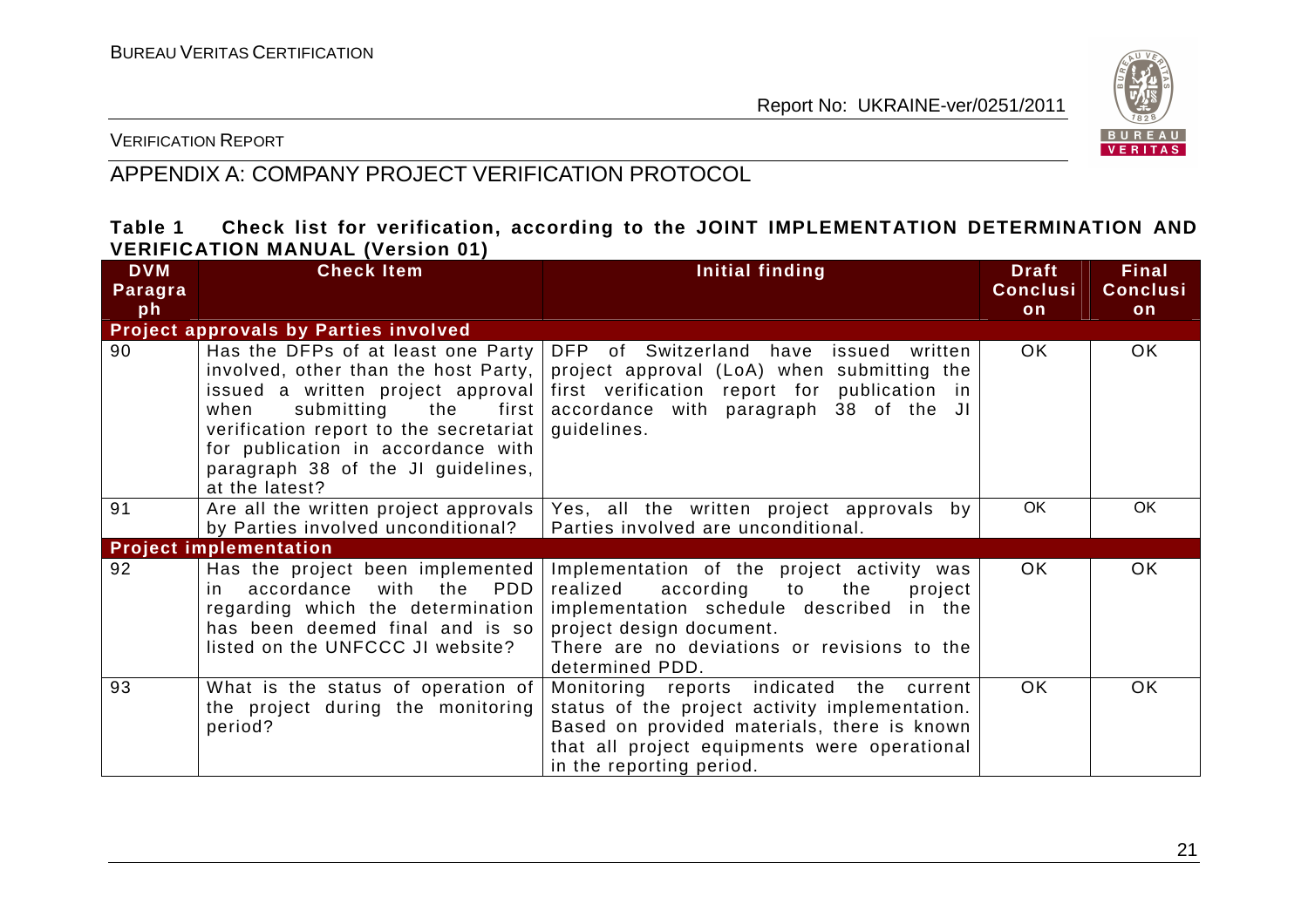

| VERIFICATION REPORT<br>VERITAS |                                                                                                                                                                                                                                                                                                         |                                                                                                                                                                                                                                                                                                                                                                                                                                                                                                                                                |                                                                                                                    |                                       |
|--------------------------------|---------------------------------------------------------------------------------------------------------------------------------------------------------------------------------------------------------------------------------------------------------------------------------------------------------|------------------------------------------------------------------------------------------------------------------------------------------------------------------------------------------------------------------------------------------------------------------------------------------------------------------------------------------------------------------------------------------------------------------------------------------------------------------------------------------------------------------------------------------------|--------------------------------------------------------------------------------------------------------------------|---------------------------------------|
| <b>DVM</b><br>Paragra<br>ph    | <b>Check Item</b>                                                                                                                                                                                                                                                                                       | Initial finding                                                                                                                                                                                                                                                                                                                                                                                                                                                                                                                                | <b>Draft</b><br><b>Conclusi</b><br>on                                                                              | <b>Final</b><br><b>Conclusi</b><br>on |
|                                |                                                                                                                                                                                                                                                                                                         | On the whole project has been implemented<br>as defined in the PDD and the implementation<br>evidenced<br>by statements<br>of work<br>is.<br>completion (see list of verified documents).                                                                                                                                                                                                                                                                                                                                                      |                                                                                                                    |                                       |
|                                | <b>Compliance with monitoring plan</b>                                                                                                                                                                                                                                                                  |                                                                                                                                                                                                                                                                                                                                                                                                                                                                                                                                                |                                                                                                                    |                                       |
| 94                             | monitoring<br>Did<br>the<br>occur<br>in.<br>accordance with the monitoring<br>plan included in the PDD regarding<br>which the determination has been<br>deemed final and is so listed on the<br>UNFCCC JI website?                                                                                      | The monitoring process at JSC "Zaporizhstal"<br>is carried out in accordance with the<br>monitoring plan included in the registered<br>PDD version 02 dated 14.04.2011.<br>Data used for calculation of emissions<br>reduction based on information that confirmed<br>by JSC "Zaporizhstal" documents.<br>CL 01. Please explain the difference in the<br>titles of projects identified in the PDD and the<br>front page of MRs.<br>CAR 01. Please correct the cover page of<br>English version of the MRs - "Joint<br>Implementation project". | <b>CL 01</b><br><b>CAR 01</b>                                                                                      | <b>OK</b>                             |
| 95(a)                          | calculating<br>the<br>emission<br>For<br>reductions or enhancements of net<br>removals, were key factors, e.g.<br>those listed in 23 (b) (i)-(vii) above,<br>influencing the baseline emissions<br>or net removals and the activity<br>level of the project and the<br>emissions or removals as well as | All key factors influencing the baseline<br>emissions or net removals and the activity<br>level of the project and the emissions or<br>removals as well as risks associated with the<br>project were taken into<br>account,<br>as<br>appropriate for calculating the emission<br>reductions or enhancements of net removals.<br>CAR 02. Please correct the dimension of the                                                                                                                                                                    | <b>CAR 02</b><br><b>CAR 03</b><br><b>CAR 04</b><br><b>CAR 05</b><br><b>CAR 06</b><br><b>CAR 07</b><br><b>CL 02</b> | OK                                    |

VERIFICATION REPORT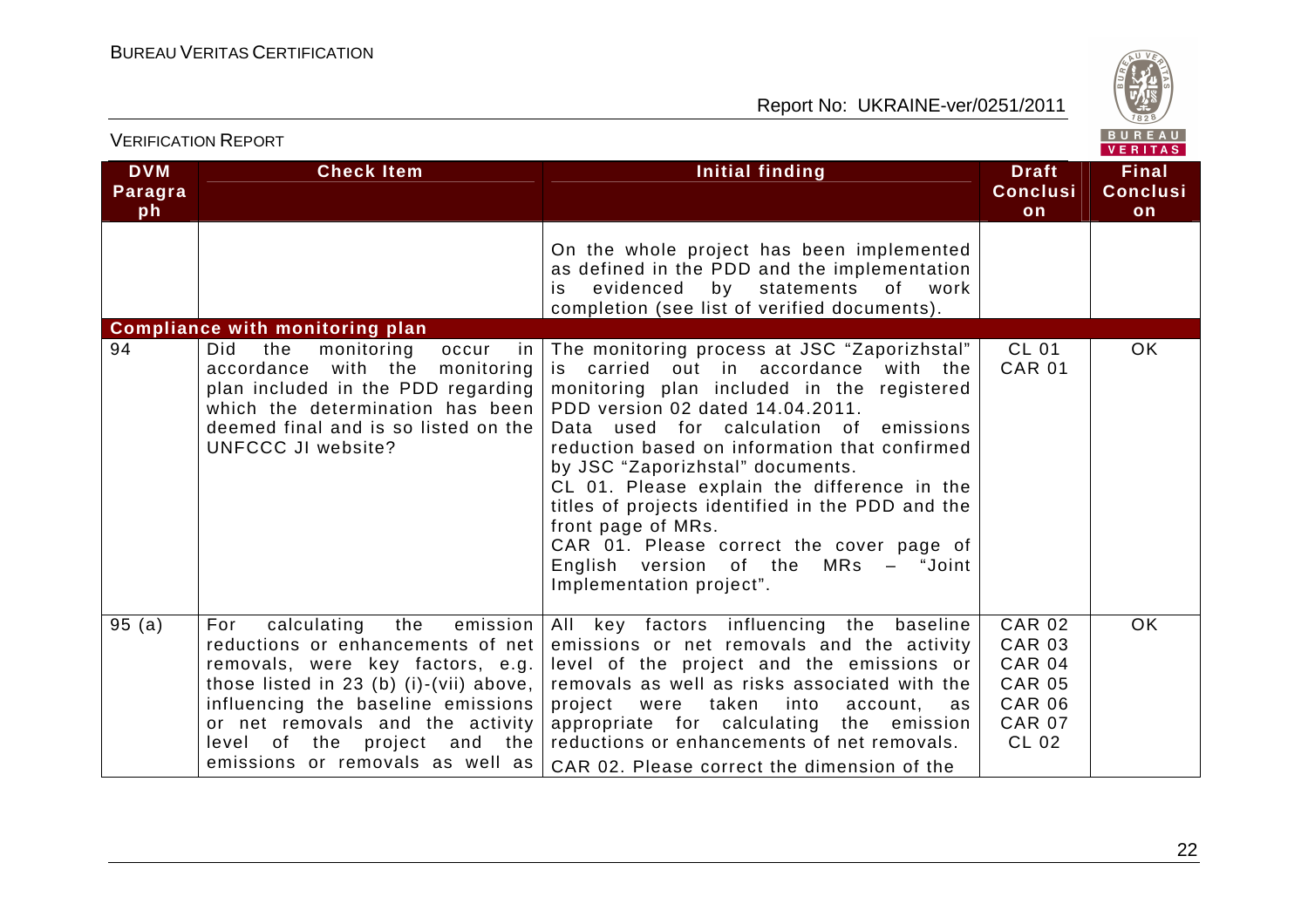

| <b>DVM</b><br>Paragra | <b>Check Item</b>                                                                                                                                                               | <b>Initial finding</b>                                                                                                                                                                                                                 | <b>Draft</b><br><b>Conclusi</b>                         | <b>Final</b><br><b>Conclusi</b> |
|-----------------------|---------------------------------------------------------------------------------------------------------------------------------------------------------------------------------|----------------------------------------------------------------------------------------------------------------------------------------------------------------------------------------------------------------------------------------|---------------------------------------------------------|---------------------------------|
| ph                    |                                                                                                                                                                                 |                                                                                                                                                                                                                                        | on                                                      | on                              |
|                       | risks associated with the project<br>taken into account, as appropriate?                                                                                                        | factor P-22 in Table 5, Ukrainian version of<br>MRs.                                                                                                                                                                                   |                                                         |                                 |
|                       |                                                                                                                                                                                 | CAR 03. Please correct the name of the<br>factors P-25 and P-26 in Table 5, Ukrainian<br>version of MRs.                                                                                                                               |                                                         |                                 |
|                       |                                                                                                                                                                                 | CAR 04. In the Ukrainian version of the MRs<br>(Table 5, P-24, table 6, B-24) has inscriptions<br>in Latin. Please, make appropriate<br>corrections.                                                                                   |                                                         |                                 |
|                       |                                                                                                                                                                                 | CAR 05. Please correct the dimension "CO2"<br>in text of MRs.                                                                                                                                                                          |                                                         |                                 |
|                       |                                                                                                                                                                                 | CAR 06. Please describe in detail the name of<br>the data P-19 and P-22 in Table 5.                                                                                                                                                    |                                                         |                                 |
|                       |                                                                                                                                                                                 | CAR 07. In Table 9 incorrectly calculated<br>percent deviation (2008 - 8,1% 2009 - 12,2%,<br>2010 - 4,5%). Please, make appropriate<br>corrections.                                                                                    |                                                         |                                 |
|                       |                                                                                                                                                                                 | CL 02. Please, provide the Information about<br>voltage class electricity consumed in the<br>agglomerate and blast-furnace process.                                                                                                    |                                                         |                                 |
| 95(b)                 | Are<br>data<br>used<br>sources<br>for I<br>calculating emission reductions or<br>enhancements of<br>net<br>removals l<br>clearly identified,<br>reliable<br>and<br>transparent? | Data sources used for calculating emission<br>reductions are clearly identified, reliable and<br>transparent. On site responsible persons<br>register<br>data<br>from<br>the<br>measurement<br>equipments and fixed monitoring data to | CL 03<br><b>CL 04</b><br><b>CAR 08</b><br><b>CAR 09</b> | OK                              |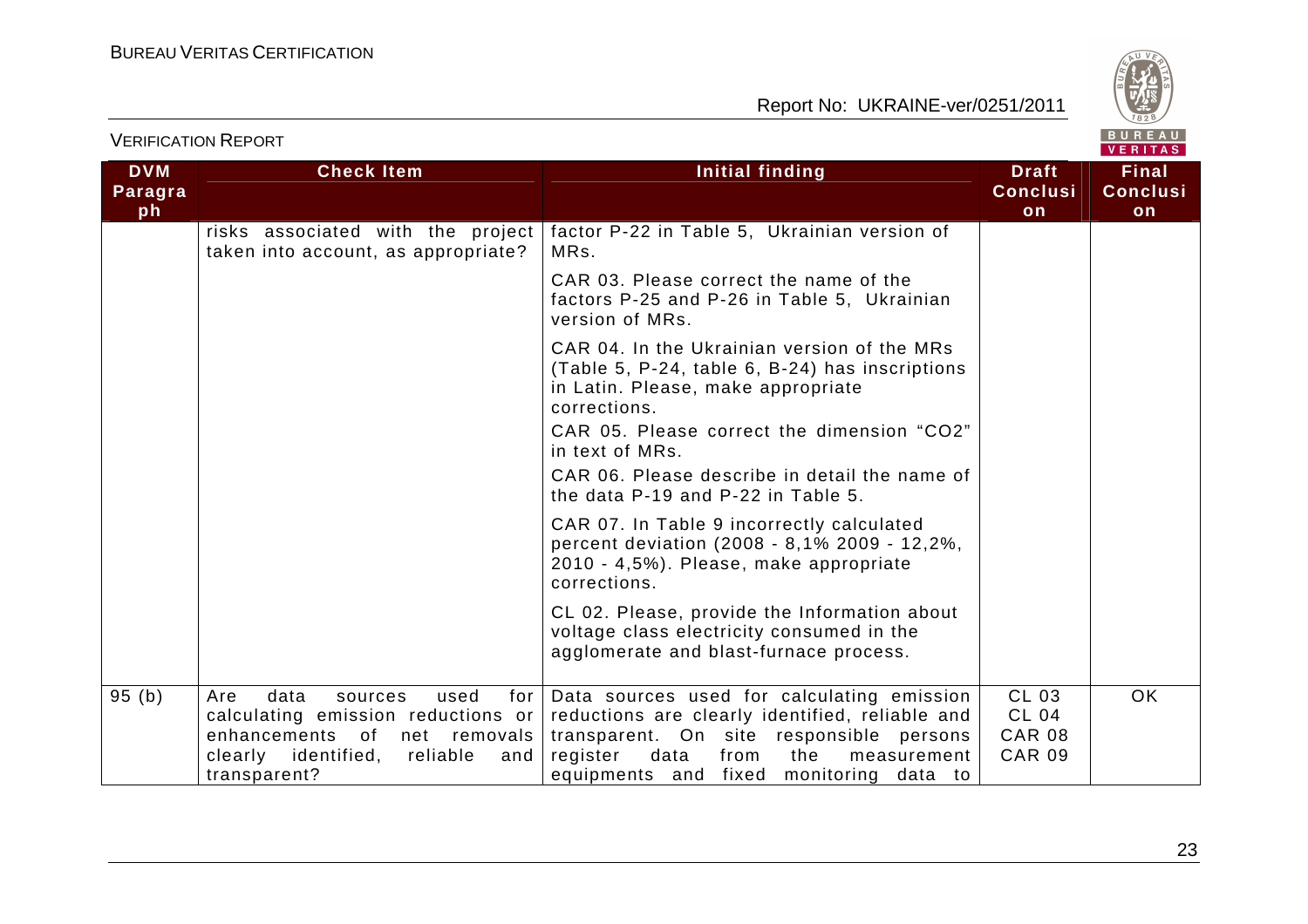

|                             |                                                                                                                                                                                                                                                                                | $V = H + H + H$                                                                                                                                                                                                                                              |                                       |                                       |  |  |
|-----------------------------|--------------------------------------------------------------------------------------------------------------------------------------------------------------------------------------------------------------------------------------------------------------------------------|--------------------------------------------------------------------------------------------------------------------------------------------------------------------------------------------------------------------------------------------------------------|---------------------------------------|---------------------------------------|--|--|
| <b>DVM</b><br>Paragra<br>ph | <b>Check Item</b>                                                                                                                                                                                                                                                              | Initial finding                                                                                                                                                                                                                                              | <b>Draft</b><br><b>Conclusi</b><br>on | <b>Final</b><br><b>Conclusi</b><br>on |  |  |
|                             |                                                                                                                                                                                                                                                                                | logbooks, monthly data collected to<br>the<br>technical<br>All<br>reports.<br>roles<br>and<br>responsibilities are described in details in the<br>Monitoring reports.                                                                                        |                                       |                                       |  |  |
|                             |                                                                                                                                                                                                                                                                                | CL 03. Please explain the value of variable<br>data of peat - 1,03 and the difference<br>between the values specified in the data<br>source (reference 3).                                                                                                   |                                       |                                       |  |  |
|                             |                                                                                                                                                                                                                                                                                | CL 04. Please explain the value of variable<br>data of residual oil - 3,1 and the difference<br>between the values specified in the data<br>source (reference 9).                                                                                            |                                       |                                       |  |  |
|                             |                                                                                                                                                                                                                                                                                | CAR 08. Emission factor of reducing agent<br>(reference 4) indicated is not correct. Please,<br>make appropriate corrections.                                                                                                                                |                                       |                                       |  |  |
|                             |                                                                                                                                                                                                                                                                                | CAR 09. Reference 17 and reference 4 (IPCC<br>2006) is not working. Please, make<br>appropriate corrections.                                                                                                                                                 |                                       |                                       |  |  |
| $\overline{9}5$ (c)         | Are emission<br>including<br>factors,<br>default emission factors, if used for<br>calculating the emission reductions<br>or enhancements of net removals,<br>selected<br>by carefully balancing<br>accuracy and reasonableness, and<br>justified<br>0f<br>appropriately<br>the | Emission factors, including default emission<br>factors, if used for calculating the emission<br>reductions or enhancements of net removals,<br>selected by carefully balancing accuracy and<br>reasonableness, and appropriately justified of<br>the choice | <b>CAR 10</b>                         | <b>OK</b>                             |  |  |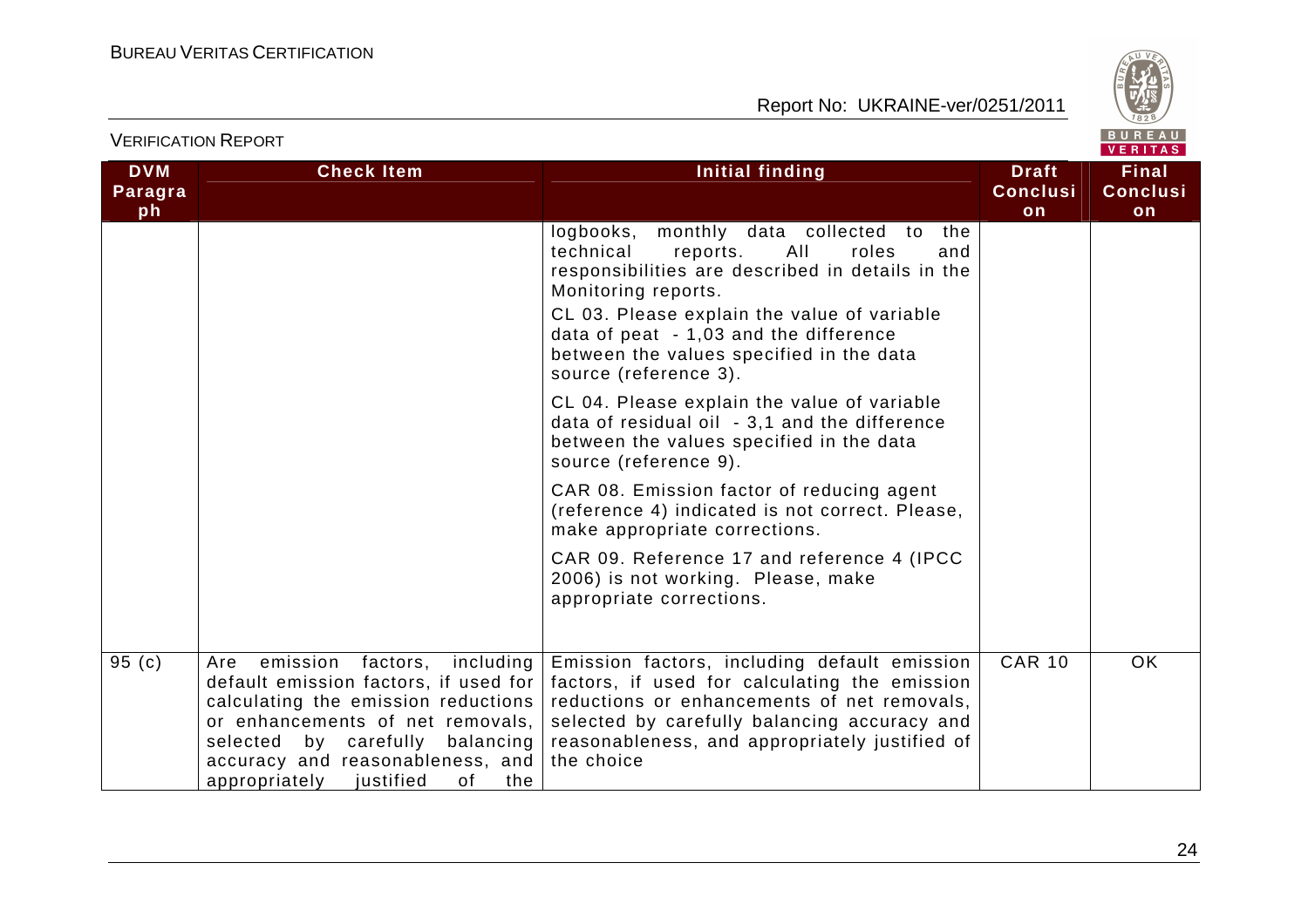

| <b>DVM</b><br>Paragra<br>ph | <b>Check Item</b>                                                                                                                                                                                | <b>Initial finding</b>                                                                                                                                                                                                                                                                                                                        | <b>Draft</b><br><b>Conclusi</b><br>on          | <b>Final</b><br><b>Conclusi</b><br>on |
|-----------------------------|--------------------------------------------------------------------------------------------------------------------------------------------------------------------------------------------------|-----------------------------------------------------------------------------------------------------------------------------------------------------------------------------------------------------------------------------------------------------------------------------------------------------------------------------------------------|------------------------------------------------|---------------------------------------|
|                             | choice?                                                                                                                                                                                          | CAR 10. In Table 8 and Table 9 is necessary<br>to round up to whole numbers. Please, make<br>appropriate corrections.                                                                                                                                                                                                                         |                                                |                                       |
| 95(d)                       | calculation<br>the<br>of .<br>emission<br>Is.<br>reductions or enhancements of net<br>removals based on conservative<br>assumptions and the most plausible<br>scenarios in a transparent manner? | The calculation of emission reductions is<br>based on conservative assumptions and the<br>most plausible scenarios in a transparent<br>manner. As a result of documents revision, all<br>data connected with estimation of emission<br>reduction are consistent through the<br>Monitoring reports and excel spreadsheets<br>with calculation. | <b>CAR 11</b><br><b>CAR 12</b><br><b>CL 05</b> | <b>OK</b>                             |
|                             |                                                                                                                                                                                                  | CAR 11. Please, provide the formula for<br>calculating emission reductions and include it<br>in the MRs.                                                                                                                                                                                                                                      |                                                |                                       |
|                             |                                                                                                                                                                                                  | CL 05. Please explain the difference between<br>the calculated values of reduction referred to<br>in the PDD and specified in the MRs of the<br>actual values.                                                                                                                                                                                |                                                |                                       |
|                             |                                                                                                                                                                                                  | CAR 12. Please, provide the detailed<br>calculation of leakage and explain the<br>difference between the values of leakage in<br>PDD and MRs.                                                                                                                                                                                                 |                                                |                                       |
|                             | Applicable to JI SSC projects only                                                                                                                                                               |                                                                                                                                                                                                                                                                                                                                               |                                                |                                       |
| 96                          | Is the relevant threshold to be Not applicable                                                                                                                                                   |                                                                                                                                                                                                                                                                                                                                               | <b>OK</b>                                      | <b>OK</b>                             |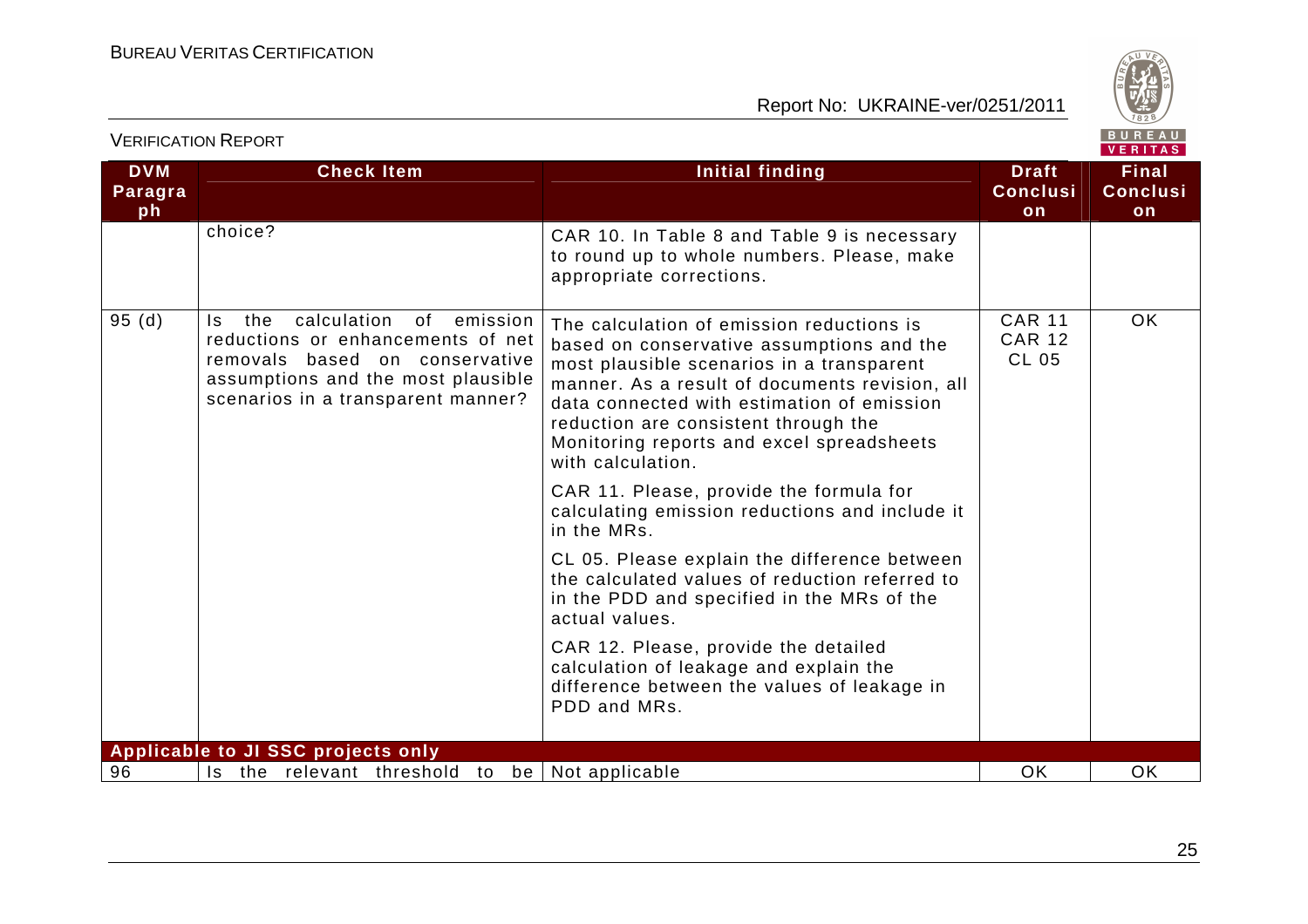

| <b>VERIFICATION REPORT</b>  |                                                                                                                                                                                                                                                                                                                                                            |                 | BUREAU<br><b>VERITAS</b>              |                                       |
|-----------------------------|------------------------------------------------------------------------------------------------------------------------------------------------------------------------------------------------------------------------------------------------------------------------------------------------------------------------------------------------------------|-----------------|---------------------------------------|---------------------------------------|
| <b>DVM</b><br>Paragra<br>ph | <b>Check Item</b>                                                                                                                                                                                                                                                                                                                                          | Initial finding | <b>Draft</b><br><b>Conclusi</b><br>on | <b>Final</b><br><b>Conclusi</b><br>on |
|                             | classified as JI SSC project not<br>exceeded during the monitoring<br>period on an annual average basis?<br>If the threshold is exceeded, is the<br>maximum emission reduction level<br>estimated in the PDD for the JI SSC<br>project or the bundle for the<br>monitoring period determined?                                                              |                 |                                       |                                       |
|                             | Applicable to bundled JI SSC projects only                                                                                                                                                                                                                                                                                                                 |                 |                                       |                                       |
| 97(a)                       | Has the composition of the bundle $\vert$ Not applicable<br>not changed from that is stated in<br>F-JI-SSCBUNDLE?                                                                                                                                                                                                                                          |                 | <b>OK</b>                             | <b>OK</b>                             |
| 97(b)                       | If the determination was conducted<br>of an<br>the<br>basis<br>overall<br>on<br>monitoring plan, have the project<br>participants submitted a common<br>monitoring reports?                                                                                                                                                                                | Not applicable  | <b>OK</b>                             | <b>OK</b>                             |
| 98                          | If the monitoring is based on a<br>monitoring plan that provides for<br>overlapping monitoring periods, are<br>monitoring<br>the<br>periods<br>per<br>component of the project clearly<br>specified in the monitoring reports?<br>Do the monitoring periods not<br>overlap with those for which<br>verifications were already deemed<br>final in the past? | Not applicable  | OK                                    | <b>OK</b>                             |
|                             | Revision of monitoring plan                                                                                                                                                                                                                                                                                                                                |                 |                                       |                                       |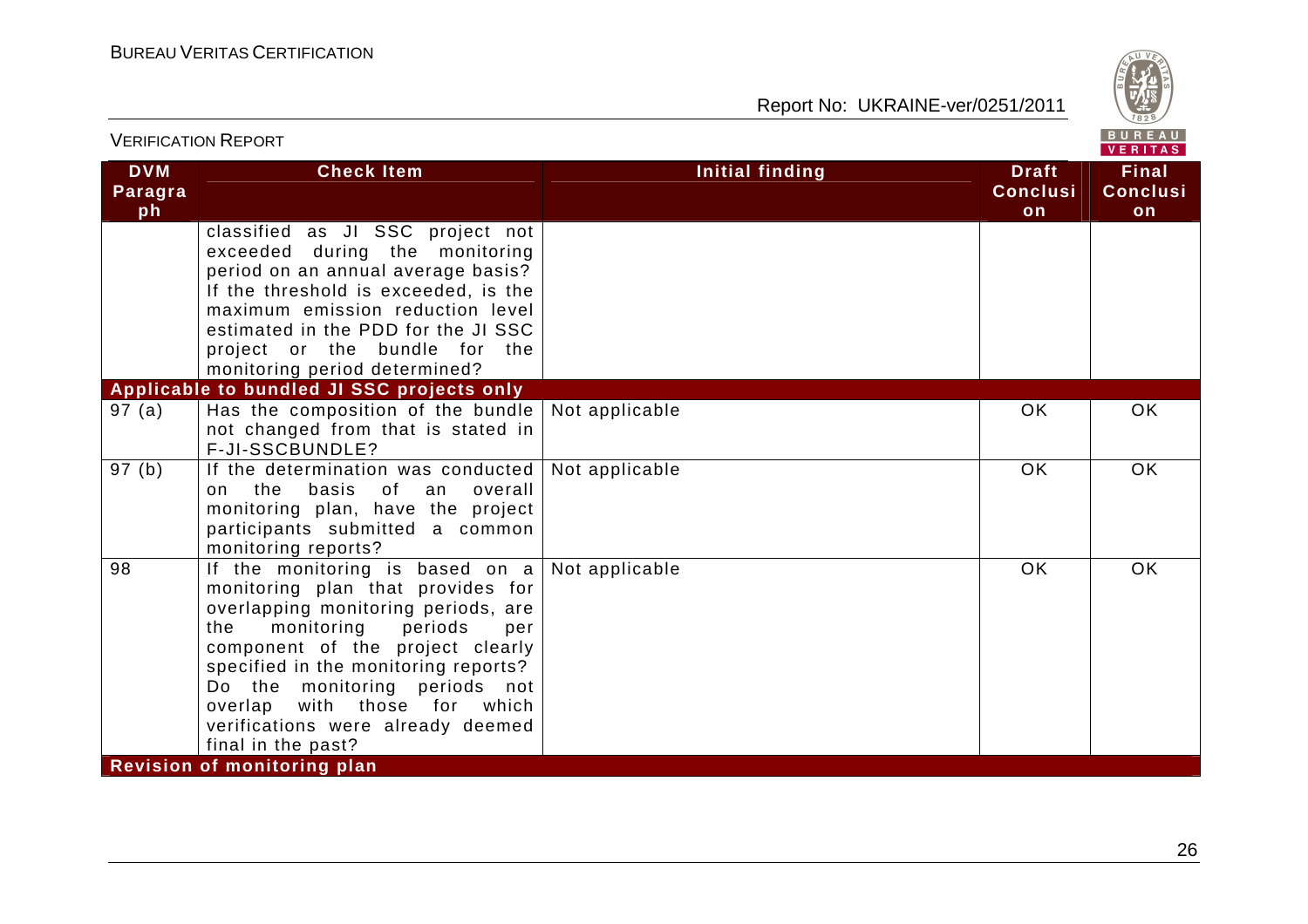

| <b>VERIFICATION REPORT</b>  |                                                                                                                                                                                                                                                                                     | BUREAU<br>VERITAS                                                                                                                                                                                                                                                                                                                                                                                                                                                                                                                                                                                                                               |                                       |                                       |
|-----------------------------|-------------------------------------------------------------------------------------------------------------------------------------------------------------------------------------------------------------------------------------------------------------------------------------|-------------------------------------------------------------------------------------------------------------------------------------------------------------------------------------------------------------------------------------------------------------------------------------------------------------------------------------------------------------------------------------------------------------------------------------------------------------------------------------------------------------------------------------------------------------------------------------------------------------------------------------------------|---------------------------------------|---------------------------------------|
| <b>DVM</b><br>Paragra<br>ph | <b>Check Item</b>                                                                                                                                                                                                                                                                   | <b>Initial finding</b>                                                                                                                                                                                                                                                                                                                                                                                                                                                                                                                                                                                                                          | <b>Draft</b><br><b>Conclusi</b><br>on | <b>Final</b><br><b>Conclusi</b><br>on |
|                             | Applicable only if monitoring plan is revised by project participant                                                                                                                                                                                                                |                                                                                                                                                                                                                                                                                                                                                                                                                                                                                                                                                                                                                                                 |                                       |                                       |
| 99(a)                       | Did the project participants provide<br>an appropriate justification for the<br>proposed revision?                                                                                                                                                                                  | Not applicable                                                                                                                                                                                                                                                                                                                                                                                                                                                                                                                                                                                                                                  | <b>OK</b>                             | OK.                                   |
| 99(b)                       | Does the proposed revision improve<br>the accuracy and/or applicability of<br>information collected compared to<br>the original monitoring plan without<br>conformity<br>changing<br>with<br>the<br>relevant rules and regulations for<br>the establishment of monitoring<br>plans? | Not applicable                                                                                                                                                                                                                                                                                                                                                                                                                                                                                                                                                                                                                                  | OK                                    | <b>OK</b>                             |
| Data management             |                                                                                                                                                                                                                                                                                     |                                                                                                                                                                                                                                                                                                                                                                                                                                                                                                                                                                                                                                                 |                                       |                                       |
| 101 (a)                     | Is the implementation of data<br>collection procedures in accordance<br>with the monitoring plan, including<br>the quality control and quality<br>assurance procedures?                                                                                                             | Procedures<br>of<br>data<br>collection<br>are<br>implemented in compliance with the approved<br>monitoring plan. Monitoring data of the<br>project is monitored in compliance<br>with<br>scheduled<br>frequency approved in<br>the<br>developed monitoring plan and monitoring<br>procedure.<br>The quality control and quality assurance<br>procedures realised due to performing of<br>internal audits and checking<br>measures,<br>participation of third parties, and carrying out<br>of procedures of emergencies finding.<br>CAR 13. Please specify in the monitoring<br>reports information about responsible for<br>reports developing. | <b>CAR 13</b><br><b>CAR 14</b>        | <b>OK</b>                             |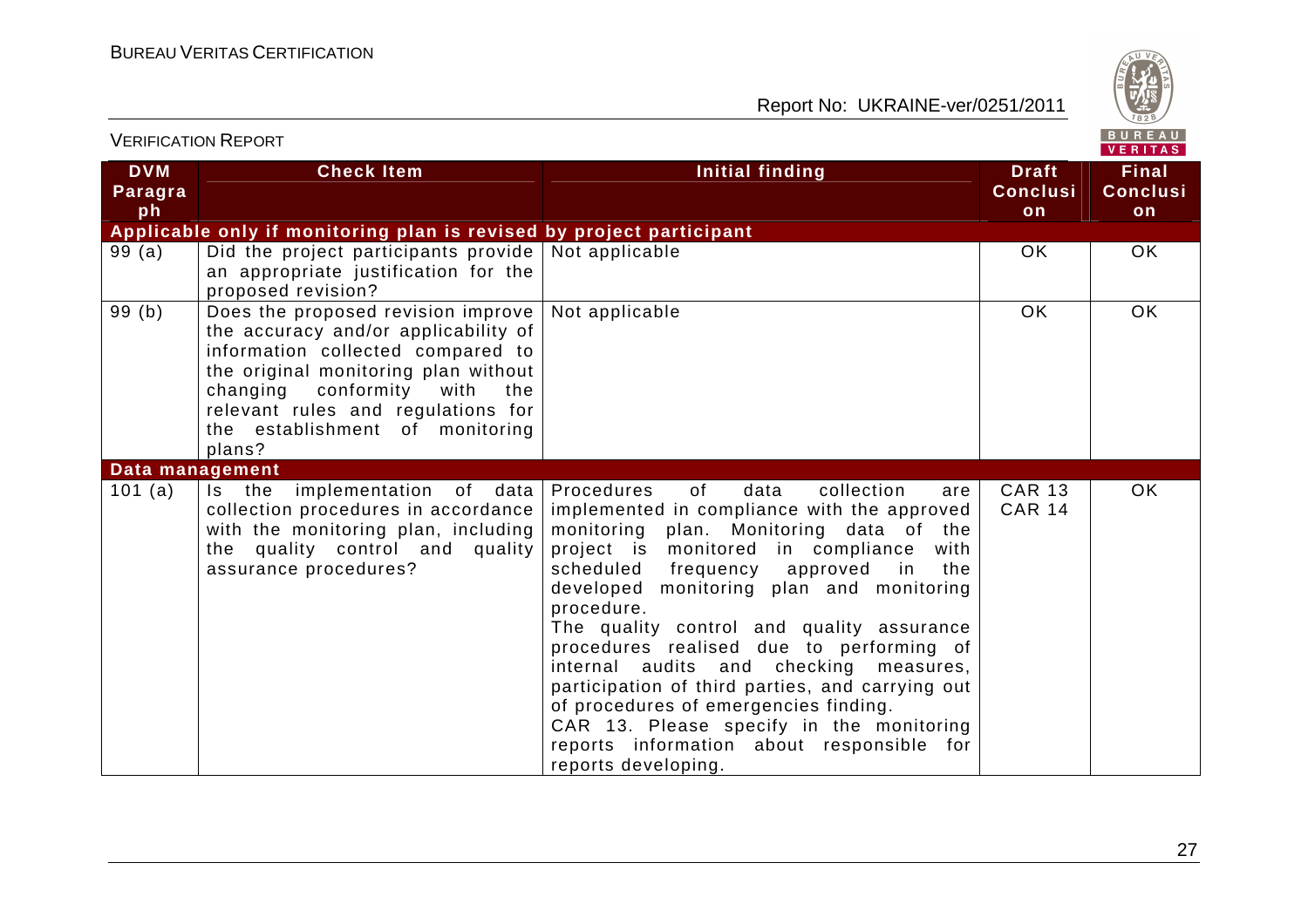

|                             |                                                                                                   |                                                                                                                                                                                                                                                                                                                                                                                                                                                                                                                                                                                                                                                                |                                                 | VERITAS                               |
|-----------------------------|---------------------------------------------------------------------------------------------------|----------------------------------------------------------------------------------------------------------------------------------------------------------------------------------------------------------------------------------------------------------------------------------------------------------------------------------------------------------------------------------------------------------------------------------------------------------------------------------------------------------------------------------------------------------------------------------------------------------------------------------------------------------------|-------------------------------------------------|---------------------------------------|
| <b>DVM</b><br>Paragra<br>ph | <b>Check Item</b>                                                                                 | <b>Initial finding</b>                                                                                                                                                                                                                                                                                                                                                                                                                                                                                                                                                                                                                                         | <b>Draft</b><br><b>Conclusi</b><br>on           | <b>Final</b><br><b>Conclusi</b><br>on |
|                             |                                                                                                   | CAR 14. Please describe in detail process of<br>collecting and analyzing information in the<br>MRs.                                                                                                                                                                                                                                                                                                                                                                                                                                                                                                                                                            |                                                 |                                       |
| 101 (b)                     | Is the function of the monitoring<br>equipment, including its calibration<br>status, is in order? | All monitoring equipments have calibration. It<br>is calibrated with periodic frequency (passport<br>states the calibration frequency for every<br>device) according to the national regulations.<br>During site visit verifiers received and<br>reviewed passports and/or certificates on<br>calibration of all measurement equipments.<br>CAR 15. On page 5 said "ACTY ISO 9001-<br>2001", but this version of ISO is repealed.<br>Please, make appropriate corrections.<br>CAR 16. Please, provide the information<br>about verification of monitoring equipment.<br>CAR 17. Please, provide the list of monitoring<br>equipment and include it in the MRs. | <b>CAR 15</b><br><b>CAR 16</b><br><b>CAR 17</b> | <b>OK</b>                             |
| 101(c)                      | Are the evidence and records used<br>for the monitoring maintained in a<br>traceable manner?      | The evidence and records used for the<br>monitoring are maintained on site of some<br>devices and in responsible departments in a<br>traceable manner.                                                                                                                                                                                                                                                                                                                                                                                                                                                                                                         | OK.                                             | OK.                                   |
| $101$ (d)                   | collection<br>the<br>data<br>ls.<br>and $\vert$                                                   | The data collection and management system<br>management system for the project for the project is in accordance with the                                                                                                                                                                                                                                                                                                                                                                                                                                                                                                                                       | OK.                                             | OK                                    |

VERIFICATION REPORT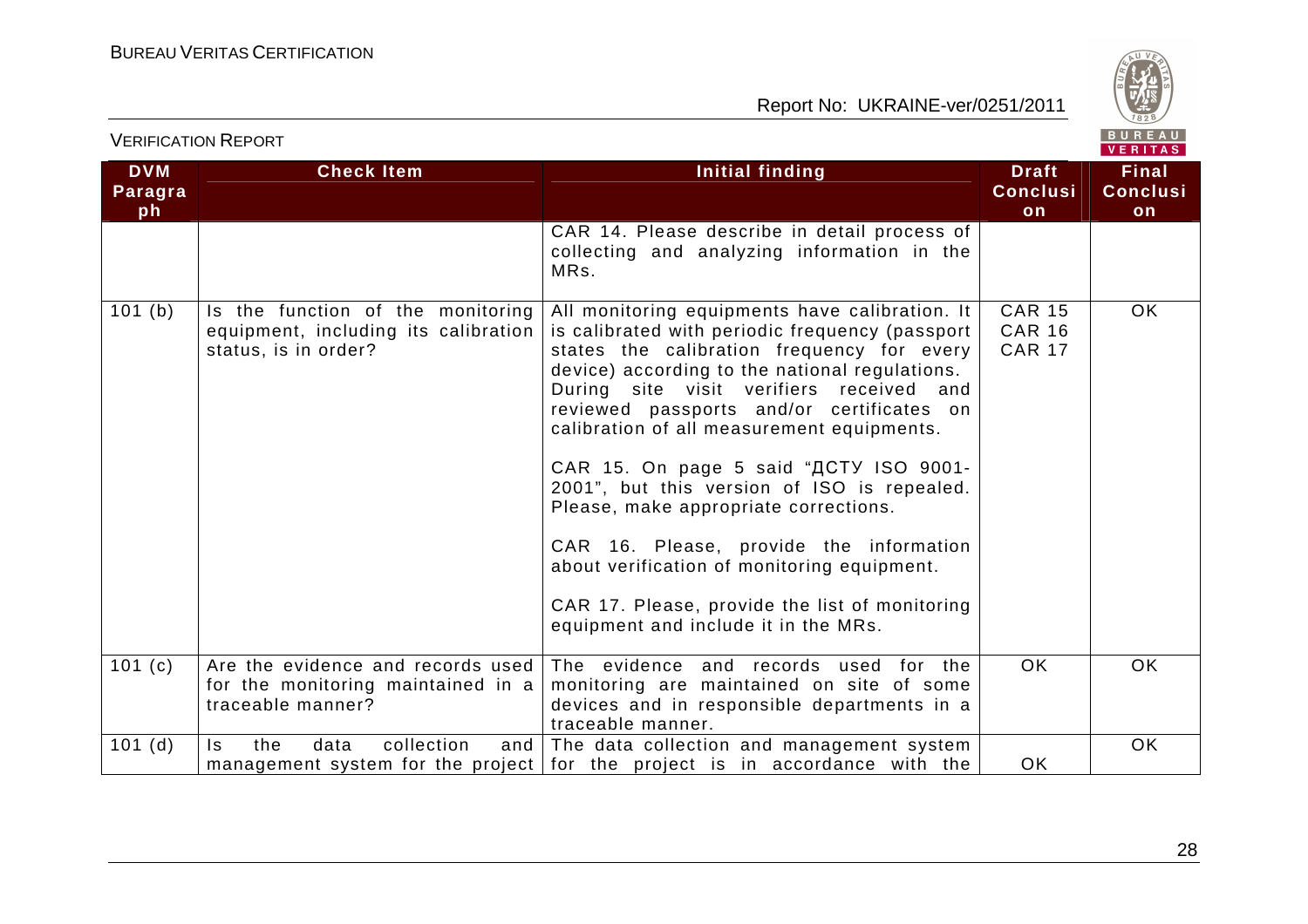

| <b>VERIFICATION REPORT</b>  |                                                                                                                                                                         |                                                                                                                                                                                                                                                       |                                       |                                       |
|-----------------------------|-------------------------------------------------------------------------------------------------------------------------------------------------------------------------|-------------------------------------------------------------------------------------------------------------------------------------------------------------------------------------------------------------------------------------------------------|---------------------------------------|---------------------------------------|
| <b>DVM</b><br>Paragra<br>ph | <b>Check Item</b>                                                                                                                                                       | Initial finding                                                                                                                                                                                                                                       | <b>Draft</b><br><b>Conclusi</b><br>on | <b>Final</b><br><b>Conclusi</b><br>on |
|                             | in accordance with the<br>monitoring plan?                                                                                                                              | approved monitoring plan. Implementation of<br>monitoring system was checked through site<br>visit, and concluded that monitoring system is<br>completely in accordance with the monitoring<br>plan. This fact is also confirmed by the<br>documents. |                                       |                                       |
|                             |                                                                                                                                                                         | Verification regarding programs of activities (additional elements for assessment)                                                                                                                                                                    |                                       |                                       |
| 102                         | Is any JPA that has not been added<br>to the JI PoA not verified?                                                                                                       | Not applicable                                                                                                                                                                                                                                        | <b>OK</b>                             | OK                                    |
| 103                         | Is the verification based on the<br>monitoring reports of all JPAs to be<br>verified?                                                                                   | Not applicable                                                                                                                                                                                                                                        | <b>OK</b>                             | <b>OK</b>                             |
| 103                         | Does the verification ensure the<br>accuracy and conservativeness of<br>the<br>emission<br>reductions<br>or<br>enhancements<br>of<br>removals<br>generated by each JPA? | Not applicable                                                                                                                                                                                                                                        | <b>OK</b>                             | OK                                    |
| 104                         | Does the monitoring period not<br>overlap with previous monitoring<br>periods?                                                                                          | Not applicable                                                                                                                                                                                                                                        | <b>OK</b>                             | OK                                    |
| 105                         | If the AIE learns of an erroneously<br>included JPA, has the AIE informed<br>the JISC of its findings in writing?                                                       | Not applicable                                                                                                                                                                                                                                        | OK                                    | OK                                    |
|                             | Applicable to sample-based approach only                                                                                                                                |                                                                                                                                                                                                                                                       |                                       |                                       |
| 106                         | Does the sampling plan prepared by<br>the AIE:                                                                                                                          | Not applicable                                                                                                                                                                                                                                        | <b>OK</b>                             | OK                                    |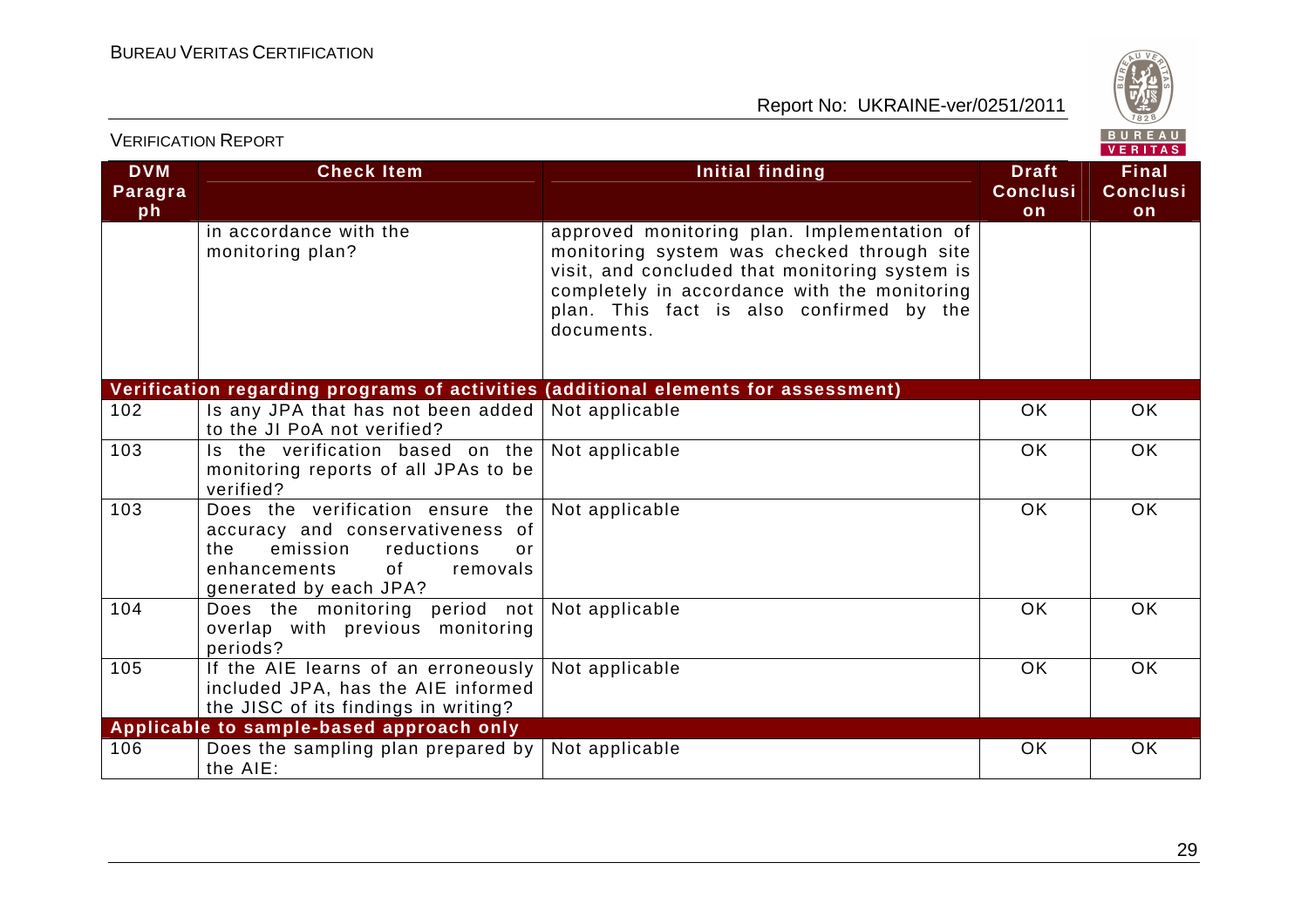

| <b>VERIFICATION REPORT</b>  |                                                                                                                                                                                                                                                                                                                                                                                                                                                                                                                                                                                                                                                                                                                                                                                                                                                                |                 |                                       | BUREAU<br>VERITAS                     |
|-----------------------------|----------------------------------------------------------------------------------------------------------------------------------------------------------------------------------------------------------------------------------------------------------------------------------------------------------------------------------------------------------------------------------------------------------------------------------------------------------------------------------------------------------------------------------------------------------------------------------------------------------------------------------------------------------------------------------------------------------------------------------------------------------------------------------------------------------------------------------------------------------------|-----------------|---------------------------------------|---------------------------------------|
| <b>DVM</b><br>Paragra<br>ph | <b>Check Item</b>                                                                                                                                                                                                                                                                                                                                                                                                                                                                                                                                                                                                                                                                                                                                                                                                                                              | Initial finding | <b>Draft</b><br><b>Conclusi</b><br>on | <b>Final</b><br><b>Conclusi</b><br>on |
|                             | (a) Describe its sample selection,<br>taking into<br>account that:<br>(i) For each verification that uses<br>a sample-based approach, the<br>sample selection<br>shall<br>be<br>sufficiently representative of the<br>JPAs in the JI PoA<br>such<br>extrapolation to all JPAs identified<br>for that verification is reasonable,<br>taking into account differences<br>among the characteristics of JPAs,<br>such as:<br>- The types of JPAs;<br>The complexity of the<br>applicable technologies and/or<br>measures used;<br>- The geographical location of<br>each JPA;<br>The amounts of expected<br>emission reductions of the JPAs<br>being verified;<br>- The number of JPAs for which<br>emission reductions are being<br>verified;<br>The<br>length of monitoring<br>of the JPAs being<br>periods<br>verified; and<br>- The samples selected for prior |                 |                                       |                                       |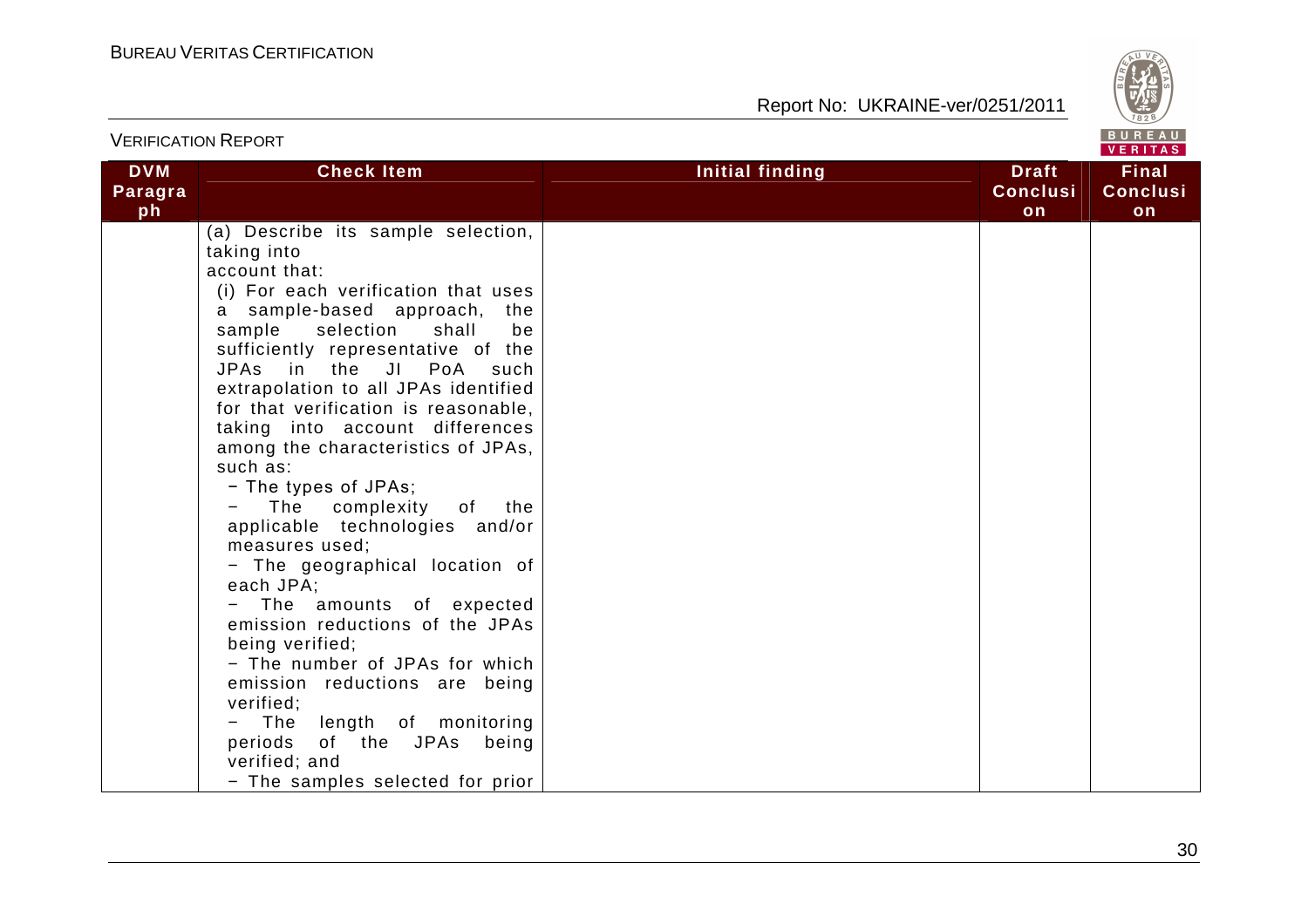

#### VERIFICATION REPORT

| <b>DVM</b> | <b>Check Item</b>                   | <b>Initial finding</b> | <b>Draft</b>    | <b>Final</b>    |
|------------|-------------------------------------|------------------------|-----------------|-----------------|
| Paragra    |                                     |                        | <b>Conclusi</b> | <b>Conclusi</b> |
| ph         |                                     |                        | on              | on              |
|            | verifications, if any?              |                        |                 |                 |
| 107        | Is the sampling plan ready for      | Not applicable         | OK.             | OK.             |
|            | publication through the secretariat |                        |                 |                 |
|            | along with the verification report  |                        |                 |                 |
|            | and supporting documentation?       |                        |                 |                 |
| 108        | Has the AIE made site inspections   | Not applicable         | OK.             | <b>OK</b>       |
|            | of at least the square root of the  |                        |                 |                 |
|            | number of total JPAs, rounded to    |                        |                 |                 |
|            | the upper whole number? If the AIE  |                        |                 |                 |
|            | makes no site inspections or fewer  |                        |                 |                 |
|            | site inspections than the square    |                        |                 |                 |
|            | root of the number of total JPAs,   |                        |                 |                 |
|            | rounded to the upper<br>whole       |                        |                 |                 |
|            | number, then does the AIE provide   |                        |                 |                 |
|            | a reasonable explanation and        |                        |                 |                 |
|            | justification?                      |                        |                 |                 |
| 109        | Is the sampling plan available for  | Not applicable         | <b>OK</b>       | OK.             |
|            | submission to the secretariat for   |                        |                 |                 |
|            | the JISC.s ex ante assessment?      |                        |                 |                 |
|            | (Optional)                          |                        |                 |                 |
| 110        | If the AIE learns of a fraudulently | Not applicable         | <b>OK</b>       | OK              |
|            | included<br>JPA, a fraudulently     |                        |                 |                 |
|            | monitored JPA or<br>an inflated     |                        |                 |                 |
|            | number of emission reductions       |                        |                 |                 |
|            | claimed in a JI PoA, has the AIE    |                        |                 |                 |
|            | informed the JISC of the fraud in   |                        |                 |                 |
|            | writing?                            |                        |                 |                 |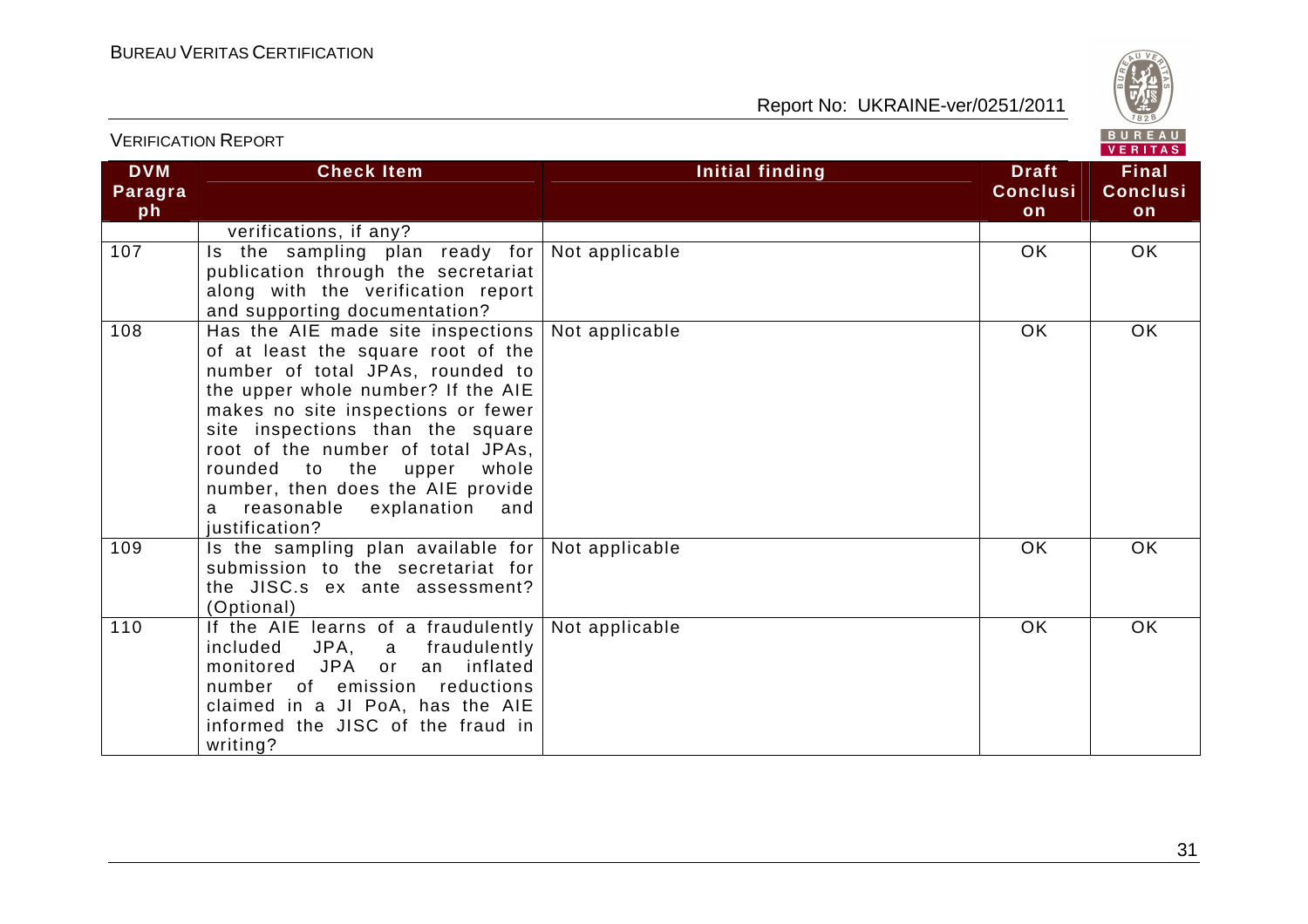

#### VERIFICATION REPORT

#### **Table 2 Resolution of Corrective Action Requests and Clarification Requests**

| <b>Draft</b><br>report<br>clarifications<br>corrective<br>action<br>requests<br>by<br>validation team                                                | and $ Ref. to$<br>checkli<br>st<br>questio<br>$n$ in<br>table 1 | Summary of project participant<br>response | <b>Verification team</b><br>conclusion                            |
|------------------------------------------------------------------------------------------------------------------------------------------------------|-----------------------------------------------------------------|--------------------------------------------|-------------------------------------------------------------------|
| CL 01. Please explain the difference in<br>the titles of projects identified in the PDD<br>and the front page of MRs.                                | Table<br>1,<br>94                                               | Appropriate corrections have been<br>done. | $CL$ 01<br>is closed based on due<br>corrections made to the MRs. |
| CAR 01. Please correct the cover page of<br>English version of the MRs - "Joint<br>Implementation project".                                          | Table<br>1,<br>94                                               | Appropriate corrections have been<br>done. | CAR 01 is closed based on due<br>corrections made to the MRs.     |
| CAR 02. Please correct the dimension of<br>the factor P-22 in Table 5, Ukrainian<br>version of MRs.                                                  | Table<br>1,<br>95(a)                                            | Appropriate corrections have been<br>done. | CAR 02 is closed based on due<br>corrections made to the MRs.     |
| CAR 03. Please correct the name of the<br>factors P-25 and P-26 in Table 5,<br>Ukrainian version of MRs.                                             | Table<br>1,<br>95(a)                                            | Appropriate corrections have been<br>done. | CAR 03 is closed based on due<br>corrections made to the MRs.     |
| CAR 04. In the Ukrainian version of the<br>MRs (Table 5, P-24, table 6, B-24) has<br>inscriptions in Latin. Please, make<br>appropriate corrections. | Table<br>1,<br>95(a)                                            | Appropriate corrections have been<br>done. | CAR 04 is closed based on due<br>corrections made to the MRs.     |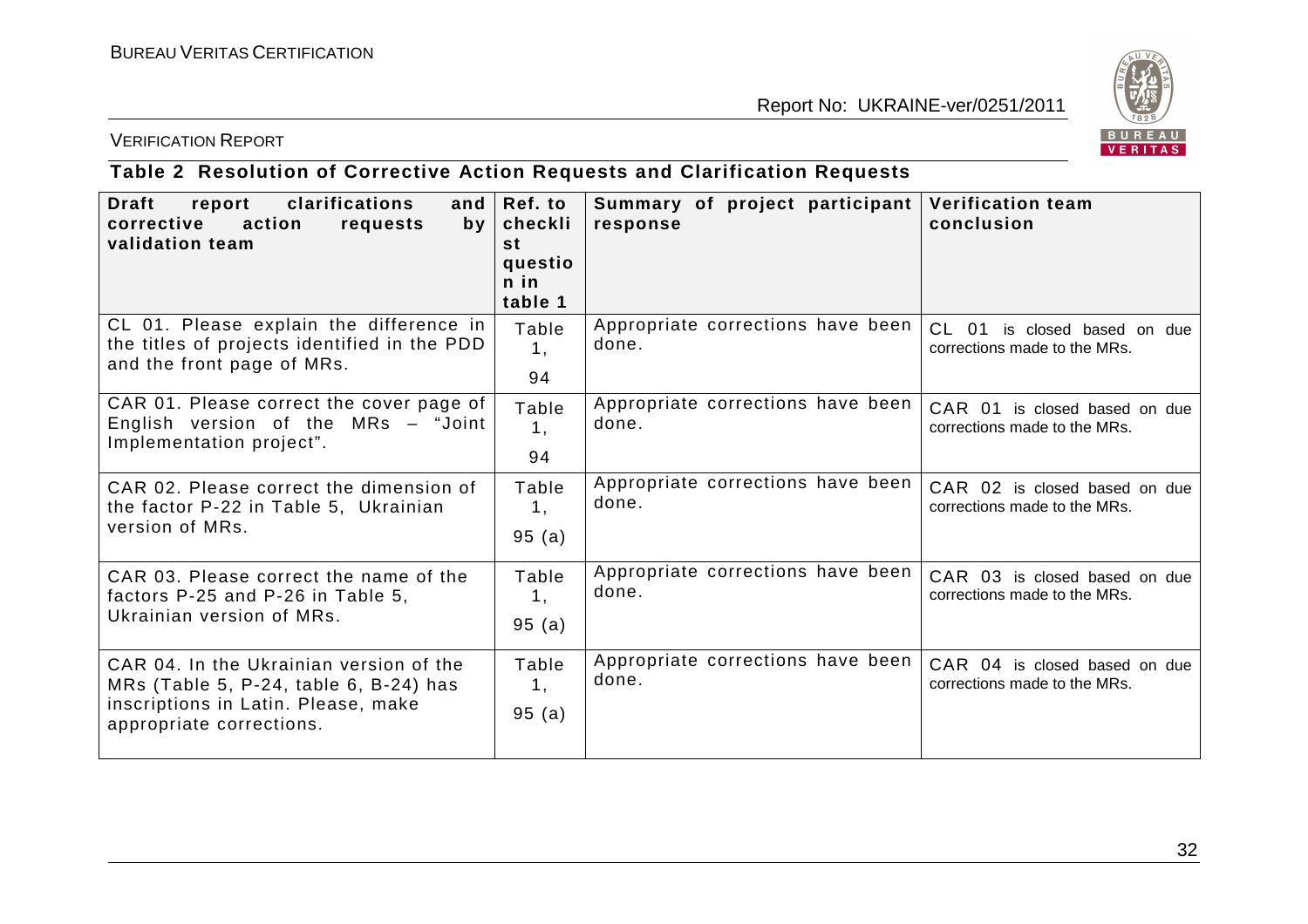

| <b>VERIFICATION REPORT</b>                                                                                                                          |                      |                                                                                                                                                                                                                                                                                                                                                                                                                                                                                      | BUREAU<br>VERITAS                                             |
|-----------------------------------------------------------------------------------------------------------------------------------------------------|----------------------|--------------------------------------------------------------------------------------------------------------------------------------------------------------------------------------------------------------------------------------------------------------------------------------------------------------------------------------------------------------------------------------------------------------------------------------------------------------------------------------|---------------------------------------------------------------|
| CAR 05. Please correct the dimension<br>"CO2" in text of MRs.                                                                                       | Table<br>1,          | Appropriate corrections have been<br>done.                                                                                                                                                                                                                                                                                                                                                                                                                                           | CAR 05 is closed based on due<br>corrections made to the MRs. |
|                                                                                                                                                     | 95(a)                |                                                                                                                                                                                                                                                                                                                                                                                                                                                                                      |                                                               |
| CAR 06. Please describe in detail the<br>name of the data P-19 and P-22 in Table<br>5.                                                              | Table<br>1,          | Appropriate corrections have been<br>done.                                                                                                                                                                                                                                                                                                                                                                                                                                           | CAR 06 is closed based on due<br>corrections made to the MRs  |
|                                                                                                                                                     | 95(a)                |                                                                                                                                                                                                                                                                                                                                                                                                                                                                                      |                                                               |
| CAR 07. In Table 9 incorrectly calculated<br>percent deviation (2008 - 8,1% 2009 -<br>12,2%, 2010 - 4,5%). Please, make<br>appropriate corrections. | Table<br>1,<br>95(a) | Appropriate corrections have been<br>done.                                                                                                                                                                                                                                                                                                                                                                                                                                           | CAR 07 is closed based on due<br>corrections made to the MRs  |
| CL 02. Please, provide the Information<br>about voltage class electricity consumed<br>in the agglomerate and blast-furnace<br>process.              | Table<br>1,<br>95(a) | Information<br>According<br>the<br>to<br>provided by the Chief energy<br>specialist<br>department<br>about<br>voltage class of electricity, during<br>monitoring<br>periods<br>the<br>in in<br>production process of the sinter<br>plant and blast-furnace<br>shop,<br>CHP, gas and water supply shops<br>there was consumed 2-nd class<br>and<br>in<br>electricity<br>oxygen<br>compressor shop - 1st class. This<br>Information<br>additionally<br>is<br>provided to the verifier. | CL 02 is closed based on the<br>explanation provided.         |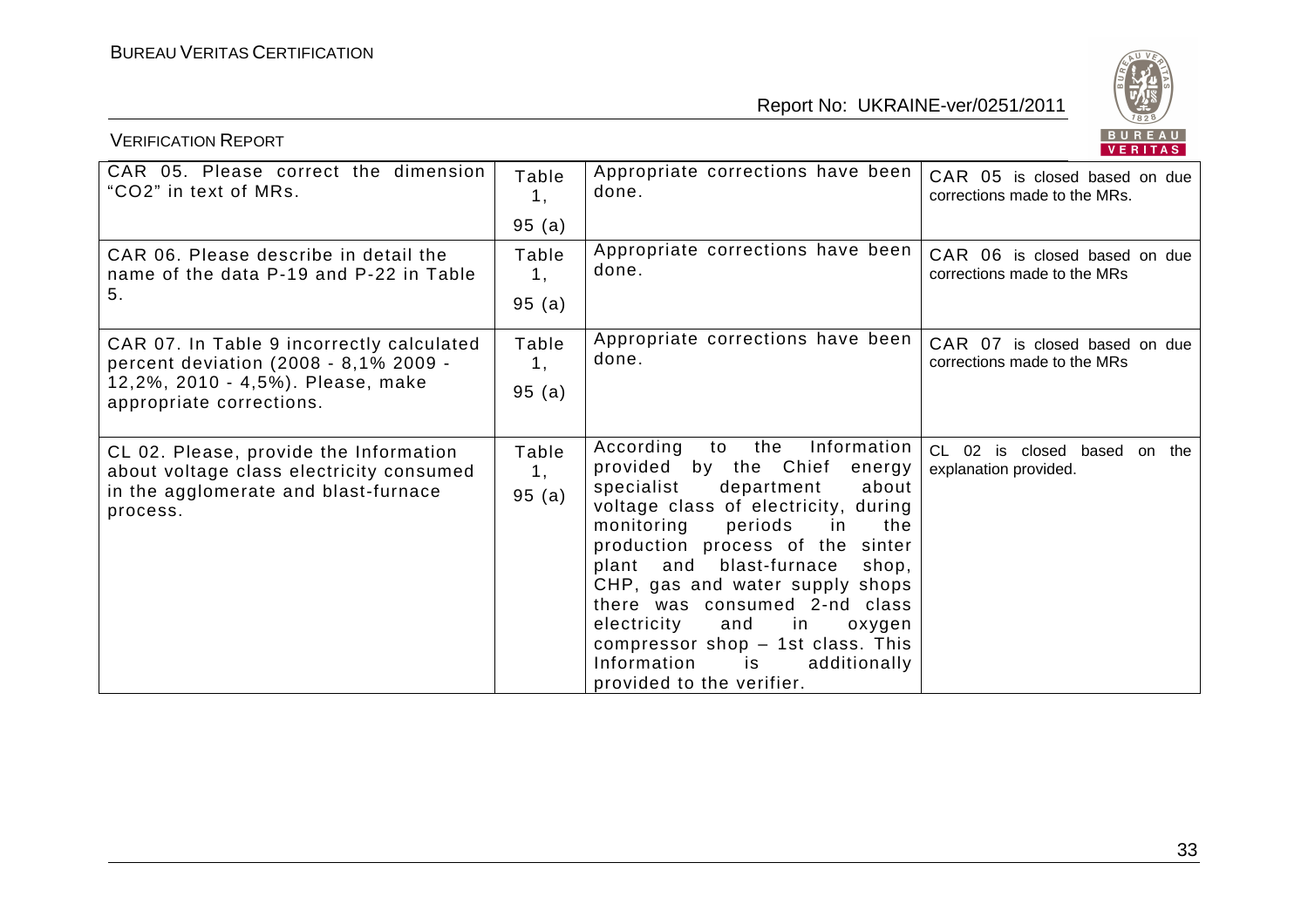

| <b>VERIFICATION REPORT</b>                                                                                                                                 |                      |                                                                                                                                                                                                                                                                                                                                                                                                                                                                                                                                                                                                                                                                                                                                                                                                                      | BUREAU<br>VERITAS                                     |
|------------------------------------------------------------------------------------------------------------------------------------------------------------|----------------------|----------------------------------------------------------------------------------------------------------------------------------------------------------------------------------------------------------------------------------------------------------------------------------------------------------------------------------------------------------------------------------------------------------------------------------------------------------------------------------------------------------------------------------------------------------------------------------------------------------------------------------------------------------------------------------------------------------------------------------------------------------------------------------------------------------------------|-------------------------------------------------------|
| CL 03. Please explain the value of<br>variable data of peat - 1,03 and the<br>difference between the values specified<br>in the data source (reference 3). | Table<br>1,95<br>(b) | Emission<br>factor<br>of<br>peat<br>is<br>calculated<br>according<br>this<br>to<br>formula:<br>$=$ NCV $*$<br>EFpeat<br>EFCO <sub>2</sub><br>combustion / 1 000 000,,<br>where:<br>NCV - default net calorific value<br>(see 2006 IPCC, Volume 2,<br>Chapter 1, Table 1.2, page 18<br>(http://www.ipcc-<br>nggip.iges.or.jp/public/2006gl/pdf/2 Volume2/V2 1 C<br>h1_Introduction.pdf)<br>$EF_{CO2~combination}$ – default CO2 emission<br>factor for combustion (see 2006 IPCC,<br>Volume 2, Chapter 1, Table 1.4<br>(continued), page 1.24<br>(http://www.ipcc-<br>nggip.iges.or.jp/public/2006gl/pdf/2 Volume2/V2 1 C<br>h1_Introduction.pdf)<br>As the result we have EF as<br>follows:<br>EFpeat = $9.76$ Tj/Gg (NCV) *<br>106 000 kg CO2e/Tj (EFCO2<br>combustion) / $1\,000\,000 = 1.03$<br>tonnes CO2e/tonne | CL 03 is closed based on the<br>explanation provided. |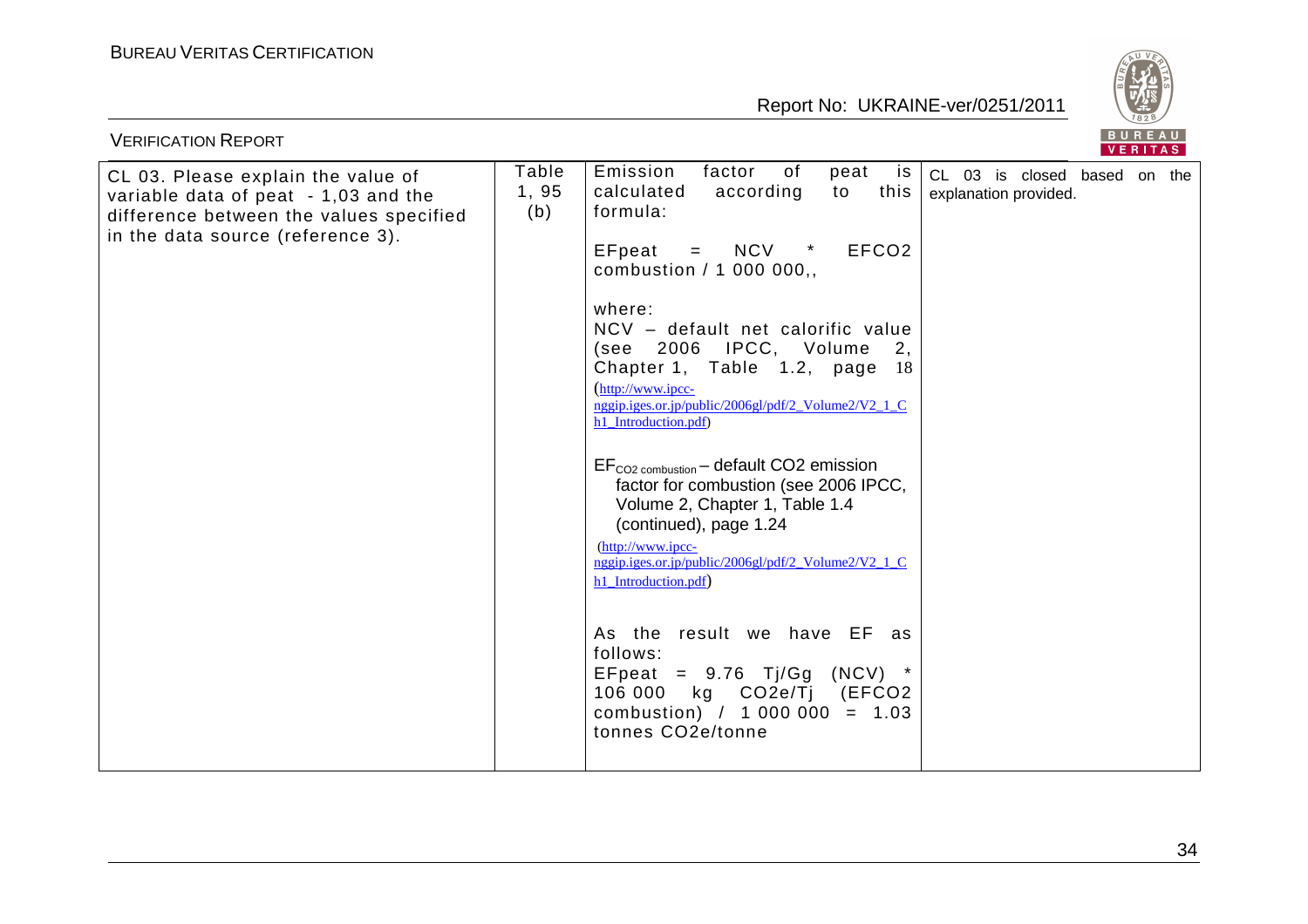

| <b>VERIFICATION REPORT</b>                                                                                                   |                      |                                                                                                                                                                                                           |                                                       | BUREAU<br>VERITAS |  |
|------------------------------------------------------------------------------------------------------------------------------|----------------------|-----------------------------------------------------------------------------------------------------------------------------------------------------------------------------------------------------------|-------------------------------------------------------|-------------------|--|
| CL 04. Please explain the value of<br>variable data of residual oil - 3,1 and the<br>difference between the values specified | Table<br>1,95<br>(b) | Emission factor of residual oil is<br>calculated according to this formula:                                                                                                                               | CL 04 is closed based on the<br>explanation provided. |                   |  |
| in the data source (reference 9).                                                                                            |                      | EFresidual oil = NCV * EFCO2<br>combustion / 1 000 000,,                                                                                                                                                  |                                                       |                   |  |
|                                                                                                                              |                      | where:<br>NCV – default net calorific value (see<br>2006 IPCC, Volume 2, Chapter 1,<br>Table 1.2, page 18 (http://www.ipcc-<br>nggip.iges.or.jp/public/2006gl/pdf/2_Volume2/V2_1<br>Ch1 Introduction.pdf) |                                                       |                   |  |
|                                                                                                                              |                      | $EF_{CO2~combination}$ – default CO2 emission<br>factor for combustion (see 2006 IPCC,<br>Volume 2, Chapter 1, Table 1.4, page<br>1.23                                                                    |                                                       |                   |  |
|                                                                                                                              |                      | $(http://www.ipcc-$<br>nggip.iges.or.jp/public/2006gl/pdf/2_Volume2/V2_1_C<br>h1_Introduction.pdf)                                                                                                        |                                                       |                   |  |
|                                                                                                                              |                      | As the result we have EF as follows:<br>EFpeat = 40.4 Tj/Gg (NCV) * 77 400 kg<br>CO2e /Tj (EFCO2 combustion) /<br>1 000 000 = $3.1$ tonnes CO2e/tonne                                                     |                                                       |                   |  |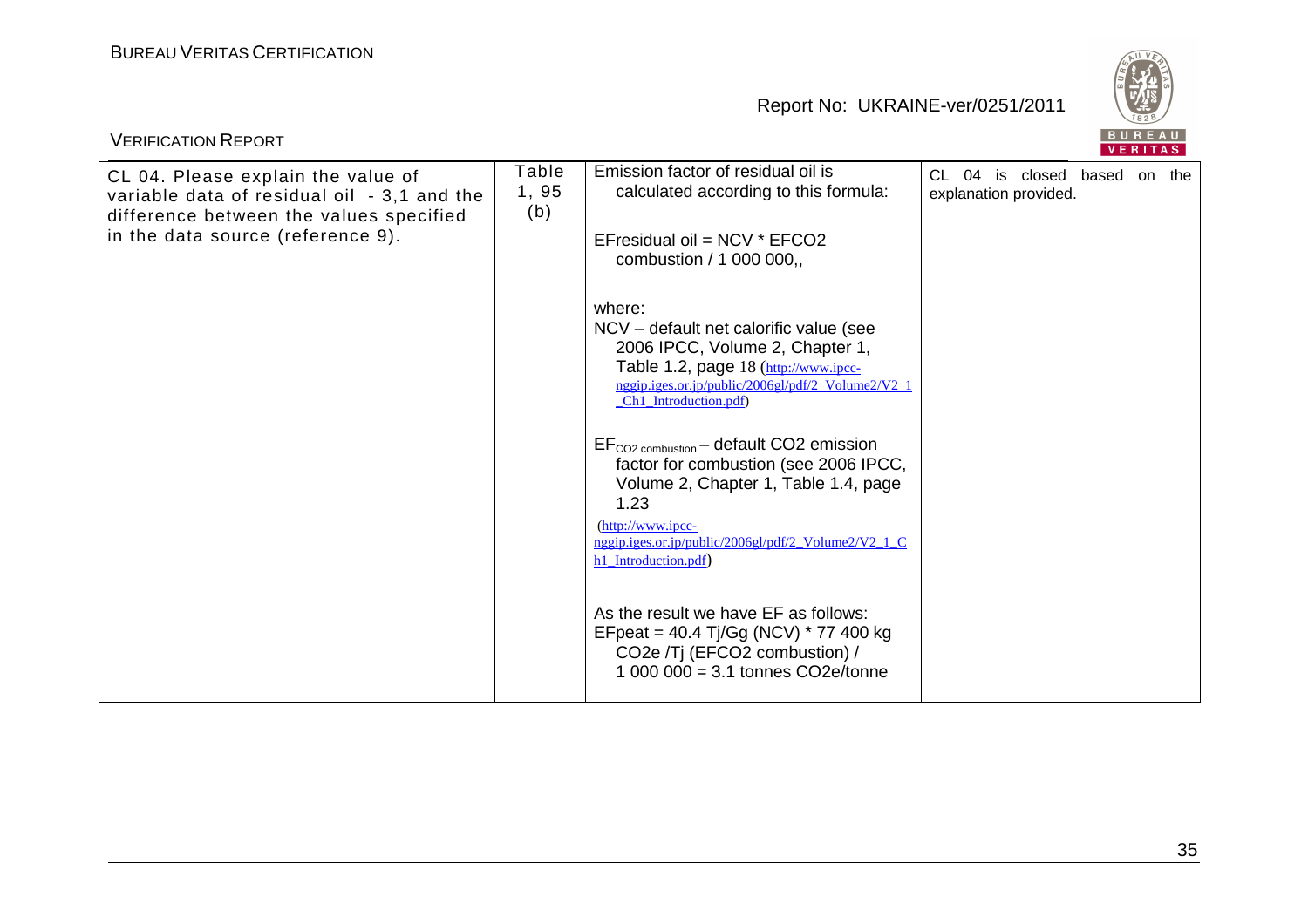

| <b>VERIFICATION REPORT</b>                                                                                       |                       |                                                                                                                                                                                                                                                    |                                                        | BUREAU | <b>VERITAS</b> |  |
|------------------------------------------------------------------------------------------------------------------|-----------------------|----------------------------------------------------------------------------------------------------------------------------------------------------------------------------------------------------------------------------------------------------|--------------------------------------------------------|--------|----------------|--|
| CAR 08. Emission factor of reducing<br>agent (reference 4) indicated is not<br>correct. Please, make appropriate | Table<br>1, 95<br>(b) | Emission factor of reducing agent (coke)<br>is calculated according to this formula:                                                                                                                                                               | CAR 08 is closed based on the<br>explanation provided. |        |                |  |
| corrections.                                                                                                     |                       | EFcoke = EFcoke production + EFcoke<br>consumption                                                                                                                                                                                                 |                                                        |        |                |  |
|                                                                                                                  |                       | where:<br>EFcoke production - default emission<br>factor for coke production (see 2006<br>IPCC, Volume 3, Chapter 2, Table 2-<br>12, page 2.26 http://www.ipcc-<br>nggip.iges.or.jp/public/gl/guidelin/ch2ref2.pdf)                                |                                                        |        |                |  |
|                                                                                                                  |                       | EFcoke consumption – default emission<br>factor for coke consumption (see 1996<br>IPCC, Volume 3, Chapter 4, Table 4.1,<br>page 4.25 http://www.ipcc-<br>nggip.iges.or.jp/public/2006gl/pdf/3_Volume3/V3_4_C<br>h <sub>4</sub> Metal Industry.pdf) |                                                        |        |                |  |
|                                                                                                                  |                       | As the result we have EF as follows:<br>EFcoke = $0.56$ tonnes CO2e/tonne + 3.1<br>tonnes $CO2e/tonne = 3.66$ tonnes<br>CO2e/tonne                                                                                                                 |                                                        |        |                |  |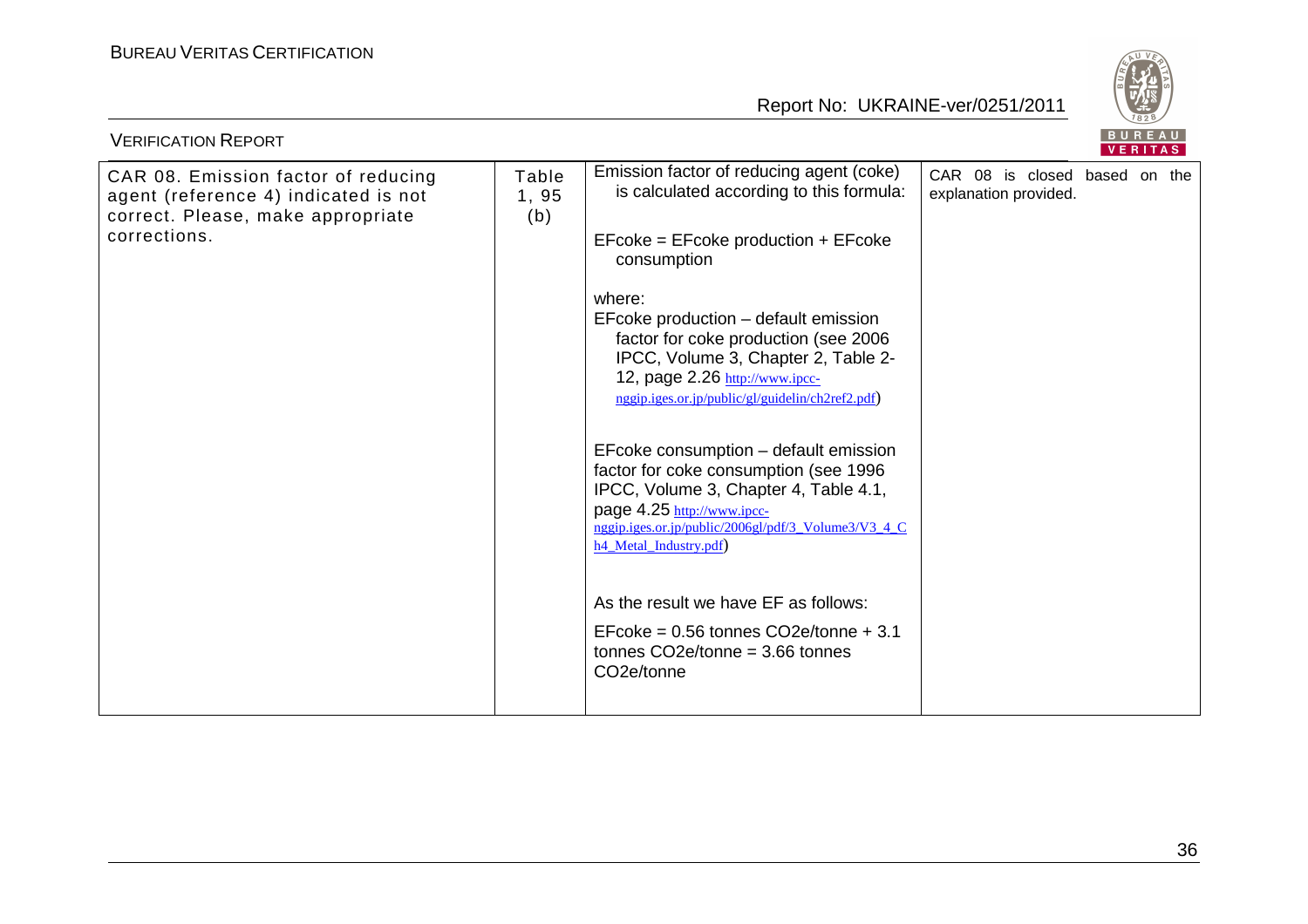

| , LINI IUATIURI ILLI UR                                                                                                                                        |                      |                                                                                                                                                                                                                                                                                                                                                  | VERITAS                                                               |
|----------------------------------------------------------------------------------------------------------------------------------------------------------------|----------------------|--------------------------------------------------------------------------------------------------------------------------------------------------------------------------------------------------------------------------------------------------------------------------------------------------------------------------------------------------|-----------------------------------------------------------------------|
| CAR 09. Reference 17 and reference 4<br>(IPCC 2006) is not working. Please,<br>make appropriate corrections.                                                   | Table<br>1,95<br>(b) | Reference 17 was corrected. Reference 4<br>is working, but with casual problems.                                                                                                                                                                                                                                                                 | CAR 09 is closed based on due<br>corrections made to the MRs          |
| CAR 10. In Table 8 and Table 9 is<br>necessary to round up to whole numbers.<br>Please, make appropriate corrections.                                          | Table<br>1,95<br>(c) | Appropriate corrections have been done.                                                                                                                                                                                                                                                                                                          | CAR 10 is closed based on due<br>corrections made to the MRs          |
| CAR 11. Please, provide the formula for<br>calculating emission reductions and<br>include it in the MRs.                                                       | Table<br>1,95<br>(d) | The formula for calculating emission<br>reductions is additionally provided in<br>provisions 5.2 of MRs.                                                                                                                                                                                                                                         | CAR 11 is closed based on due<br>corrections made to the MRs.         |
| CL 05. Please explain the difference<br>between the calculated values of<br>reduction referred to in the PDD and<br>specified in the MRs of the actual values. | Table<br>1,95<br>(d) | Difference in the results of the emission<br>reductions calculation provided in PDD<br>and MRs is caused by two factors:<br>In MRs there were applied new<br>$\blacksquare$<br>emission factors for the electricity<br>consumption (more detailed<br>explanation is added in provisions<br>$5.2$ of MRs);<br>In MRs there was taken into account | CL.<br>05<br>is closed<br>based<br>the<br>on<br>explanation provided. |
|                                                                                                                                                                |                      | actual data about leakages from two other<br>JI projects.                                                                                                                                                                                                                                                                                        |                                                                       |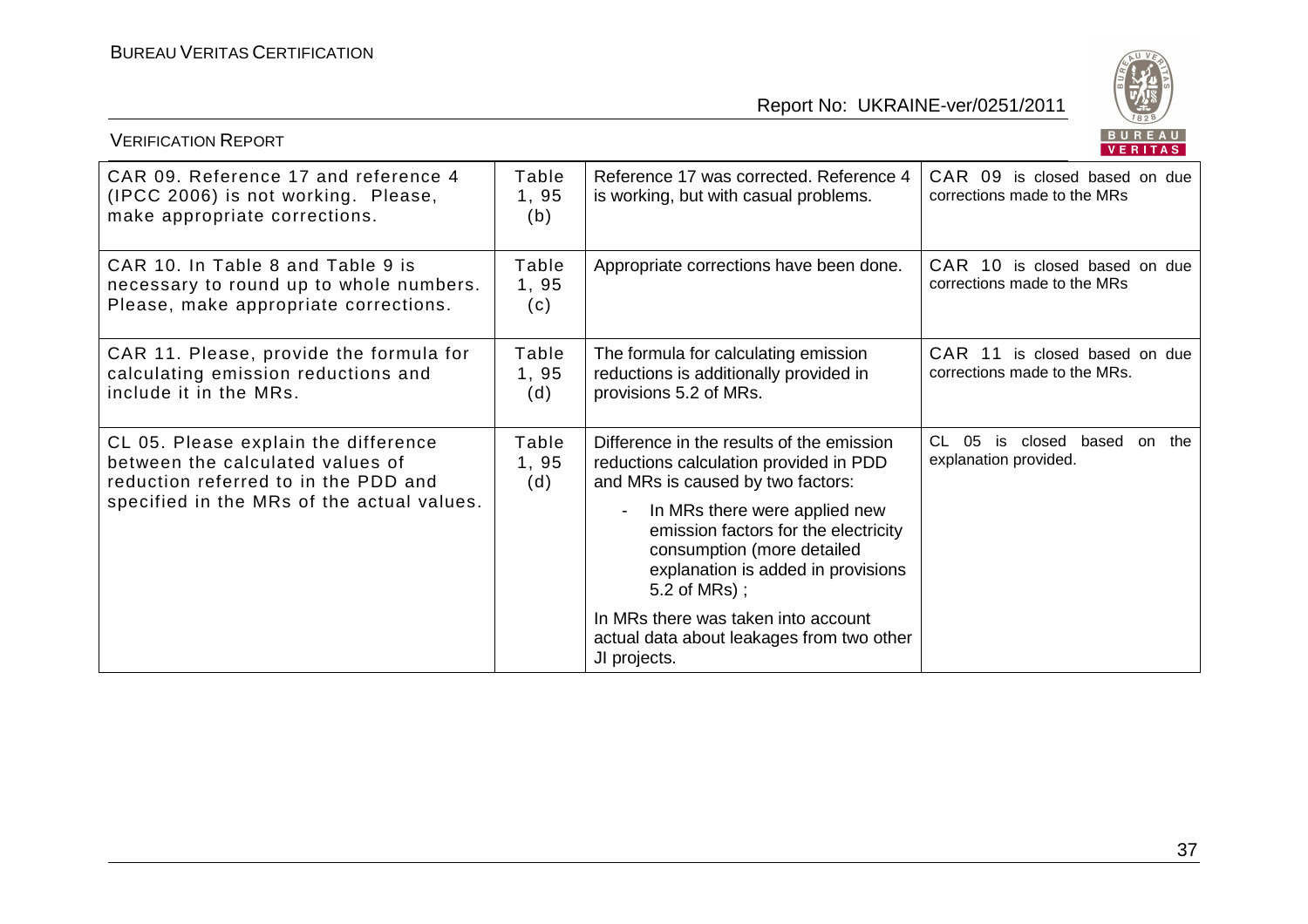

| <b>VERIFICATION REPORT</b>                                                                                                                    |                        |                                                                                                                                                                                                 |                                                               | BUREAU<br><b>VERITAS</b> |  |  |
|-----------------------------------------------------------------------------------------------------------------------------------------------|------------------------|-------------------------------------------------------------------------------------------------------------------------------------------------------------------------------------------------|---------------------------------------------------------------|--------------------------|--|--|
| CAR 12. Please, provide the detailed<br>calculation of leakage and explain the<br>difference between the values of leakage<br>in PDD and MRs. | Table<br>1,95<br>(d)   | 1) detailed calculation of leakage is<br>presented in excel file, which is provided<br>to the verifier.                                                                                         | CAR 12 is closed based on the<br>explanation provided.        |                          |  |  |
|                                                                                                                                               |                        | 2) in PDD for the estimation of leakages<br>we took information about anticipated<br>amounts of emission reductions for the<br>correspondent periods from PDDs of both<br>projects, and         |                                                               |                          |  |  |
|                                                                                                                                               |                        | in monitoring reports for the estimation of<br>leakages we took actual information<br>about emission reductions<br>for the<br>correspondent periods from monitoring<br>reports of both projects |                                                               |                          |  |  |
| CAR 13. Please specify in the monitoring<br>reports information about responsible for<br>reports developing.                                  | Table<br>1, 101<br>(a) | Project Developer is the Director of                                                                                                                                                            | CAR 13 is closed based on due<br>corrections made to the MRs. |                          |  |  |
|                                                                                                                                               |                        | «Carbon Marketing and                                                                                                                                                                           |                                                               |                          |  |  |
|                                                                                                                                               |                        | Trading Ltd» - Tahir Musaev. This<br>information is added to the monitoring<br>reports.                                                                                                         |                                                               |                          |  |  |
|                                                                                                                                               |                        |                                                                                                                                                                                                 |                                                               |                          |  |  |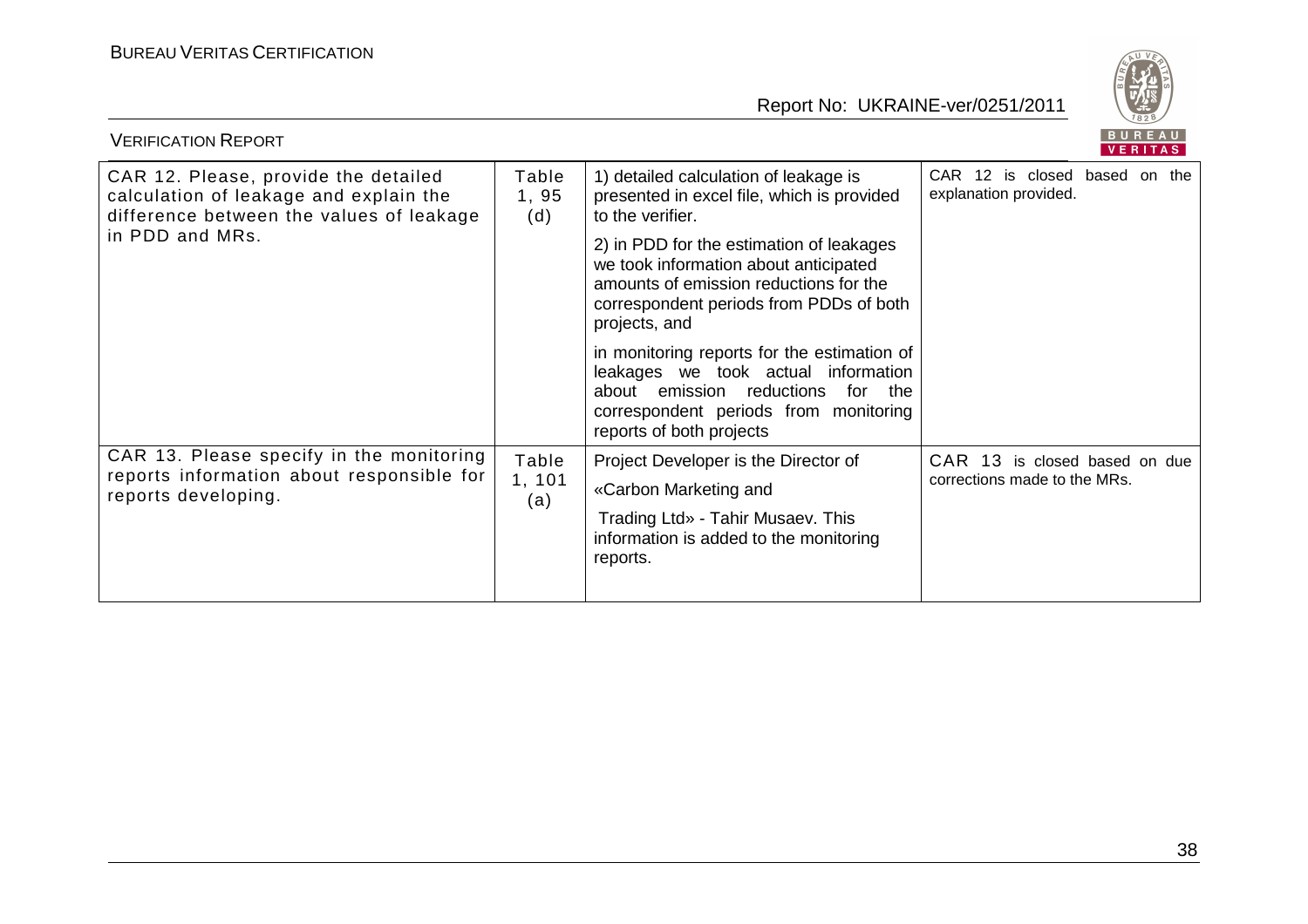

| <b>VERIFICATION REPORT</b>                                                                                                                |                        |                                                                                                                                                                                                                                                                                                                                                                                                                                                                                                                                                                                                                                                                                                                                                                                                                                                                                             | BUREAU<br>VERITAS                                             |
|-------------------------------------------------------------------------------------------------------------------------------------------|------------------------|---------------------------------------------------------------------------------------------------------------------------------------------------------------------------------------------------------------------------------------------------------------------------------------------------------------------------------------------------------------------------------------------------------------------------------------------------------------------------------------------------------------------------------------------------------------------------------------------------------------------------------------------------------------------------------------------------------------------------------------------------------------------------------------------------------------------------------------------------------------------------------------------|---------------------------------------------------------------|
| <b>CAR</b><br>14.<br>Please<br>describe<br>detail<br>in<br>of collecting<br>analyzing<br>process<br>and<br>information in the MRs.        | Table<br>1, 101<br>(a) | Information required for MRs is collected<br>by sending to the department ACS<br>technical reports on fuel and energy<br>resources (FER) consumption by Chief<br>energy specialist department, technical<br>reports on production and consumption of<br>carbon content materials by main<br>manufacturing units. Technical reports<br>are processed (entered into computer)<br>and calculated to get data on cost and<br>specific FER and material consumption<br>per unit of production (pig iron).<br>Data are collected in printed documents<br>and, partially, in the electronic database<br>of Zaporizhstal (ACS department). All<br>those documents are saved in the<br><b>Production Accounting Unit of General</b><br>Accounting department Data is<br>systematized in the documents of the<br>daily, monthly and annually registration.<br>To calculate annual emission reductions | CAR 14 is closed based on due<br>corrections made to the MRs. |
|                                                                                                                                           |                        | information from annual cost price<br>calculations for the correspondent year is<br>used.                                                                                                                                                                                                                                                                                                                                                                                                                                                                                                                                                                                                                                                                                                                                                                                                   |                                                               |
| CAR 15. On page 5 said "ACTY ISO<br>9001-2001", but this version of ISO is<br>repealed.<br>Please,<br>make<br>appropriate<br>corrections. | Table<br>1, 101<br>(b) | Appropriate corrections have been done.                                                                                                                                                                                                                                                                                                                                                                                                                                                                                                                                                                                                                                                                                                                                                                                                                                                     | CAR 15 is closed based on due<br>corrections made to the MRs. |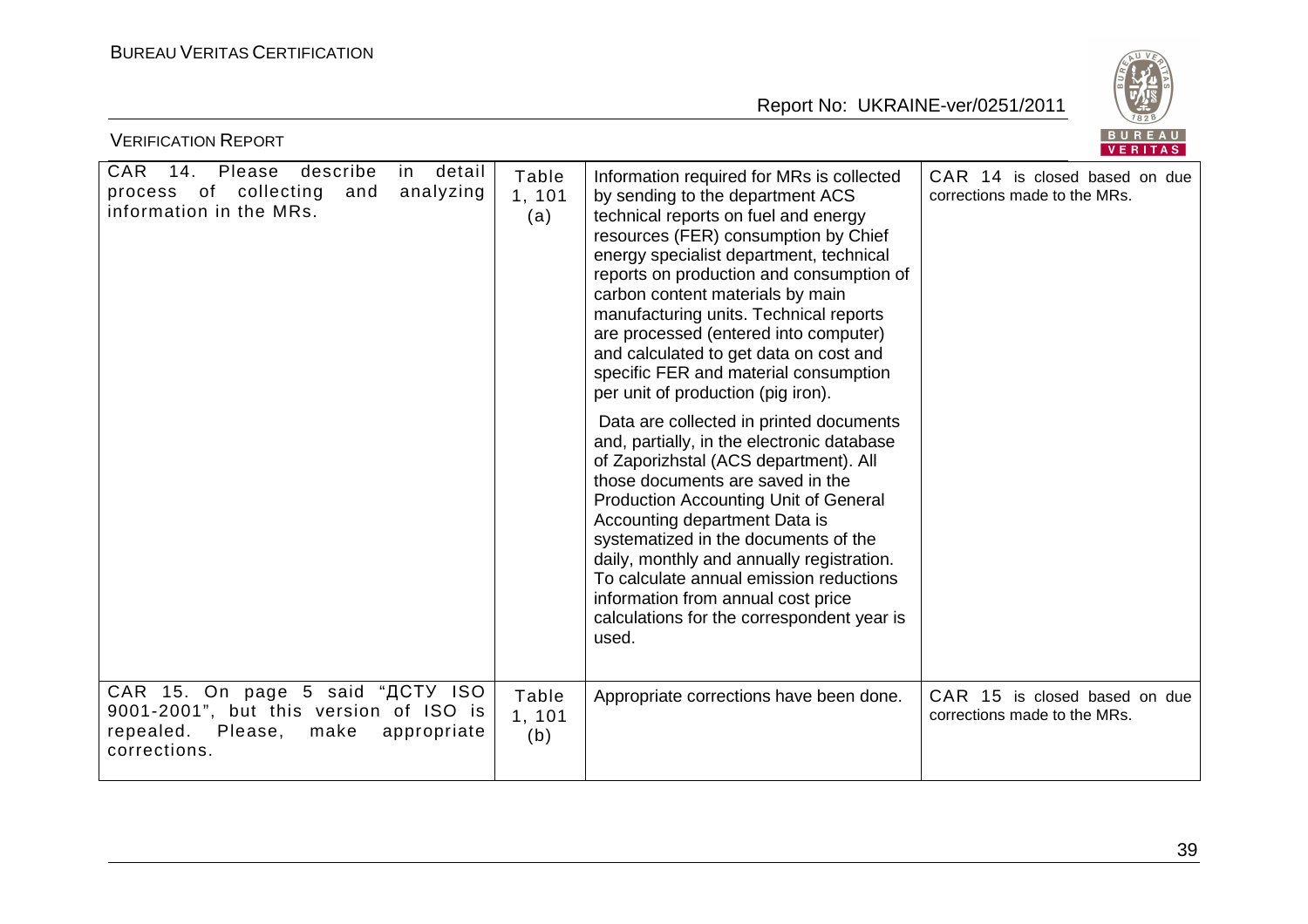

| <b>VERIFICATION REPORT</b>                                                                        |                        |                                         |                                                               |
|---------------------------------------------------------------------------------------------------|------------------------|-----------------------------------------|---------------------------------------------------------------|
| CAR 16. Please, provide the information<br>verification of<br>monitoring  <br>about<br>equipment. | Table<br>, 101<br>(b)  | Appropriate corrections have been done. | CAR 16 is closed based on due<br>corrections made to the MRs. |
| CAR 17. Please, provide the list of<br>monitoring equipment and include it in<br>the MRs.         | Table<br>1, 101<br>(b) | Appropriate corrections have been done. | CAR 17 is closed based on due<br>corrections made to the MRs. |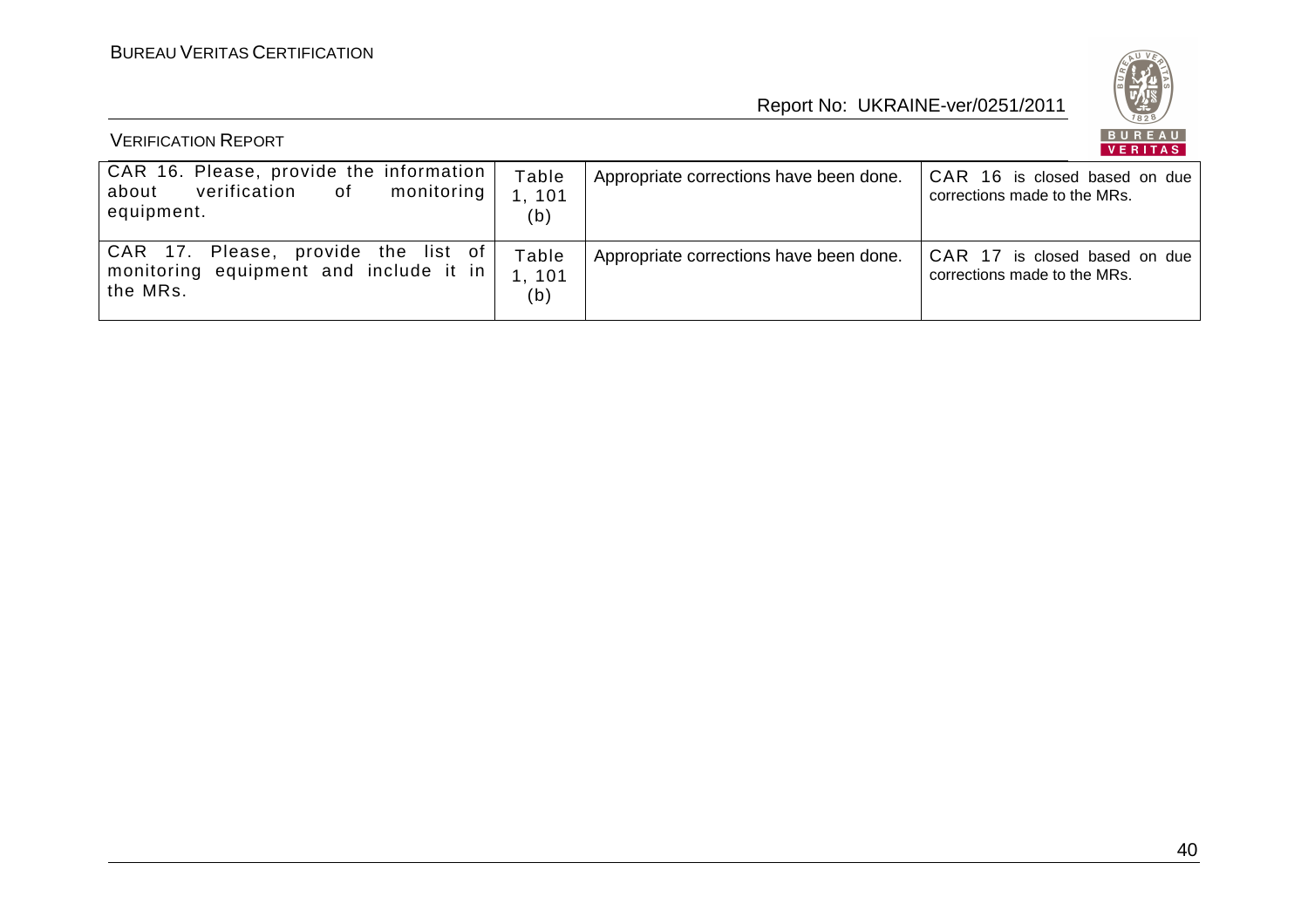

VERIFICATION REPORT

#### APPENDIX B: VERIFICATION TEAM

#### **Rostislav Topchiy (chemical and ecological engineering)**

Team Leader, Climate Change Verifier Bureau Veritas Ukraine Health, Safety and Environment Project Manager

He is a Lead auditor of Bureau Veritas Certification for Environment Management System, Quality Management System, Occupational Health and Safety Management System. He performed over 180 audits since 2004. He has successfully completed Climate Change Verifier Training Course and he participated as verifier in the verification of 10 JI projects.

#### **Vitaliy Minyaylo (chemical and ecological engineering)**

Team member, Climate Change Verifier Bureau Veritas Ukraine, Health, Safety and Environment Department Project Manager

He has successfully completed IRCA registered Lead Auditor Training Course for Environment Management Systems, Quality Management Systems, Occupational Health and Safety Management System. He has successfully completed Climate Change Verifier Training Course and he participated as verifier in the verification of 2 JI projects.

#### **Ivan G. Sokolov, Dr. Sci. (biology, microbiology)**

Internal Technical Reviewer, Climate Change Lead Verifier, Bureau Veritas Certification Holding SAS Local Climate Change Product Manager for Ukraine